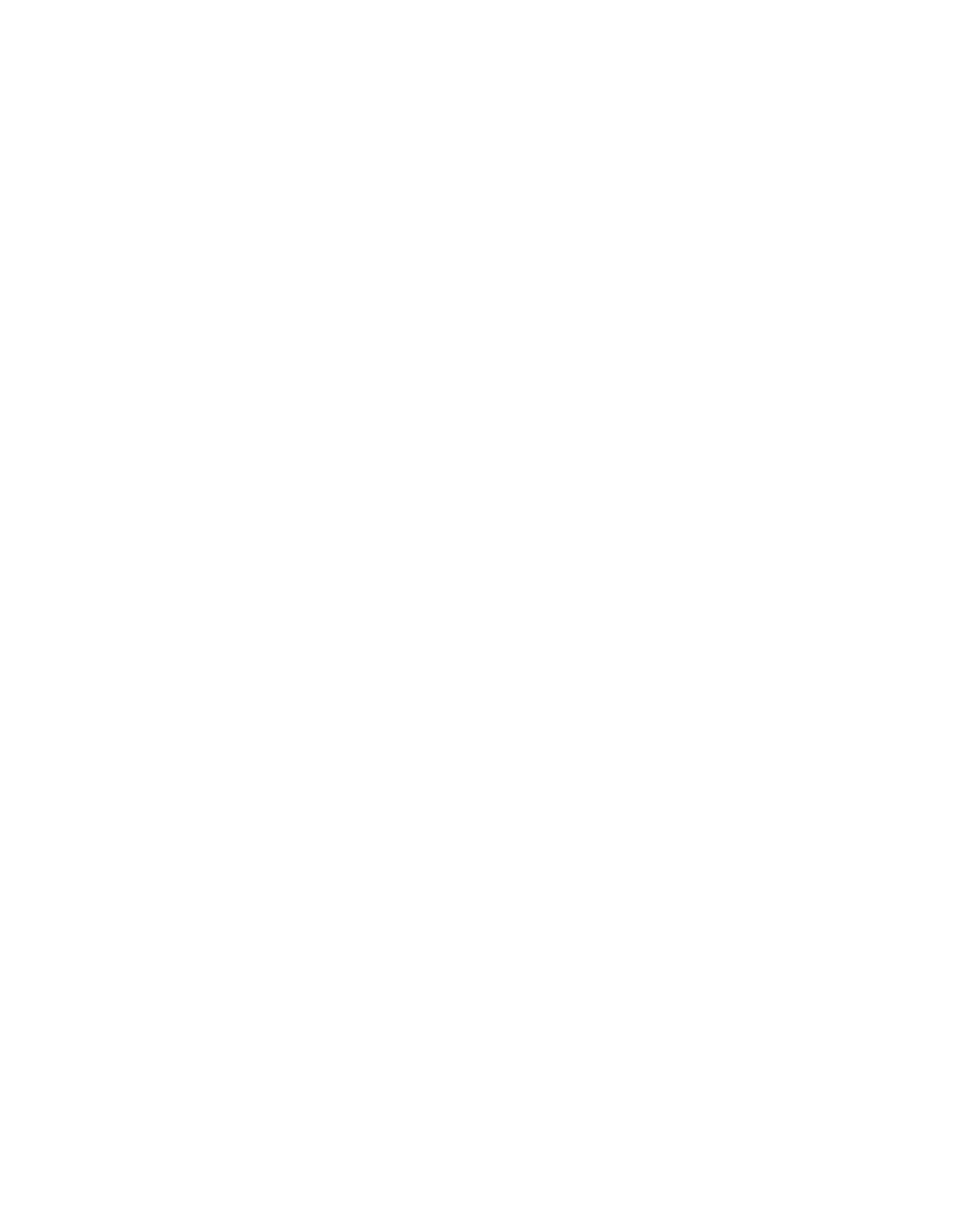

**COMMON TRAINING**

**PROFICIENCY LEVEL THREE**

**INSTRUCTIONAL GUIDE**



### **SECTION 1**

## **EO M307.01 – IDENTIFY PROFICIENCY LEVEL THREE TRAINING OPPORTUNITIES**

Total Time: 30 min

# **PREPARATION**

#### **PRE-LESSON INSTRUCTIONS**

Resources needed for the delivery of this lesson are listed in the lesson specification located in A-CR-CCP-803/ PG-001, Chapter 4. Specific uses for said resources are identified throughout the instructional guide within the TP for which they are required.

Review the lesson content and become familiar with the material prior to delivering the lesson.

Prepare a handout or slide of the year's training schedule.

# **PRE-LESSON ASSIGNMENT**

N/A.

#### **APPROACH**

An in-class activity was chosen for TPs 1 and 3 as it is an interactive way to provoke thought and stimulate interest among the cadets.

An interactive lecture was chosen for TP 2 to orient the cadets to and generate interest in Proficiency Level Three complementary training opportunities.

# **INTRODUCTION**

#### **REVIEW**

N/A.

#### **OBJECTIVES**

By the end of this lesson the cadet shall have identified Proficiency Level Three training opportunities.

## **IMPORTANCE**

It is important for cadets to know what training will be conducted during Proficiency Level Three to give them an overview of what the training year will entail. This lesson will prepare the cadets for the training year and help generate interest in the topics.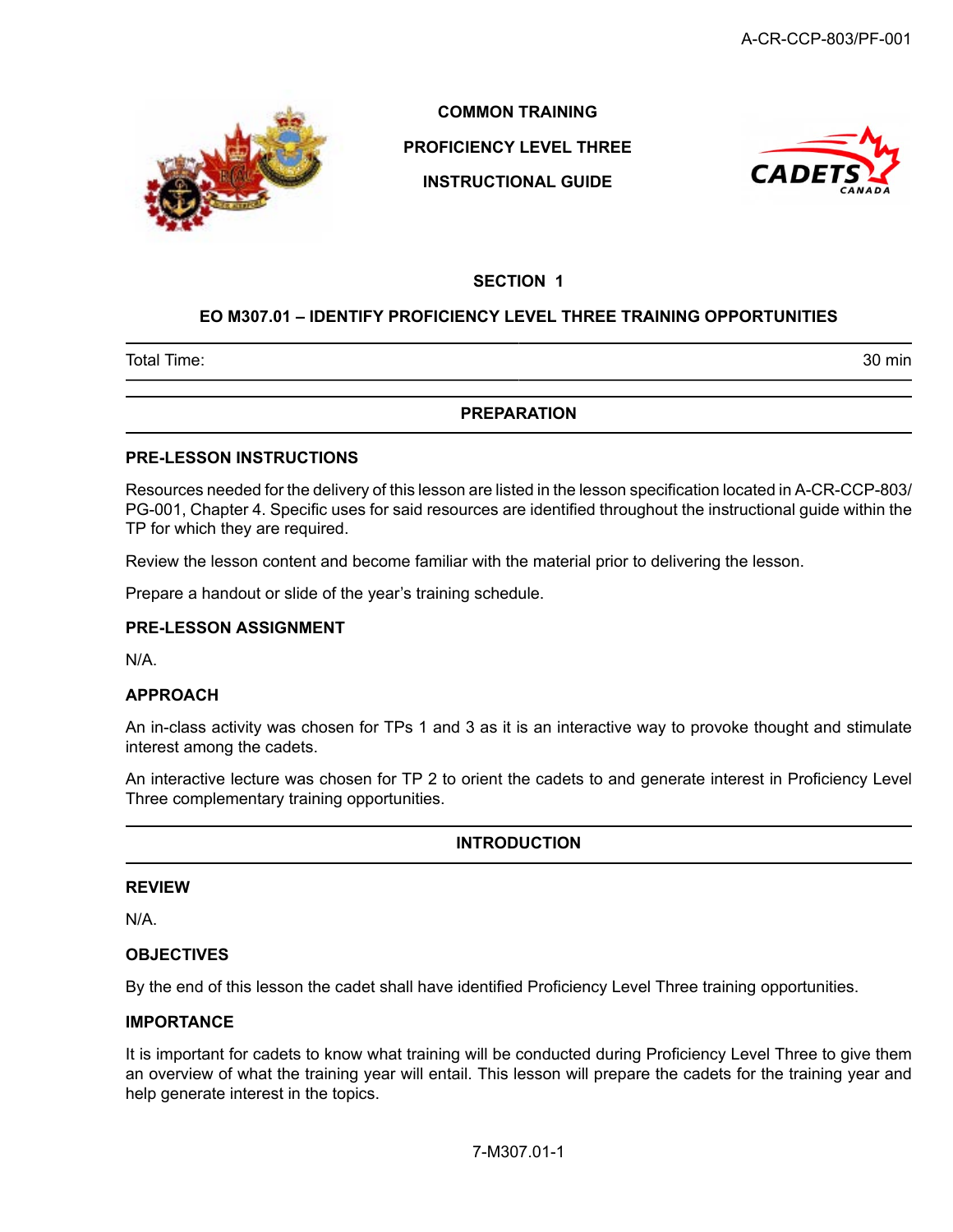| Teaching Point 1 |  |  |  |
|------------------|--|--|--|
|                  |  |  |  |

# **Identify Proficiency Level Three Mandatory Training Opportunities**

Time: 15 min Method: In-Class Activity

# **OVERVIEW**

The training program is broken into Performance Objectives (POs), which are the overall subjects, and Enabling Objectives (EOs), which are the topics within each PO. Training is conducted as mandatory and complementary components.

# **MANDATORY TRAINING**

Mandatory training encompasses the EOs that all squadrons must complete throughout the training year.

**ACTIVITY**

# **OBJECTIVE**

The objective of this activity is for the cadets to participate in a gallery walk of information for each PO in order to identify Proficiency Level Three mandatory training opportunities.

# **RESOURCES**

Resources will be IAW with each PO as listed below.

# **ACTIVITY LAYOUT**

The classroom will be set up with a station for each PO with a basic description of the PO, information, pictures, videos, and other training aids that will illustrate what the cadet will learn in each PO.

# **PO 301 – CITIZENSHIP (CHAPTER 1)**

Citizenship provides the cadets an opportunity to recognize the purpose of community service groups within the community. The cadets will discuss community service groups and their role within the community.



Examples of information/training aids that could be set up at this station include:

- posters or brochures from local community service groups,
- emblems and symbols representing local community service groups,
- videos illustrating the work of local community service groups,
- testimonials from members of local community service groups,
- testimonials from people who benefit from local community service groups, and
- pictures from various citizenship activities in which the squadron has participated.

# **PO 302 – COMMUNITY SERVICE (CHAPTER 2)**

Community service provides the cadets an opportunity to perform community service. The community service should provide a direct benefit to the community and promote good citizenship.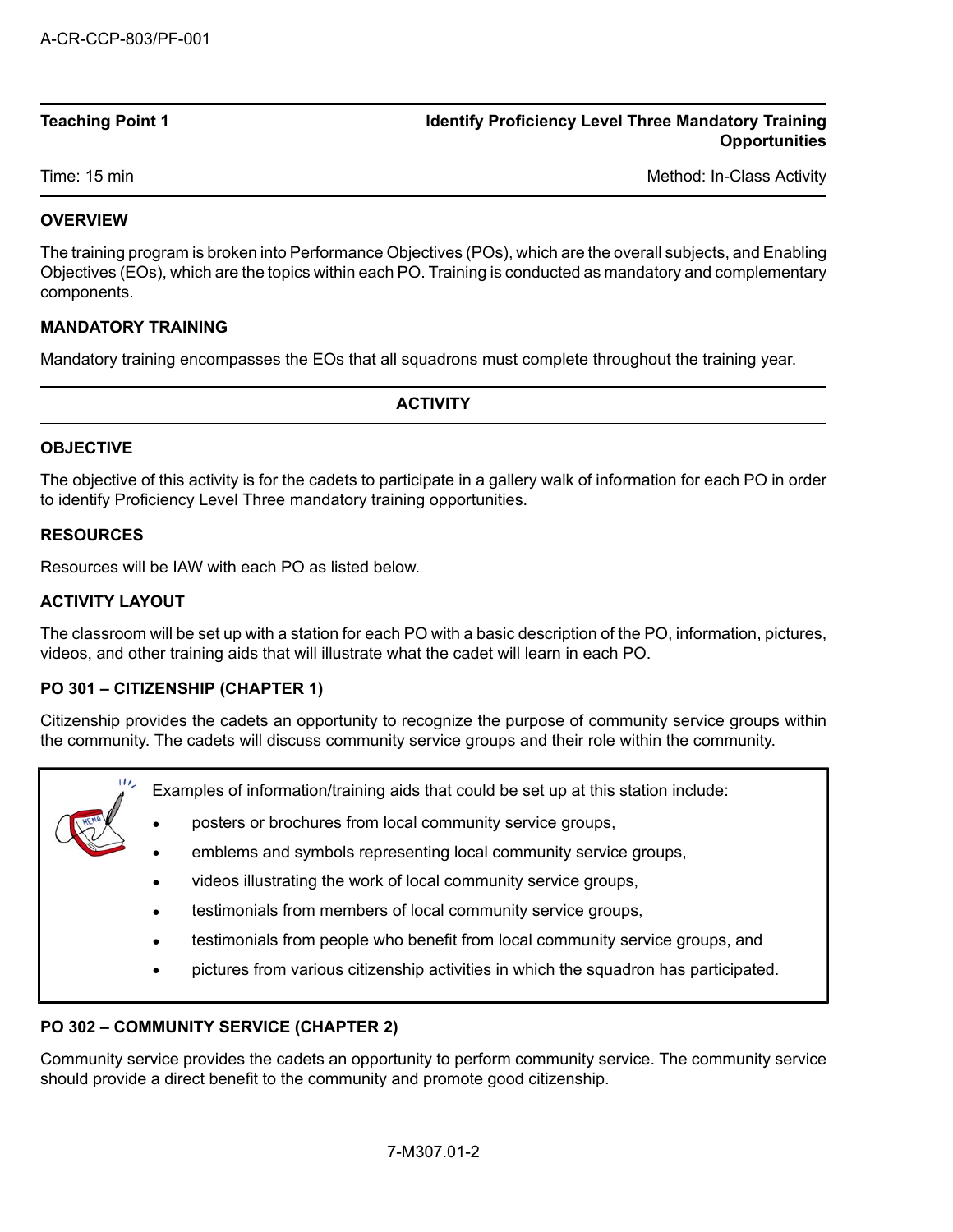

- Examples of information/training aids that could be set up at this station include:
- pictures from various community service activities in which the squadron has participated, and
- video or pictures from Remembrance Day ceremonies or other ceremonial parades.

# **PO 303 – LEADERSHIP (CHAPTER 3)**

Leadership provides the cadets an opportunity to identify the role and responsibilities of a team leader within a leadership team, participate in a mentoring relationship, practice self assessment, communicate as a team leader, supervise cadets, solve problems, and lead cadets through a leadership assignment.

 $111,$ Examples of information/training aids that could be set up at this station include: • leadership quotes, and • pictures of cadets from the squadron participating in leadership activities.

# **PO 304 – PERSONAL FITNESS AND HEALTHY LIVING (CHAPTER 4)**

Personal fitness and healthy living provides the cadets an opportunity to update their personal physical activity plans (from Proficiency Level Two) for the training year. Cadets will participate in the Cadet Fitness Assessment, to include the Progressive Aerobic Cardiovascular Endurance Run (PACER) and the muscular component of the test. They will set new short-term and long-term goals for the training year. This PO gives the cadets some of the tools required to make more informed choices in order to follow a healthy lifestyle. This is important as physical fitness is one of the aims of the Cadet Program.

- Examples of information/training aids that could be set up at this station include:
	- target heart rate charts,
	- a CD/tape player with the audio recording of the PACER beeps playing,
	- a video demonstrating the PACER and muscular portion of the Cadet Fitness Test, and
	- copies of the Individual Score Sheet.

## **PO 305 – RECREATIONAL SPORTS (CHAPTER 5)**

Recreational sports provides the cadets the opportunity to participate in organized recreational team sports. This is important as physical fitness is one of the aims of the Cadet Program.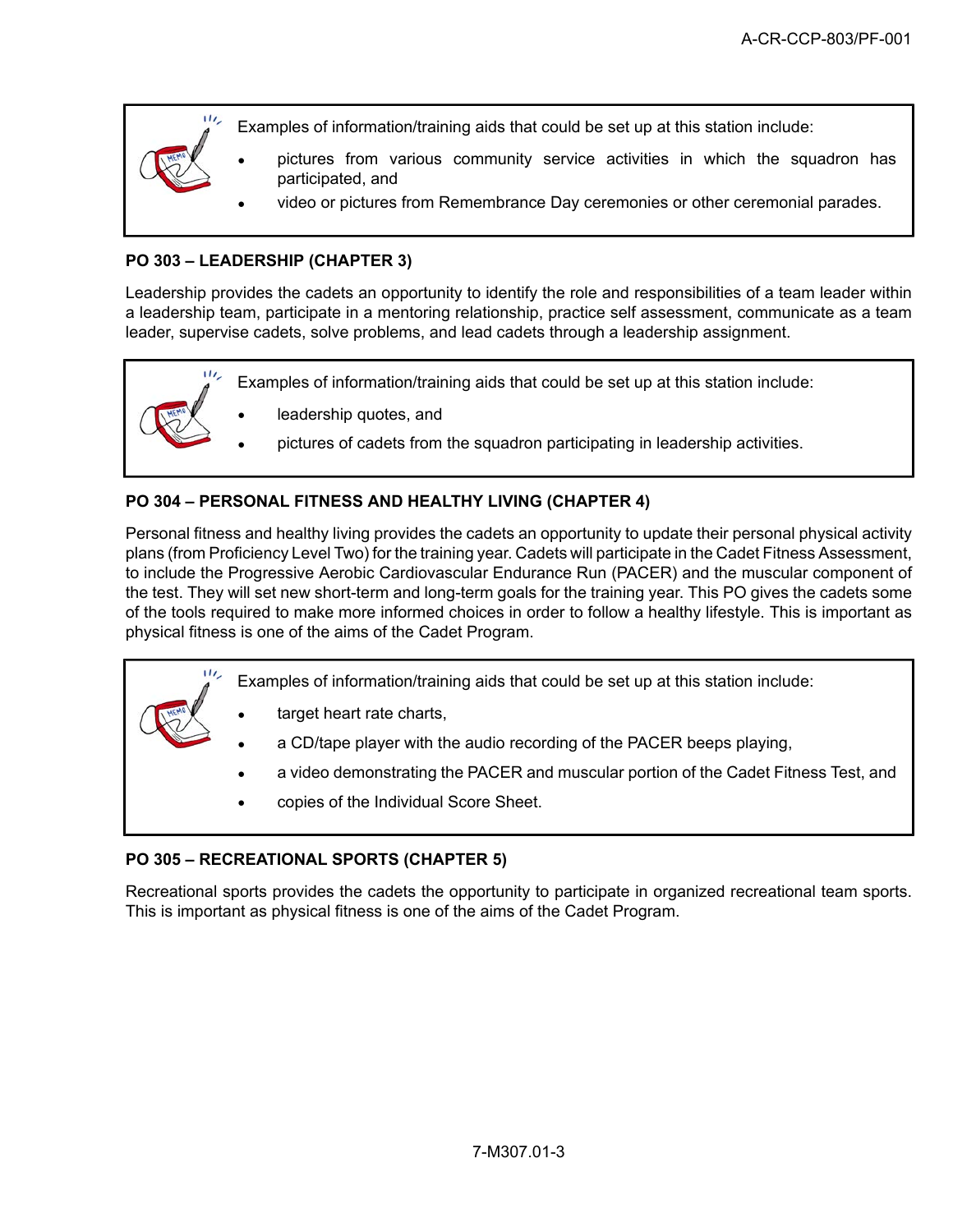$111$ 

Examples of information/training aids that could be set up at this station include:

- soccer ball,
- volleyball,
- floor hockey ball,
- hockey sticks,
- frisbees, and
- pictures of cadets at the squadron participating in recreational sports.

# **PO 306 – AIR RIFLE MARKSMANSHIP (CHAPTER 6)**

Air rifle marksmanship provides the cadets an opportunity to participate in recreational air rifle marksmanship activities.

| 1112 | A miniature range could be set up at this station, to include: |
|------|----------------------------------------------------------------|
|      | a mat,<br>$\bullet$                                            |
|      | a cadet air rifle,<br>$\bullet$                                |
|      | sample targets,<br>$\bullet$                                   |
|      | a scope,<br>$\bullet$                                          |
|      | a sling, and<br>$\bullet$                                      |
|      | safety goggles/glasses.<br>$\bullet$                           |
|      |                                                                |

# **PO 307 – GENERAL CADET KNOWLEDGE (CHAPTER 7)**

General cadet knowledge provides the cadets with the information required to serve as a member of an air cadet squadron. Cadets will identify the training opportunities available in Proficiency Level Three, recognize the relationship between the Air Cadet League of Canada (ACLC) and the Department of National Defence (DND), and identify year three summer training opportunities.



- an internet computer set to the Air Cadet League Of Canada website, and
- information sheets/posters on year three summer training opportunities.

## **PO 308 – DRILL (CHAPTER 8)**

•

Drill provides the cadets an opportunity to direct a squad prior to a parade. The cadets will prepare a squad for parade and practice calling drill commands.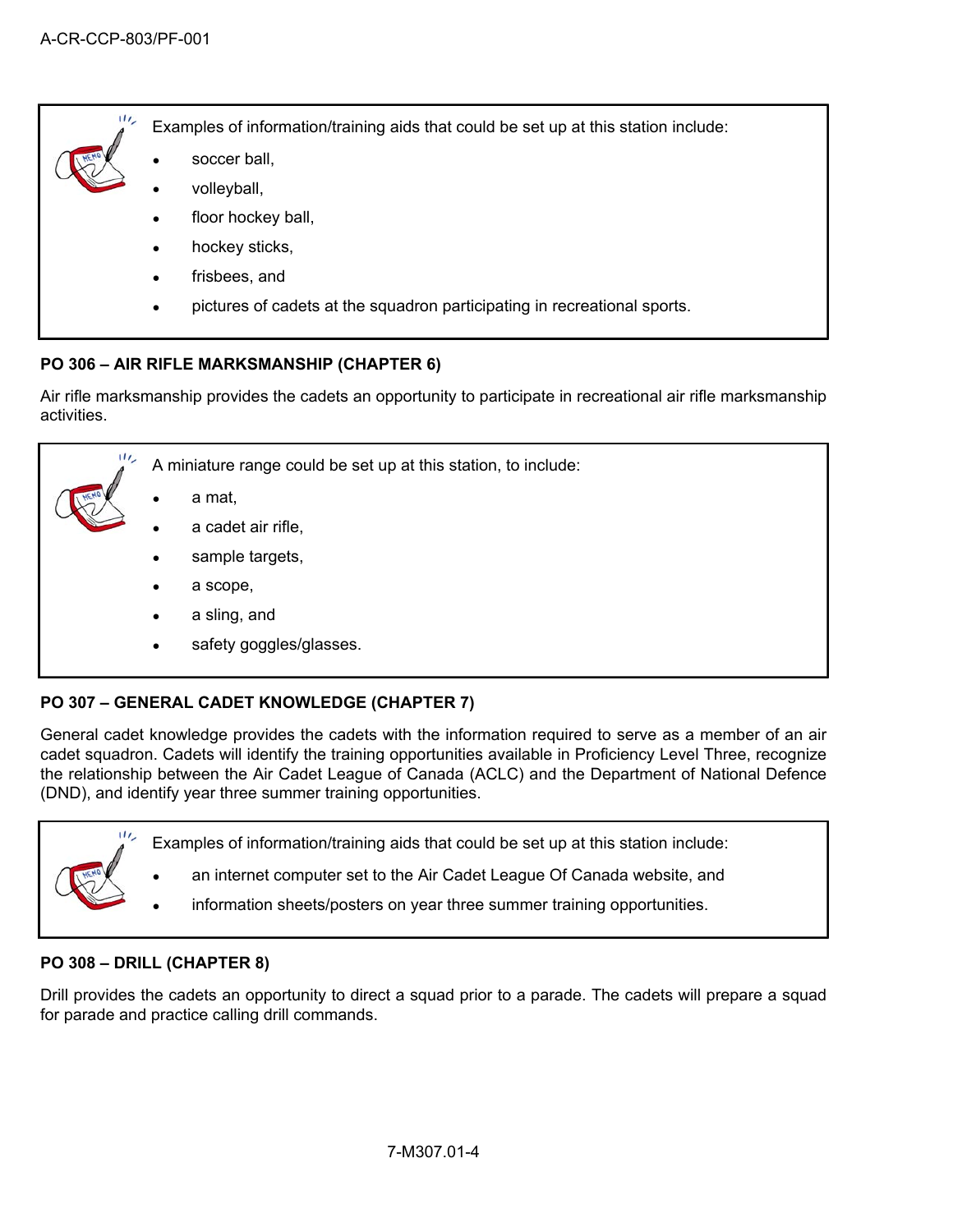Examples of information/training aids that could be set up at this station include:

- a copy of the A-PD-201-000/PT-000, *Canadian Forces Manual of Drill And Ceremonial*,
- pictures of the cadets in the squadron participating in drill, and
	- a video of cadets participating in drill competitions.

# **PO 309 – INSTRUCTIONAL TECHNIQUES (CHAPTER 9)**

 $\mathbf{u}$ 

Instructional Techniques provides the cadets with an opportunity to instruct a lesson. The cadet will identify methods of instruction, identify instructional aids, plan a lesson, and instruct a 15-minute lesson.



# **PO 320 – CANADIAN FORCES (CF) FAMILIARIZATION (CHAPTER 11)**

CF Familiarization provides the cadets with an opportunity to participate in CF Familiarization activities. The cadet will describe the role of Canada's air force.



# **PO 331 – PRINCIPLES OF FLIGHT (CHAPTER 12)**

Principles of Flight provides the cadets an opportunity to explain the principles of flight by identifying aircraft stability.

Examples of information/training aids that could be set up at this station include:

- a model of an aircraft in flight,
- pictures of aircraft illustrating factors affecting stability, and
- video of aircraft performing at an air show.

## **PO 336 – METEOROLOGY (CHAPTER 13)**

Meteorology provides the cadets an opportunity to identify meteorological conditions. The cadet will describe the properties of the atmosphere, explain the formation of clouds, and explain the effects of air pressure, humidity, and temperature on weather.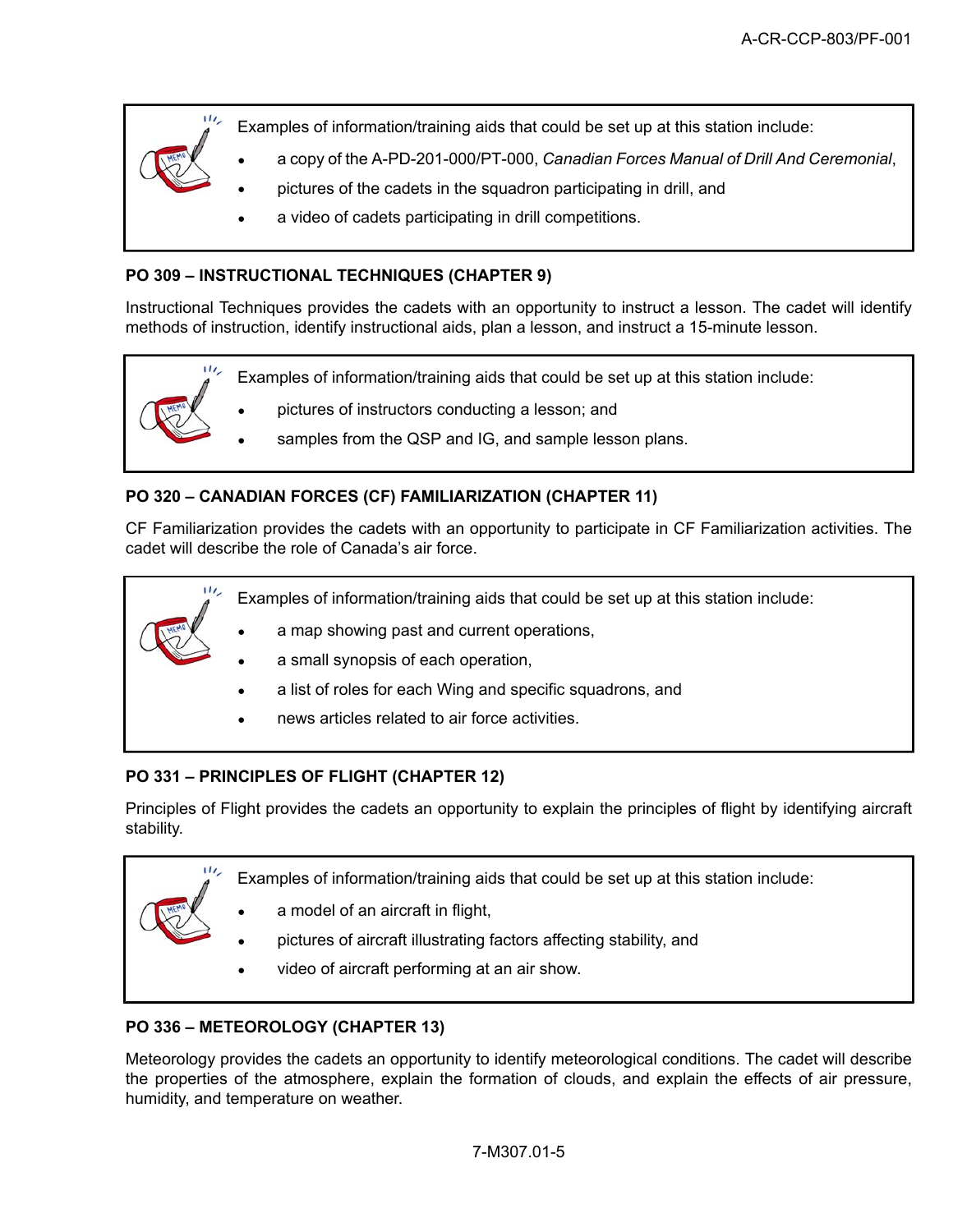Examples of information/training aids that could be set up at this station include:

- a cloud chart.
- pictures of various kinds of weather, and
- a video of weather.

# **PO 337 – NAVIGATION (CHAPTER 14)**

Navigation provides the cadets an opportunity to practice air navigation skills. The cadet will measure distances along a route and determine a position on a map.

 $\mathbf{u}_i$ Examples of information/training aids that could be set up at this station include:

- examples of air navigation maps, and
- navigation equipment.

# **PO 340 – AEROSPACE (CHAPTER 15)**

Aerospace provides the cadets an opportunity to participate in aerospace activities by identifying Canadian astronauts and discussing the history of manned space exploration.

Examples of information/training aids that could be set up at this station include:

- mini biographies of select Canadian astronauts,
- a model of manned space vehicle (eg, the *Orbiter* space shuttle), and
- mission profiles of manned missions.

# **PO 370 – AIRCRAFT MANUFACTURING AND MAINTENANCE (CHAPTER 17)**

Aircraft manufacturing and maintenance provides the cadets an opportunity to recognize aircraft manufacturing and maintenance. The cadet will identify the components of the pitot static system, identify aircraft manufacturers, and describe routine inspection procedures.

 $111.$ Examples of information/training aids that could be set up at this station include:

- components of a pitot static system,
- profiles of aircraft manufacturers, and
- a diagram of routine inspections.

# **PO 390 – AIRCREW SURVIVAL (CHAPTER 18)**

Aircrew survival provides the cadets an opportunity to navigate a route using a map and compass. The cadet will identify parts of a compass, identify marginal information and conventional signs, determine grid references, determine distances on a map and on the ground, determine bearings on a map and on the ground, and navigate a route using a map and compass.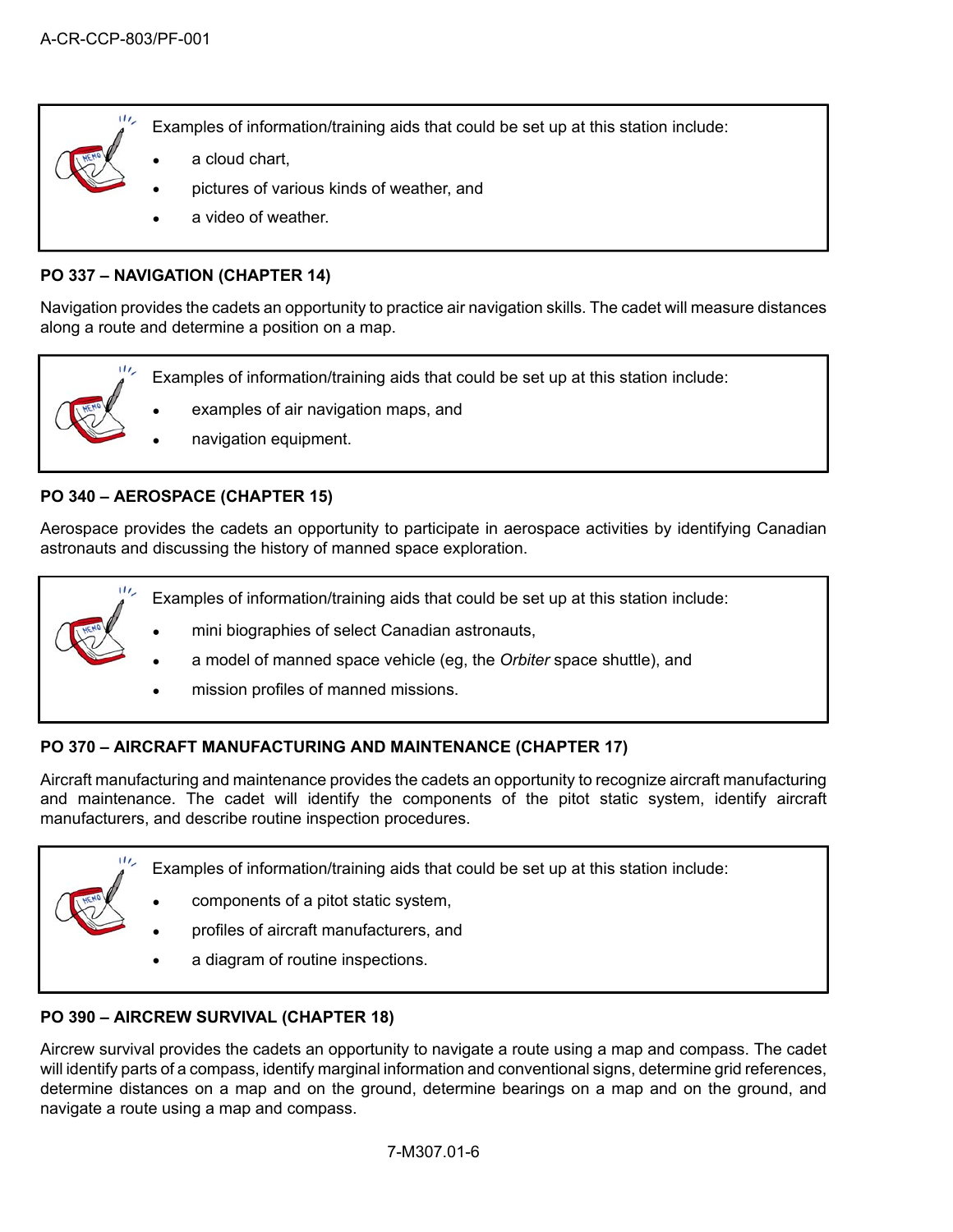Examples of information/training aids that could be set up at this station include:

- pictures of cadets on a field exercise,
- examples of proper footwear,
- a topographical map, and
- a compass.

# **ACTIVITY INSTRUCTIONS**

 $\mathbf{u}_i$ 

- 1. Have the cadets walk around the classroom for approximately 10 minutes, visiting each station.
- 2. After the gallery walk, answer any questions that the cadets may have, based on the stations that they have seen.

## **SAFETY**

N/A.

# **CONFIRMATION OF TEACHING POINT 1**

The cadets' participation in the activity will serve as the confirmation of this TP.

**Teaching Point 2 Identify Proficiency Level Three Complementary Training Opportunities**

Time: 5 min Method: Interactive Lecture Controllering and Method: Interactive Lecture

Complementary training provides cadets and squadron staff with a variety of topics and activities they can choose based on interest and resources. These lessons are used to complement the mandatory training that must be conducted.

## **PO 301 – Citizenship (Chapter 1)**

Complementary training for Citizenship provides the cadets an opportunity to discuss the three branches of the Canadian government, discuss current events, tour a local community service group's facility, and participate in a presentation from a local community service group.

## **PO 302 – Community Service (Chapter 2)**

Complementary training for Community Service provides the cadets an opportunity to participate in a ceremonial parade and an additional opportunity to perform community service.

## **PO 303 – Leadership (Chapter 3)**

Complementary training for Leadership provides the cadets an opportunity to lead a team-building activity, and deliver a presentation on a leader.

## **PO 304 – Personal Fitness and Healthy Living (Chapter 4)**

Complementary training for Personal Fitness and Healthy Living provides the cadets an opportunity to perform the PACER at the mid-point of the training year, to evaluate their personal activity plan, describe stress, and to create team goals.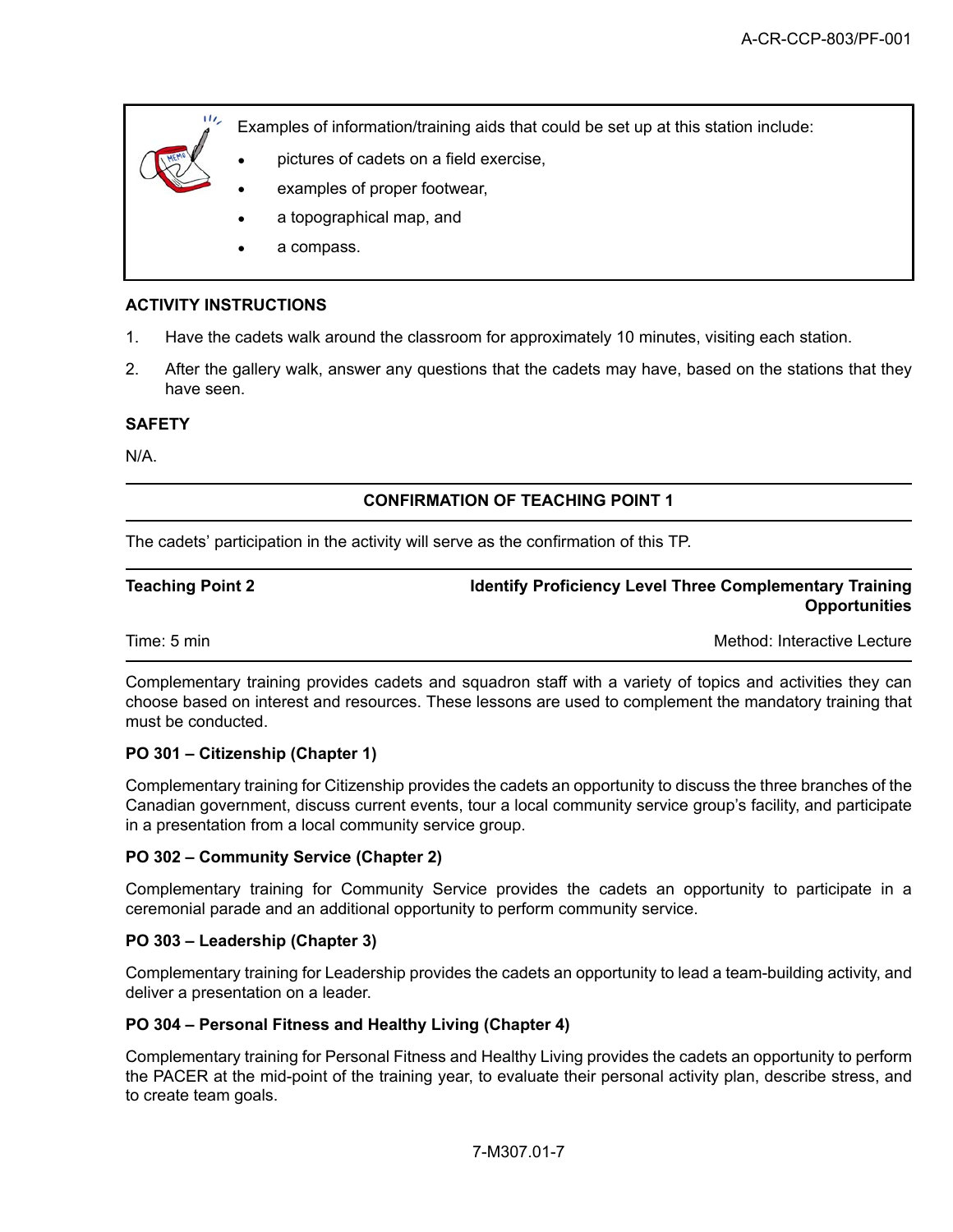# **PO 305 – Recreational Sports (Chapter 5)**

Complementary training for Recreational Sports provides the cadets an opportunity to participate in an organized sports tabloid, participate in an organized intramural sports event, and participate in an orienteering event.

## **PO 306 – Air Rifle Marksmanship (Chapter 6)**

Complementary training for Air Rifle Marksmanship provides the cadets an opportunity to identify civilian marksmanship organizations, correct marksmanship errors, fire the cadet air rifle from the standing position, practice holding, aiming and firing techniques, and participate in a recreational marksmanship activity.

#### **PO 307 – General Cadet Knowledge (Chapter 7)**

Complementary training for General Cadet Knowledge provides the cadets an opportunity to participate in presentations given by guest speakers from the Regional Cadet Support Unit, the squadron's Cadet Liaison Officer, and a member of the Air Cadet League of Canada, and identify the application procedures for the glider and power pilot scholarships.

#### **PO 308 – Drill (Chapter 8)**

Complementary training for Drill provides the cadets an opportunity to practice ceremonial drill as a review, practice calling drill commands, and execute flag drill, and drill with arms.

#### **PO 309 – Instructional Techniques (Chapter 9)**

Complementary training for Instructional Techniques provides the cadets an opportunity to deliver a one-minute presentation, plan a lesson, instruct a 15-minute lesson, identify drill formations, describe drill instructional techniques, and instruct a 15-minute drill lesson.

#### **PO 311 – Summer Biathlon (Chapter 10)**

Summer Biathlon provides the cadets an opportunity to participate in summer biathlon activities including aiming and firing the cadet air rifle following physical activity, and participating in a recreational summer biathlon activity.

#### **PO 320 – CF Familiarization (Chapter 11)**

Complementary training for CF Familiarization provides the cadets an opportunity to discuss CF careers in aviation, tour a CF facility, and participate in a presentation given by a guest speaker from a local air force unit.

## **PO 331 – Principles of Flight (Chapter 12)**

Complementary training for Principles of Flight provides the cadets an opportunity to review principles of flight, read pitot static instruments, identify aspects of helicopter aerodynamics, demonstrate attitudes and movements in a flight simulator, and participate in a presentation given by a member of the local aviation community.

#### **PO 336 – Meteorology (Chapter 13)**

Complementary training for Meteorology provides the cadets an opportunity to read an aviation routine weather report, tour a meteorological facility, and participate in a presentation given by a flight services specialist.

## **PO 337 – Navigation (Chapter 14)**

Complementary training for Navigation provides the cadets an opportunity to operate a radio for aviation transmissions, operate a global positioning system (GPS) receiver for air navigation, and practice air navigation skills.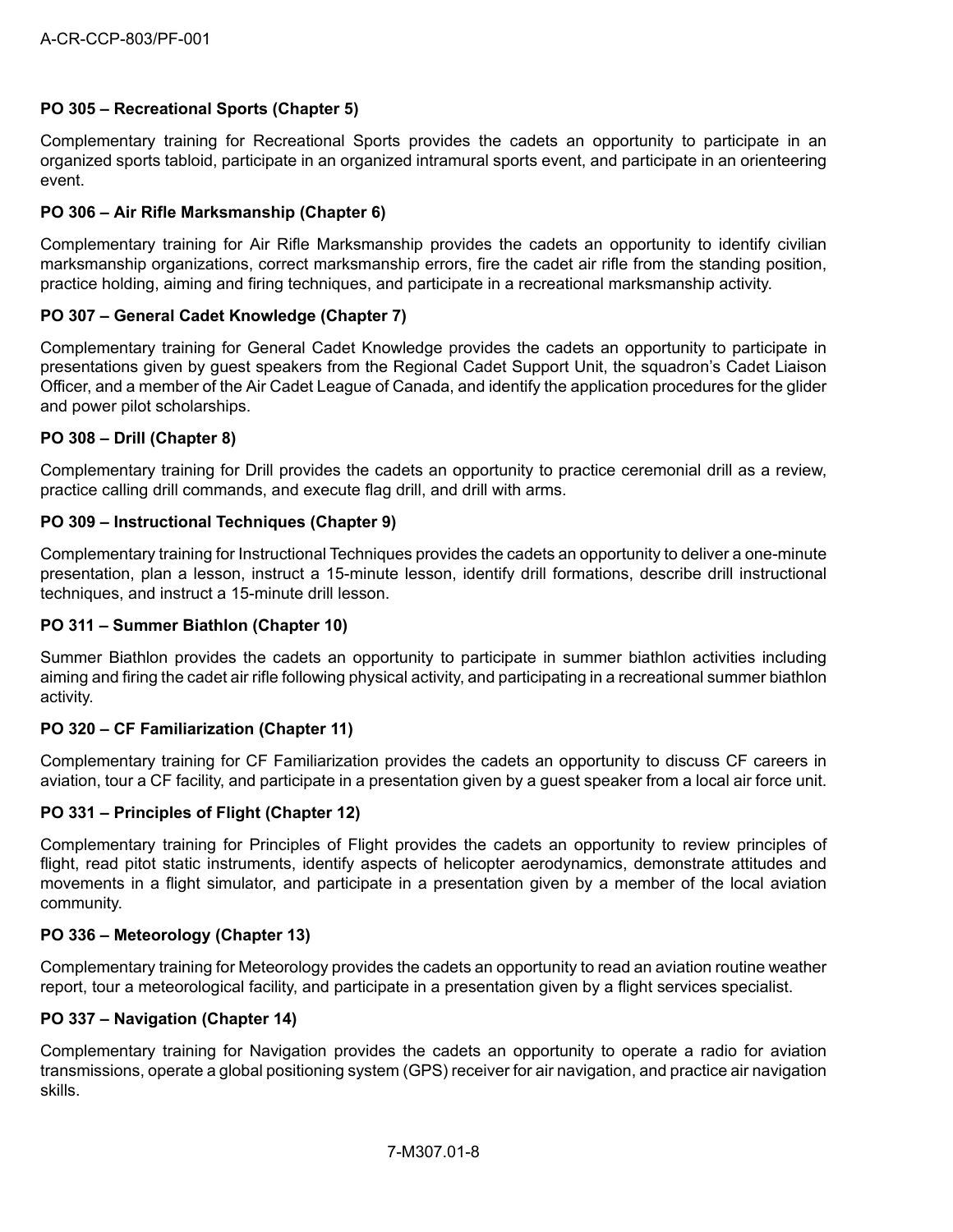### **PO 340 – Aerospace (Chapter 15)**

Complementary training for Aerospace provides the cadets an opportunity to identify online stargazing programs, identify Canadian astronauts, discuss the Canadian space program, discuss unmanned space exploration, describe elements of the night sky, simulate life in space, launch a water rocket, identify GPS components, describe aspects of the International Space Station (ISS), and participate in a presentation given by a member of the astronomy community or aerospace industry.

#### **PO 360 – Aerodrome Operations (Chapter 16)**

Complementary training for Aerodrome Operations provides the cadets an opportunity to identify types of aerodromes, explain aspects of aerodrome lighting, construct a model of the airspace at an aerodrome, identify how equipment is used at an aerodrome, identify aspects of emergency response and aerodrome security, and explain aspects of air traffic services.

#### **PO 370 – Aircraft Manufacturing and Maintenance (Chapter 17)**

Complementary training for Aircraft Manufacturing and Maintenance provides the cadets an opportunity to identify tasks required to maintain aircraft, describe materials used in aircraft construction, identify basic power tools used in aircraft manufacturing and maintenance, construct an aluminum model biplane, tour an aircraft restoration project, participate in a presentation from the aircraft manufacturing or maintenance industry, and tour a local aircraft manufacturing or maintenance facility.

#### **PO 390 – Aircrew Survival (Chapter 18)**

Complementary training for Aircrew Survival provides the cadets an opportunity to identify types of maps, interpret contour lines, determine direction using the sun or determine direction at night, use blazing techniques, act as a member of a ground search and rescue (SAR) party, orient a map by inspection, orient a map using a compass, calculate magnetic declination, identify methods of preparing and cooking a small animal or fish, construct camp crafts, identify elements of the night sky, perform minor first aid in a field setting, participate in a presentation from the SAR community, and construct a solar still.

## **CONFIRMATION OF TEACHING POINT 2**

## **QUESTIONS**

- Q1. As part of Citizenship, what are the EOs (topics) that may be taught?
- Q2. What EOs are encompassed under complementary training for Personal Fitness and Healthy Living?
- Q3. In Meteorology, what EOs may be taught?

#### **ANTICIPATED ANSWERS**

- A1. Discuss the three branches of the government, discuss current events, tour a local community service group's facility, and participate in a presentation from a local community service group.
- A2. Perform the PACER at the mid-point of the training year, evaluate their personal activity plan, describe stress, and create team goals.
- A3. Read an aviation routine weather report, tour a meteorological facility, and participate in a presentation given by a flight services specialist.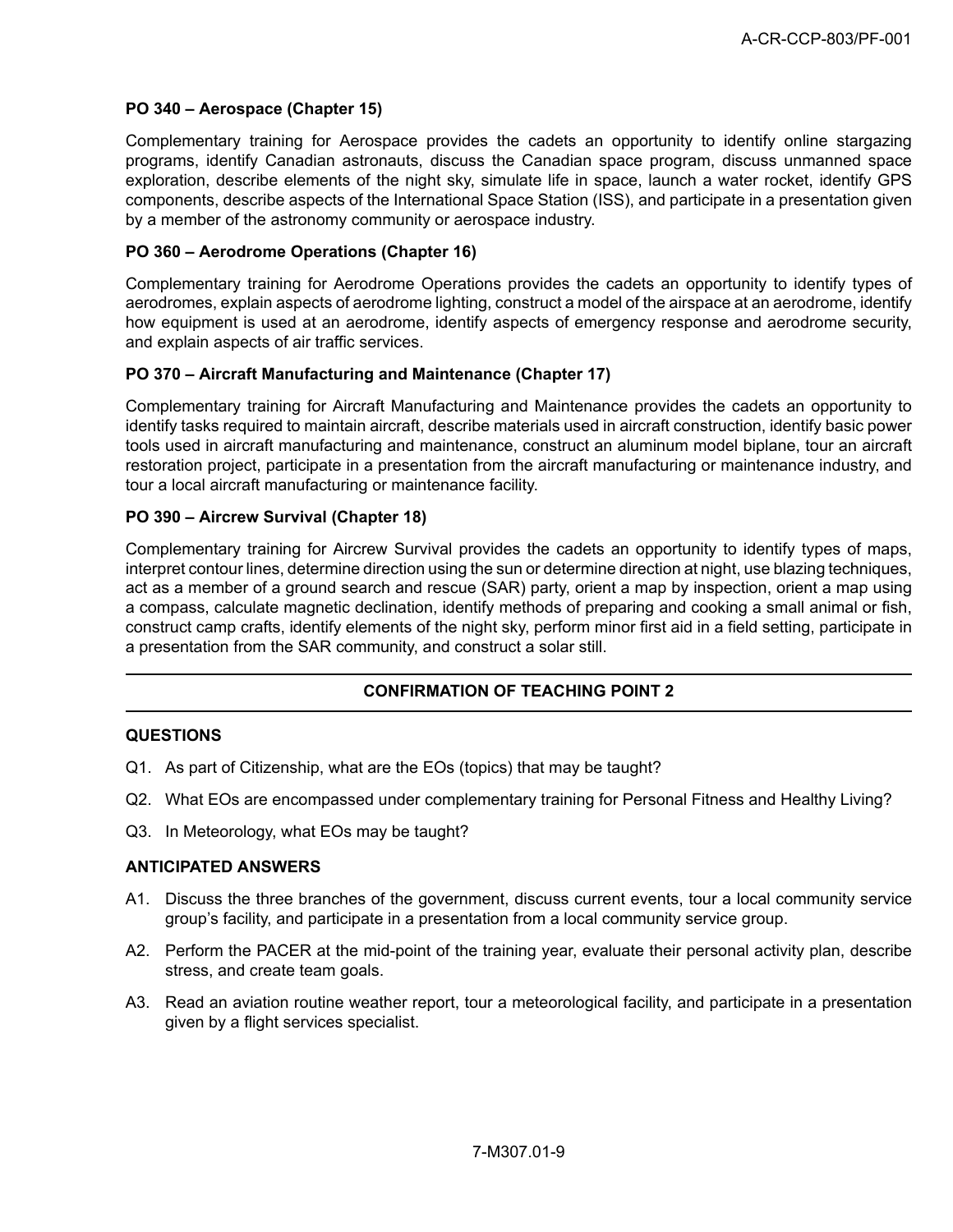# **Teaching Point 3 Conduct an Activity on Proficiency Level Three Training Opportunities**

Time: 5 min Method: In-Class Activity

# **ACTIVITY**

## **OBJECTIVE**

The objective of this activity is to familiarize the cadets with Proficiency Level Three training opportunities.

# **RESOURCES**

- Handouts of POs located at Annex B,
- Handouts of PO statements located at Annex C, and
- Tape.

# **ACTIVITY LAYOUT**

N/A.

# **ACTIVITY INSTRUCTIONS**

- 1. Place the labels face up on desks throughout the classroom.
- 2. Have a cadet stand up and read out their label.
- 3. Have the cadet who thinks they have the corresponding PO or PO statement stand up.
- 4. Have the remainder of the cadets confirm if it is correct.
- 5. Tape corresponding POs and PO statements to a flipchart/whiteboard/wall.
- 6. Continue until all POs are complete.

## **SAFETY**

N/A.

# **CONFIRMATION OF TEACHING POINT 3**

The cadets' participation in the activity will serve as the confirmation of this TP.

# **END OF LESSON CONFIRMATION**

The cadets' participation in the activity in TP 3 will serve as the confirmation of this lesson.

# **CONCLUSION**

# **HOMEWORK/READING/PRACTICE**

N/A.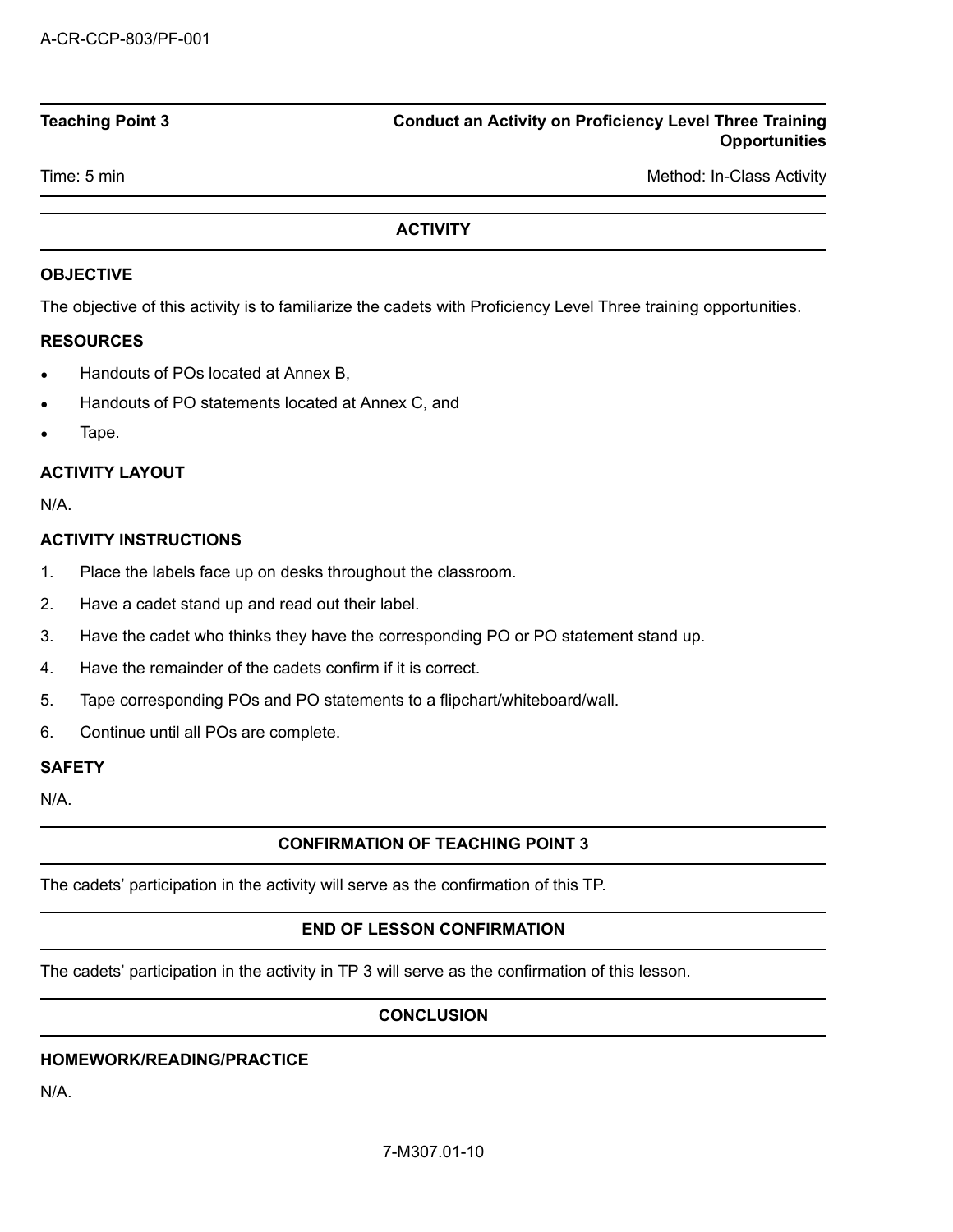## **METHOD OF EVALUATION**

N/A.

# **CLOSING STATEMENT**

Being aware of the topics to be covered during Proficiency Level Three training will help generate interest in the training year. Being aware of the opportunities available throughout the training year may help motivate you in your specific areas of interest.

#### **INSTRUCTOR NOTES/REMARKS**

For Proficiency Level Three complementary training opportunities in TP 2, refer to the squadron's annual training plan.

This EO should be scheduled as early as possible in the training year. See the sample schedule located at Chapter 2, Annex C.

#### **REFERENCES**

- A0-010 Director Cadets 2. (2007). CATO 11-04, *Cadet Program Outline*. Ottawa, ON: Department of National Defence.
- A3-064 Director Cadets 3. (2008). CATO 51-01, *Air Cadet Program Outline*. Ottawa, ON: Department of National Defence.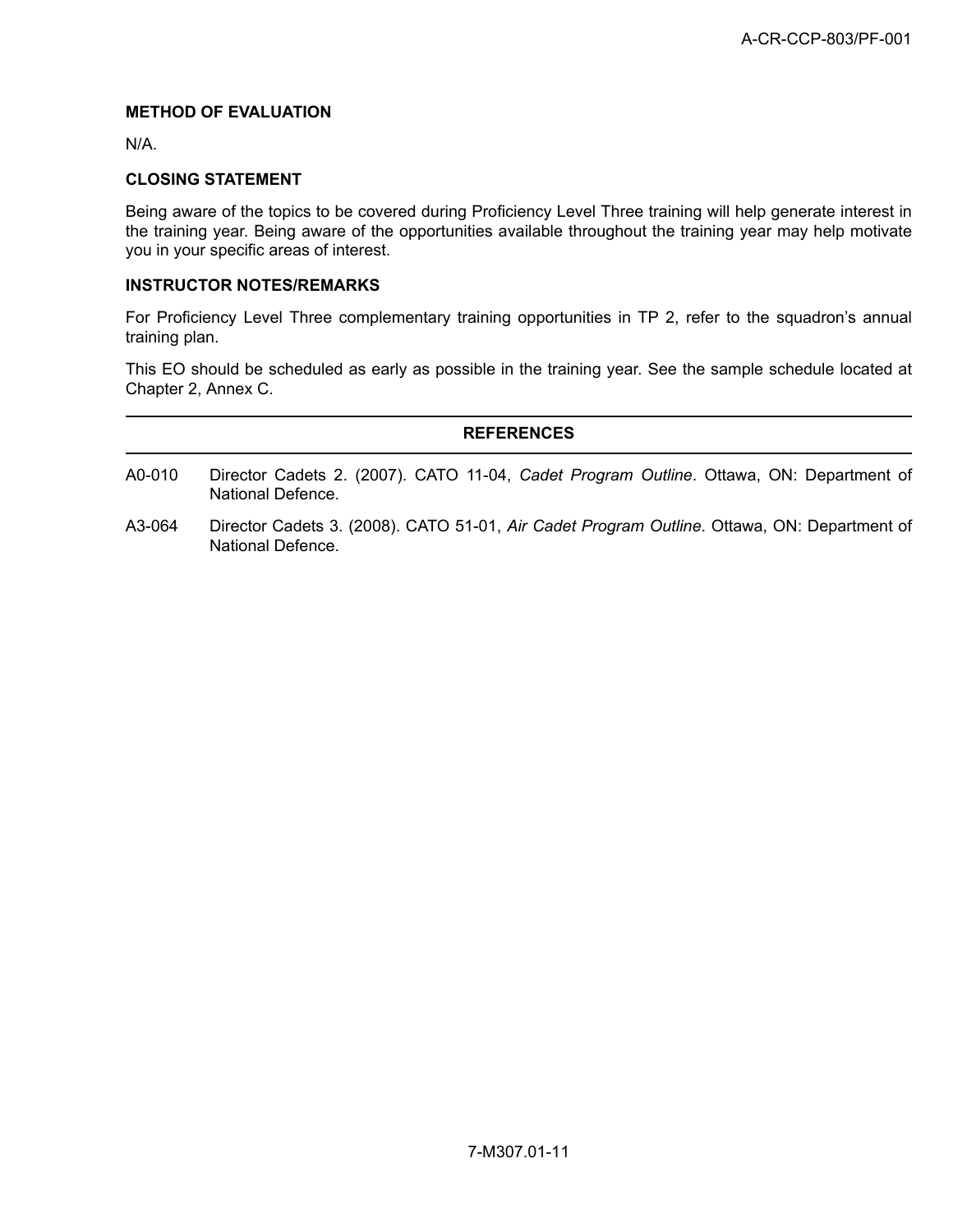THIS PAGE INTENTIONALLY LEFT BLANK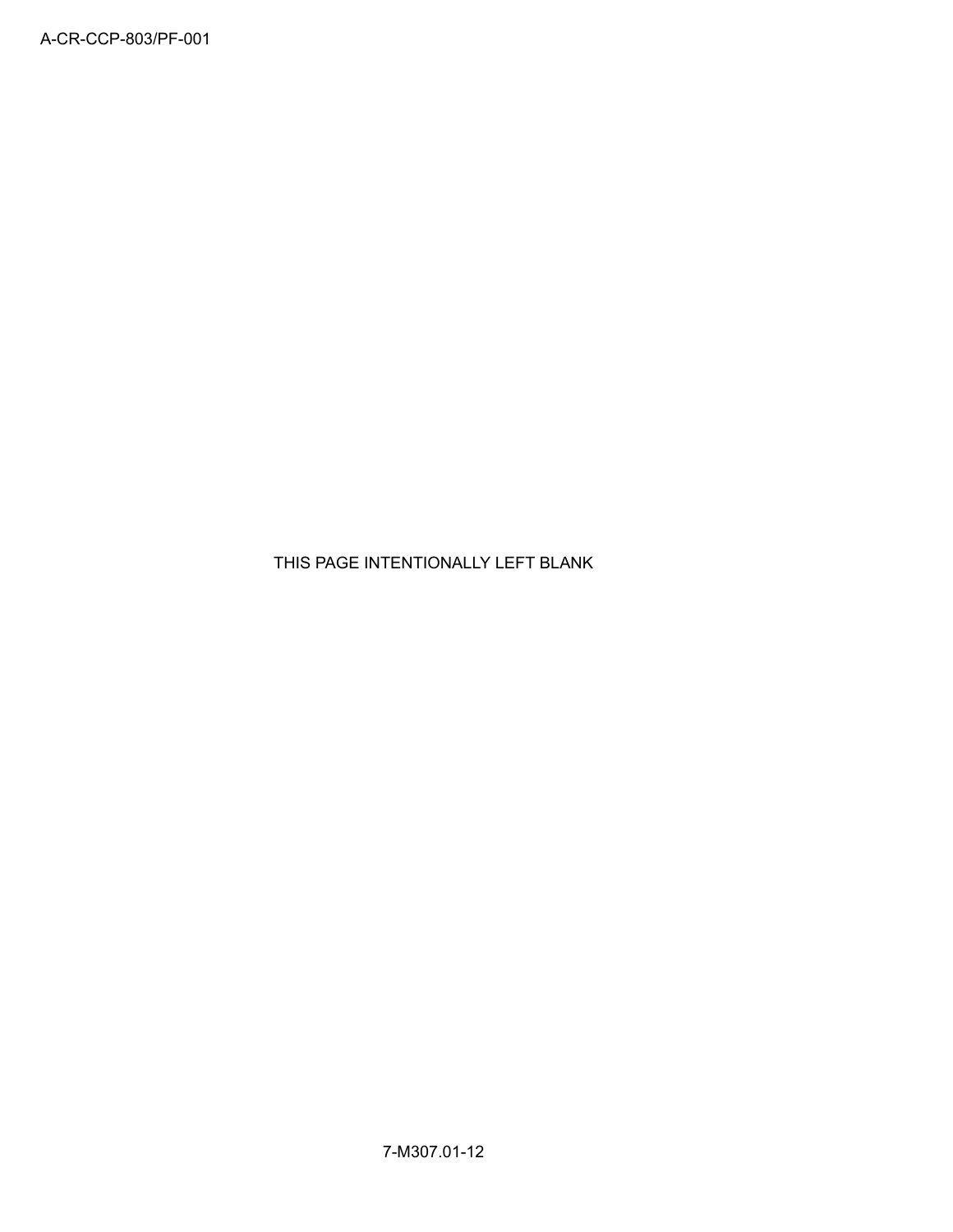

**COMMON TRAINING**

**PROFICIENCY LEVEL THREE**

**INSTRUCTIONAL GUIDE**



### **SECTION 2**

## **EO M307.02 – IDENTIFY YEAR THREE CSTC TRAINING OPPORTUNITIES**

Total Time: 30 min

## **PREPARATION**

#### **PRE-LESSON INSTRUCTIONS**

Resources needed for the delivery of this lesson are listed in the lesson specification located in A-CR-CCP-803/ PG-001, Chapter 4. Specific uses for said resources are identified throughout the instructional guide within the TP for which they are required.

Review the lesson content and become familiar with the material prior to delivering the lesson.

Read CATO 54–20, *Summer Training Directive – Royal Canadian Air Cadets* and its Annexes.

# **PRE-LESSON ASSIGNMENT**

N/A.

#### **APPROACH**

A group discussion was chosen for TP 1 as it allows the cadets to interact with their peers and share their experiences, opinions, and feelings about year three CSTC training opportunities.

An interactive lecture was chosen for TP 2 to orient the cadets to year three CSTC training opportunities and to generate interest.

# **INTRODUCTION**

#### **REVIEW**

N/A.

#### **OBJECTIVES**

By the end of this lesson the cadet shall have identified year three CSTC training opportunities.

## **IMPORTANCE**

It is important for cadets to identify the year three CSTC training opportunities available to them because it may help them decide if and for which course they would like to apply.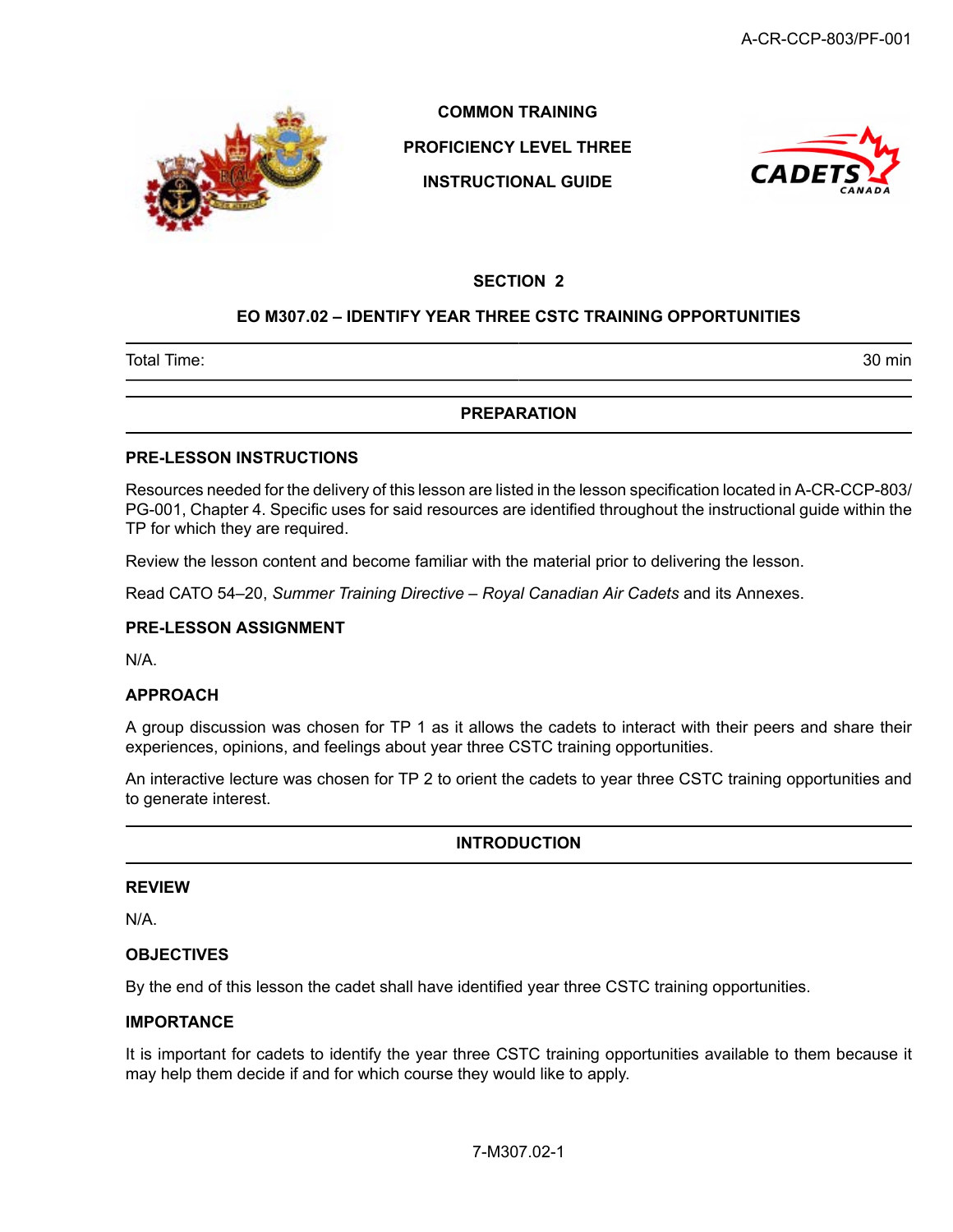# **Teaching Point 1 Discuss the Areas of Interest of CSTC Training Opportunities**

Time: 10 min Method: Group Discussion Method: Group Discussion

# **BACKGROUND KNOWLEDGE**



The point of the group discussion is to draw the following information from the group using the tips for answering/facilitating discussion and the suggested questions provided.



Write the specialty areas on a whiteboard/flip chart. Explain the activities that are conducted within each area.

# **FITNESS AND SPORTS**

Cadets will improve individual fitness and sport knowledge and skills. Activities will focus on:

- officiating,
- fitness instruction,
- sports leadership,
- coaching,
- rules and regulations of sports, and
- personal fitness.

## **MUSIC**

## **Military Musician**

Cadets will develop music knowledge and skills. Activities will focus on:

- music theory;
- playing an instrument as part of an ensemble;
- playing an instrument as part of a military band; and
- developing individual music skills.

## **Pipe and Drum Musician**

Cadets will develop music knowledge and skills. Activities will focus on:

- music theory;
- playing an instrument as part of an ensemble;
- playing an instrument as part of a pipe and drum band; and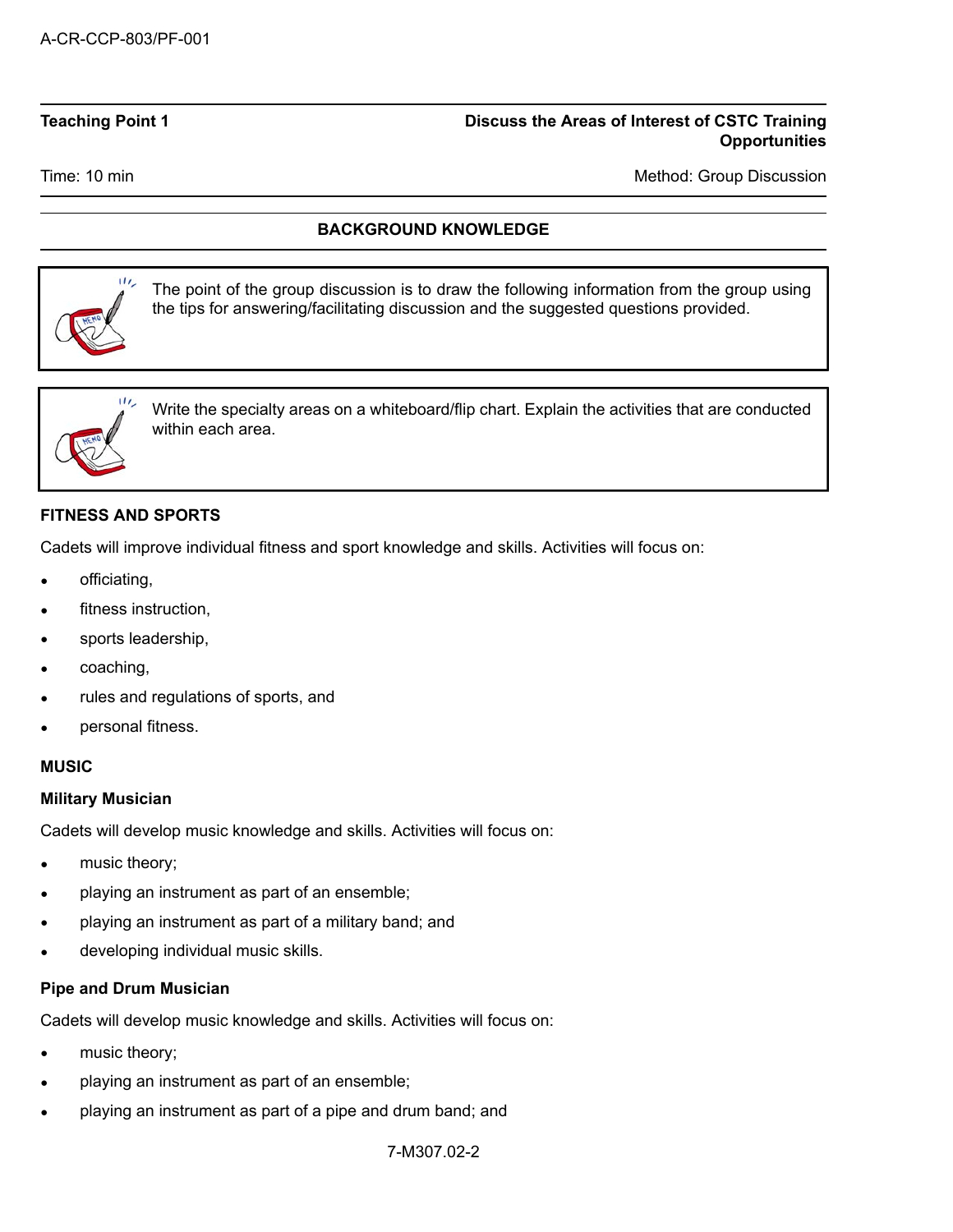developing individual music skills.

#### **MARKSMANSHIP**

Cadets will develop the knowledge and skills required to improve marksmanship and coaching abilities. Activities will focus on:

- recreational and competitive air rifle marksmanship,
- various marksmanship techniques,
- firing positions,
- duties of a range assistant, and
- basic duties of a marksmanship coach.

#### **LEADERSHIP**

Cadets will develop the knowledge and skills required to improve leadership abilities in a peer and small group setting. Activities will focus on:

- leadership,
- supervision,
- team-building,
- instructional techniques,
- effective communication,
- problem solving, and
- ceremonial drill.

#### **AVIATION**

Cadets will develop the knowledge and skills required to improve their understanding of the fundamentals of aviation. Depending on the course chosen, activities will focus on:

- meteorology,
- aero engines,
- air navigation,
- airmanship,
- principles of flight,
- navigation,
- pilot decision making,
- air law,
- flight safety, and
- aviation medicine.

## **AVIATION TECHNOLOGY**

Cadets will develop knowledge and skills required to improve their understanding of the fundamentals of aviation technology. Activities will focus on: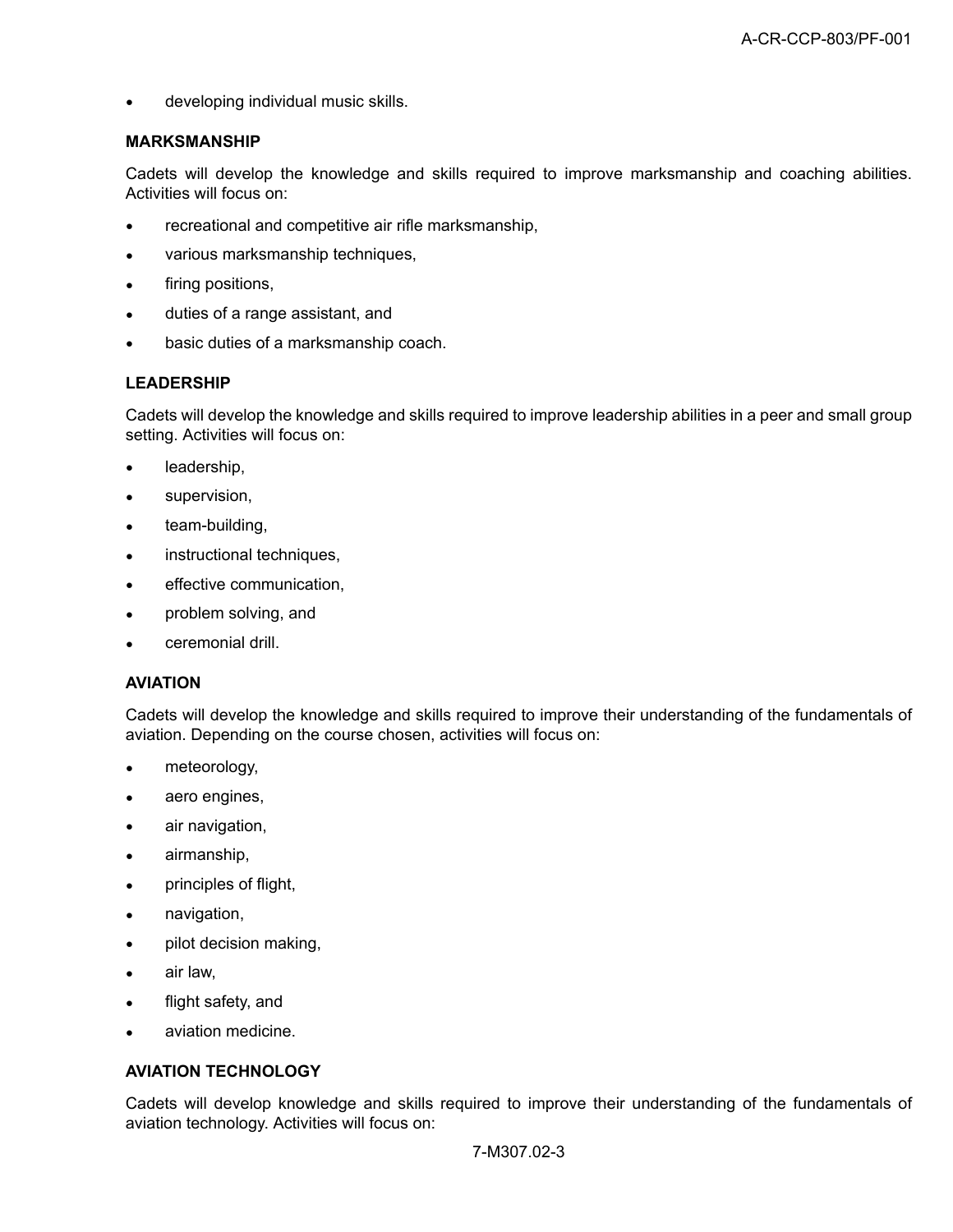- aerodrome operations,
- aircraft fabrication,
- aircraft construction, and
- aircraft maintenance.

#### **AEROSPACE**

Cadets will develop knowledge and skills required to improve their understanding of the fundamentals of aerospace science. Activities will focus on:

- theoretical and practical principles of space science,
- simulations of life in space,
- familiarization with recognized space missions, and
- history of space exploration.

#### **AIRCREW SURVIVAL**

Cadets will develop the knowledge and skills required to improve aircrew survival skills. Activities will focus on:

- instructional techniques in the field,
- map and compass for ground navigation,
- leadership in a field setting,
- fire construction,
- shelter construction,
- signal construction, and
- food and water collection.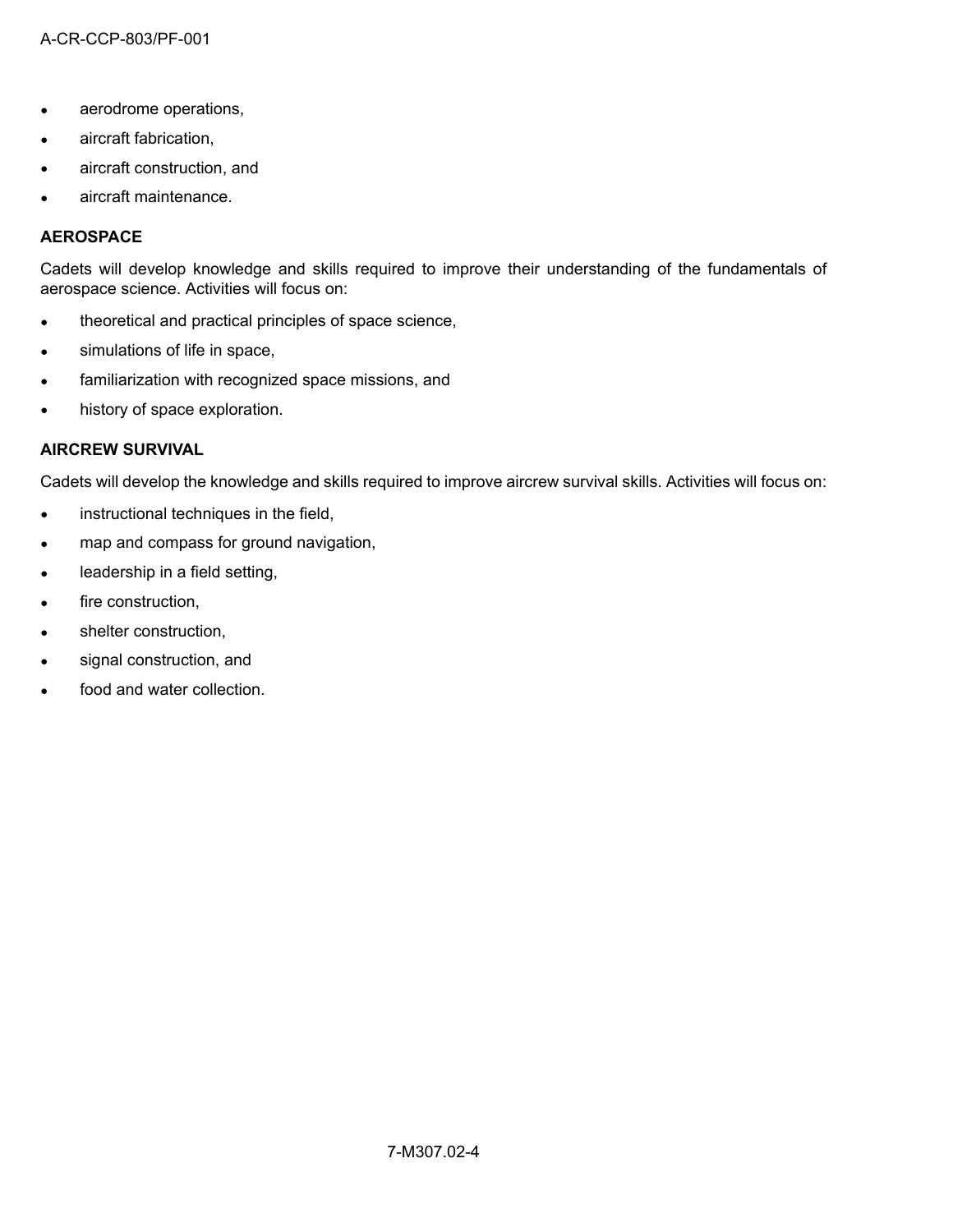# **GROUP DISCUSSION**

#### ш, **TIPS FOR ANSWERING/FACILITATING DISCUSSION**

- Establish ground rules for discussion, eg, everyone should listen respectfully; don't interrupt; only one person speaks at a time; no one's ideas should be made fun of; you can disagree with ideas but not with the person; try to understand others as much as you hope they understand you; etc.
- Sit the group in a circle, making sure all cadets can be seen by everyone else.
- Ask questions that will provoke thought; in other words avoid questions with yes or no answers.
- Manage time by ensuring the cadets stay on topic.
- Listen and respond in a way that indicates you have heard and understood the cadet.
- This can be done by paraphrasing their ideas.
- Give the cadets time to respond to your questions.
- Ensure every cadet has an opportunity to participate. One option is to go around the group and have each cadet answer the question with a short answer. Cadets must also have the option to pass if they wish.
- Additional questions should be prepared ahead of time.

#### **SUGGESTED QUESTIONS**:

- Q1. Which areas of interest in summer training appeal to you?
- Q2. Who is interested in applying for summer training this year? Why?
- Q3. What specialty areas are you interested in pursuing? Why?



Other questions and answers will develop throughout the group discussion. The group discussion should not be limited to only those suggested.



Reinforce those answers given and comments made during the group discussion, ensuring the teaching point has been covered.

# **CONFIRMATION OF TEACHING POINT 1**

The cadets' participation in the group discussion will serve as the confirmation of this TP.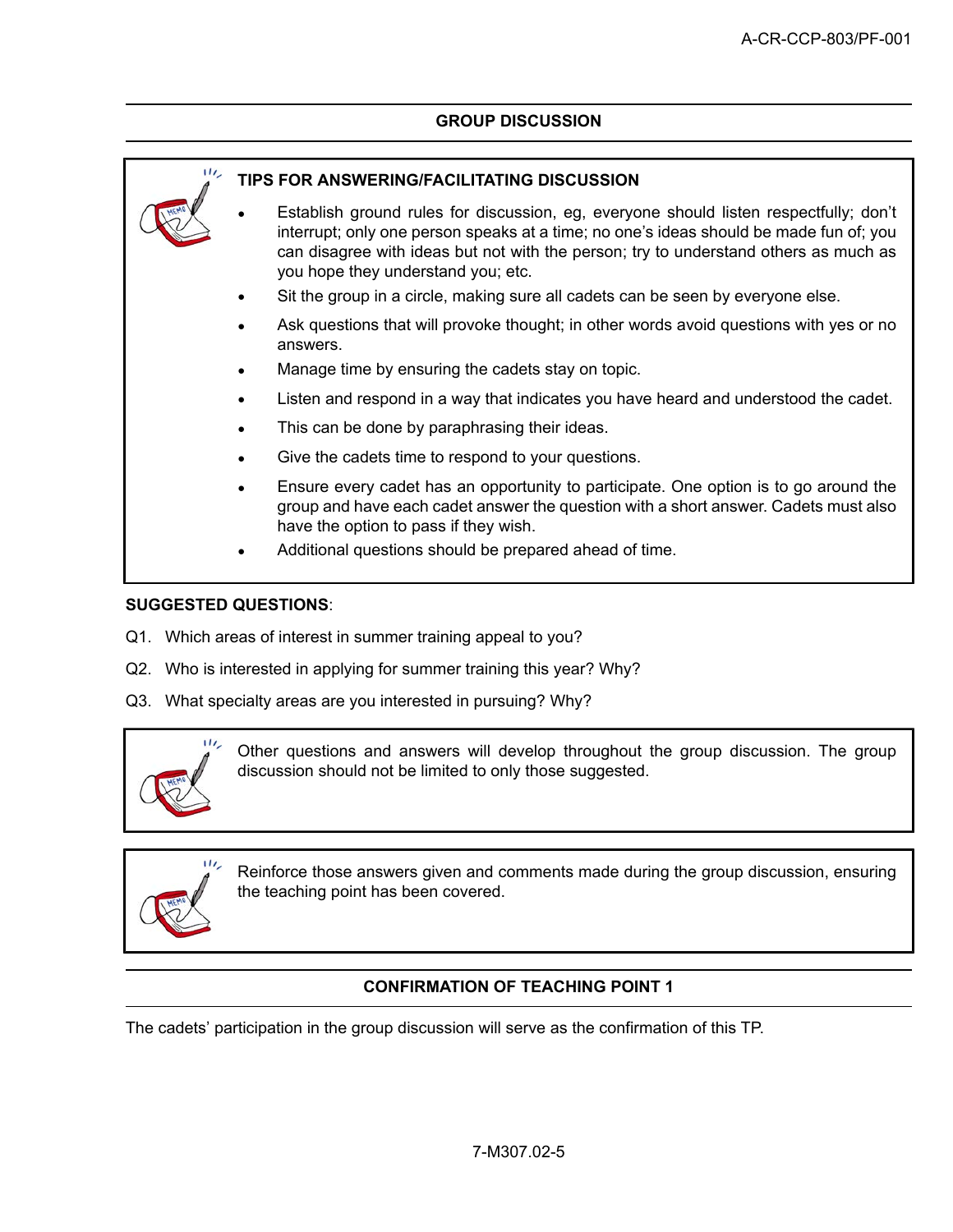**Teaching Point 2 Explain Selection of Year Three Summer Courses**

Time: 15 min Method: Interactive Lecture Communication of the Method: Interactive Lecture

# **ALL SIX WEEK COURSES OFFERED IN AREAS OF COMMON INTEREST**

#### **Fitness and Sports Instructor**

The aim of the Fitness and Sports Instructor course is to enhance skills developed on the Basic Fitness and Sports course, to develop leadership and instructional skills in fitness and sports settings, and to stimulate further interest in personal fitness and healthy living.

#### **Air Rifle Marksmanship Instructor**

The aim of the Air Rifle Marksmanship Instructor course is to enhance skills developed during proficiency level training, the General Training course, and some year two CSTC courses. As well, cadets will develop leadership, coaching, and instructional skills in a marksmanship setting.

#### **Intermediate Military Band Musician**

The aim of the Intermediate Military Band Musician course is to enhance knowledge and skills developed during the Military Band – Basic Musician course, and to develop leadership skills in a military band setting.

#### **Intermediate Pipe Band**

The aim of the Intermediate Pipe Band course is to enhance knowledge and skills developed during the Pipe Band – Basic Musician course, and to develop leadership skills in a pipe band setting.

# **ALL SIX WEEK COURSES OFFERED IN ELEMENTALLY SPECIFIC AREA**

#### **Survival Instructor**

The aim of the Survival Instructor course is to enhance survival skills developed on the Basic Survival course and proficiency level training; to develop new survival skills, and to develop leadership and instructional skills in a survival/field setting.

#### **Advanced Aerospace**

The aim of the Advanced Aerospace course is to enhance aerospace knowledge developed on the Basic Aviation Technology and Aerospace course, and proficiency level training; develop new knowledge and skills, and further stimulate an interest in the aerospace/astronomy communities.

## **Advanced Aviation Technology – Airport Operations**

The aim of the Advanced Aviation Technology - Airport Operations course is to enhance knowledge developed on the Basic Aviation Technology and Aerospace course, and proficiency level training; develop new knowledge and skills, and further stimulate an interest in airport operations.

## **Advanced Aviation Technology – Aircraft Maintenance**

The aim of the Advanced Aviation Technology - Aircraft Manufacturing course is to enhance knowledge developed on the Basic Aviation Technology and Aerospace course, and proficiency level training; develop new knowledge and skills, and further stimulate an interest in aircraft maintenance.

## **Glider Pilot Scholarship (GPS)**

The aim of the GPS is to train the successful applicant to the standard as defined in the A-CR-CCP-242/PT-005 *Air Cadet Gliding Manual*. Upon graduation from the course, cadets will be awarded their Air Cadet Glider wings and a Transport Canada Pilots Licence - Glider.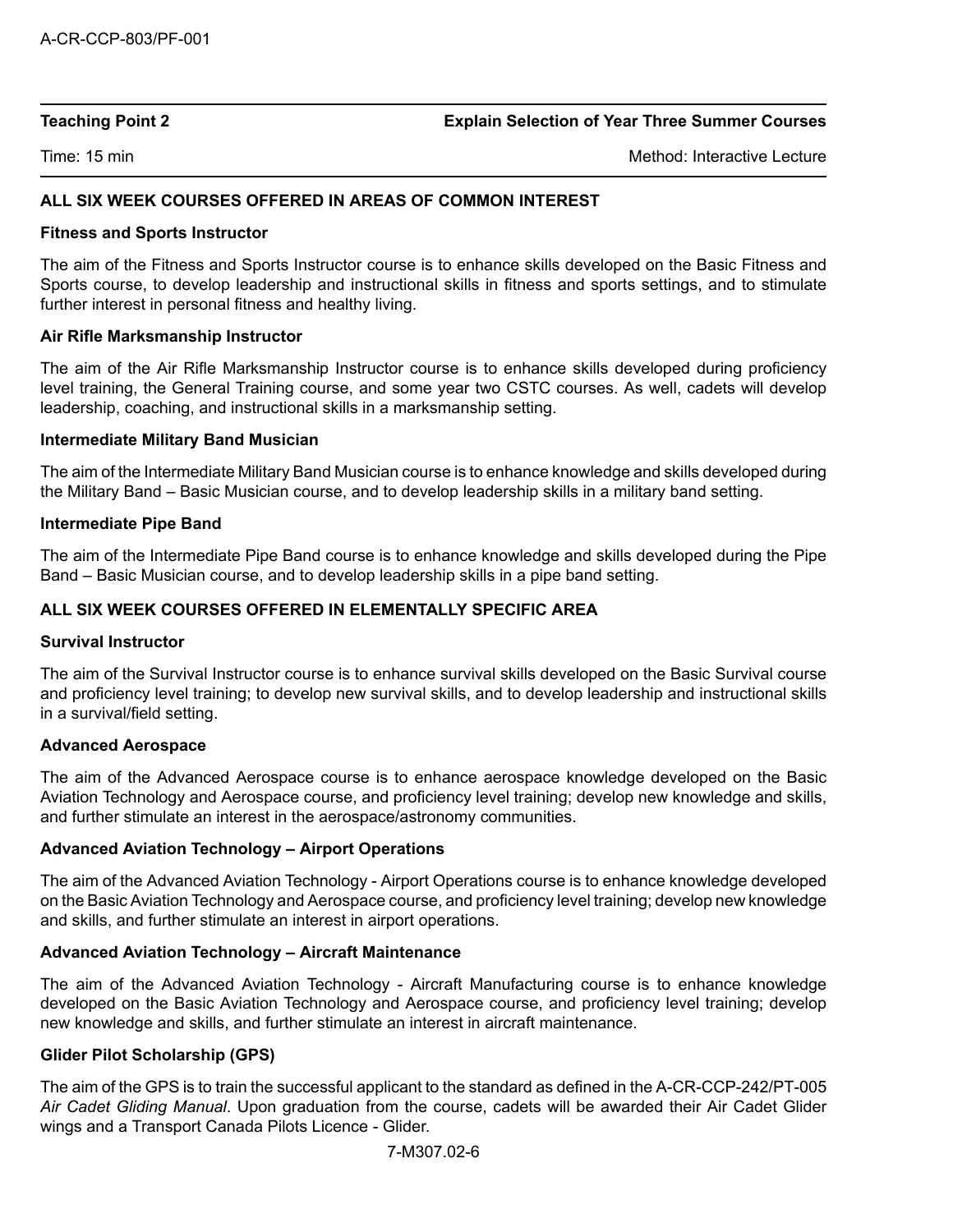# **THREE WEEK ADVANCED AVIATION COURSE**

The Advanced Aviation course is the only three-week course offered with the completion of Proficiency Level Three. The aim of this course is to enhance the cadet's knowledge of aviation subjects and to further stimulate an interest in becoming a pilot.

## **PREREQUISITES FOR EACH THREE- AND SIX-WEEK COURSE**

For all courses other than the GPS, the cadet must:

- be undergoing Proficiency Level Three training by the application deadline;
- successfully complete Proficiency Level Three by June 30 of the year the cadet wishes to attend the CSTC;
- be physically fit;
- complete a CF 51;
- have parental consent; and
- be recommended by the squadron Commanding Officer.



Cadets do not have to complete a year two CSTC course to apply for their year three CSTC courses.

For more information on the GPS course, see EO C307.04 (Identify the Application Procedure for the Glider and Power Pilot Scholarships, Section 4).

# **CONFIRMATION OF TEACHING POINT 2**

## **QUESTIONS**

- Q1. What are the four 6-week courses offered in areas of common interest?
- Q2. What is the only three-week course offered during year three summer training?
- Q3. What are the prerequisites for three- and six-week courses other than the GPS?

## **ANTICIPATED ANSWERS**

- A1. Fitness and Sports Instructor, Air Rifle Marksmanship Instructor, Intermediate Military Band Musician, and Intermediate Pipe Band Musician.
- A2. The Advanced Aviation course.
- A3. For all courses other than the GPS, the cadet must:
	- be undergoing Proficiency Level Three training by the application deadline;
	- successfully complete Proficiency Level Three by June 30 of the year the cadet wishes to attend the CSTC;
	- be physically fit;
	- complete a CF 51;
	- have parental consent; and
	- be recommended by the squadron Commanding Officer.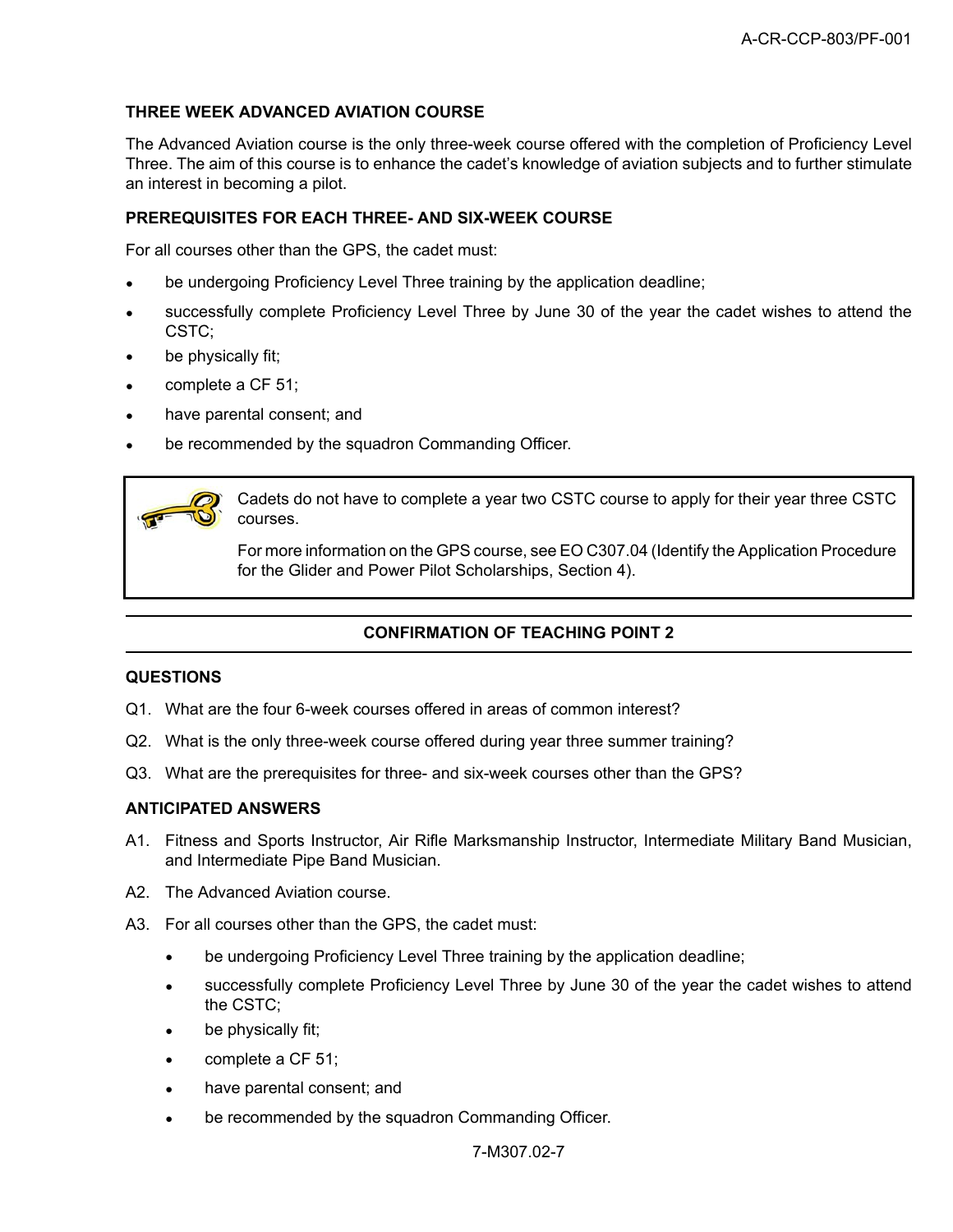# **END OF LESSON CONFIRMATION**

The cadets' participation in the group discussion will serve as the confirmation of this lesson.

## **CONCLUSION**

#### **HOMEWORK/READING/PRACTICE**

N/A.

### **METHOD OF EVALUATION**

N/A.

#### **CLOSING STATEMENT**

Summer training is a fun and exciting aspect of the Cadet Program. CSTCs are also a place to meet cadets and make new friends from different squadrons across Canada. It is important to be familiar with the CSTC training opportunities offered so cadets may apply for the course that interests them most.

#### **INSTRUCTOR NOTES/REMARKS**

This EO should be conducted before the summer training application deadline.

It is recommended that the summer training application forms be completed during a training session after this EO has been conducted.

|        | <b>REFERENCES</b>                                                                                                                                         |  |  |
|--------|-----------------------------------------------------------------------------------------------------------------------------------------------------------|--|--|
| A0-010 | Director Cadets 2. (2007). CATO 11-04, Cadet Program Outline. Ottawa, ON: Department of<br>National Defence.                                              |  |  |
| A0-033 | Director Cadets 3. (2004). CATO 14-21, Music Training and Education With the Canadian Cadet<br>Organizations. Ottawa, ON: Department of National Defence. |  |  |
| A3-003 | Director Cadets 3. (2000). CATO 54-20, Summer Training Directive - Royal Canadian Air Cadets.<br>Ottawa, ON: Department of National Defence.              |  |  |
| A3-029 | Director Cadets 3. (2006). CATO 51-01, Air Cadet Program Outline. Ottawa, ON: Department of<br>National Defence.                                          |  |  |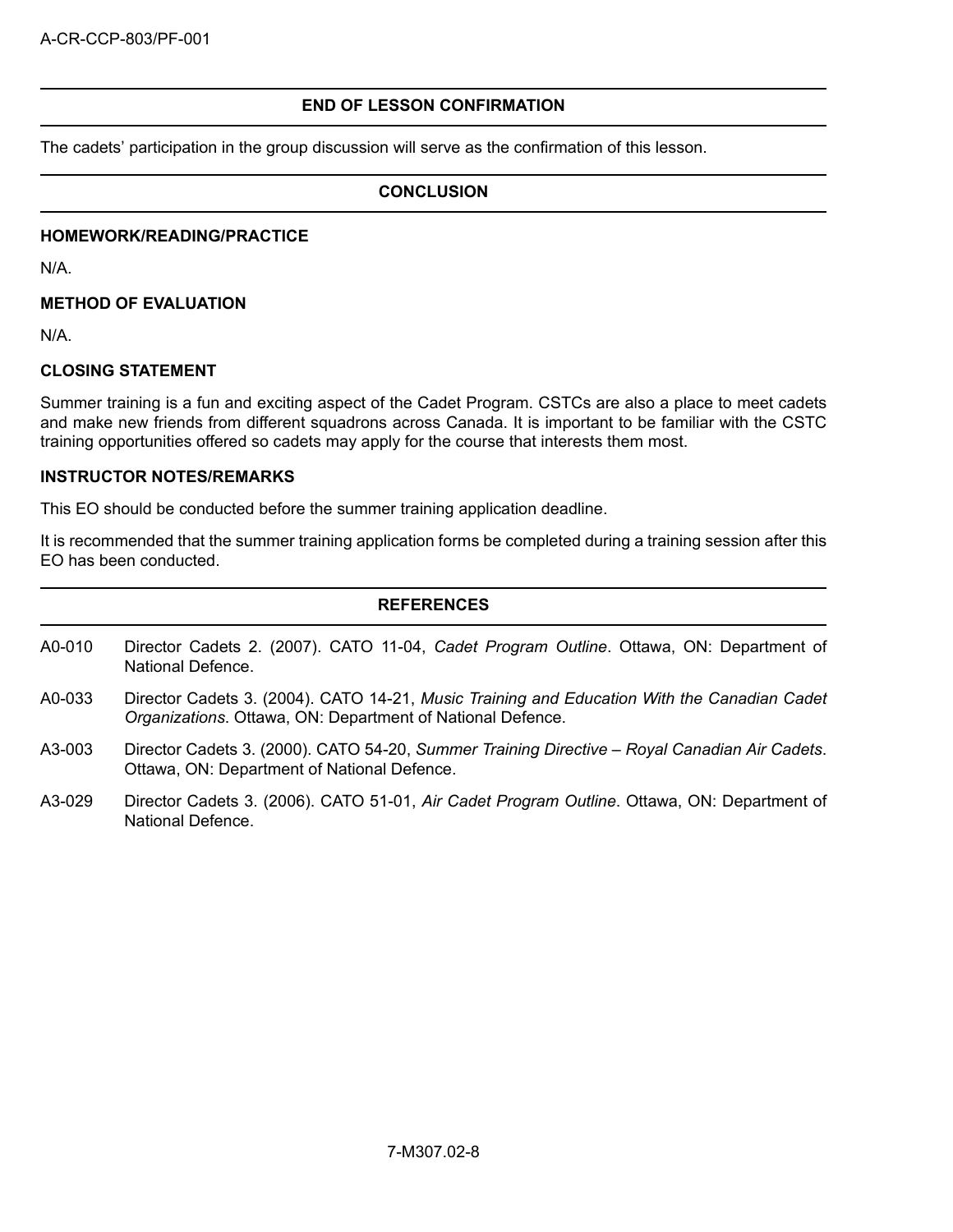

**COMMON TRAINING**

**PROFICIENCY LEVEL THREE**

**INSTRUCTIONAL GUIDE**



## **SECTION 3**

### **EO M307.03 – RECOGNIZE THE PARTNERSHIP BETWEEN THE AIR CADET LEAGUE OF CANADA (ACLC) AND DND**

Total Time: 30 min

## **PREPARATION**

#### **PRE-LESSON INSTRUCTIONS**

Resources needed for the delivery of this lesson are listed in the lesson specification located in A-CR-CCP-803/ PG-001, Chapter 4. Specific uses for said resources are identified throughout the instructional guide within the TP for which they are required.

Review the lesson content and become familiar with the material prior to delivering the lesson.

Photocopy handouts of Annexes D, E and F.

Create a slide of Annex F.

## **PRE-LESSON ASSIGNMENT**

N/A.

#### **APPROACH**

An interactive lecture was chosen for this lesson to orient the cadet to the partnership between the ACLC and DND.

**INTRODUCTION**

#### **REVIEW**

N/A.

#### **OBJECTIVES**

By the end of this lesson the cadet shall have recognized the partnership between the ACLC and DND.

## **IMPORTANCE**

It is important for cadets to recognize the partnership between the ACLC and DND as it will give the cadets knowledge of the dichotomy of the Air Cadet Program. This may allow them to better understand the organization and structure of the Air Cadet Program.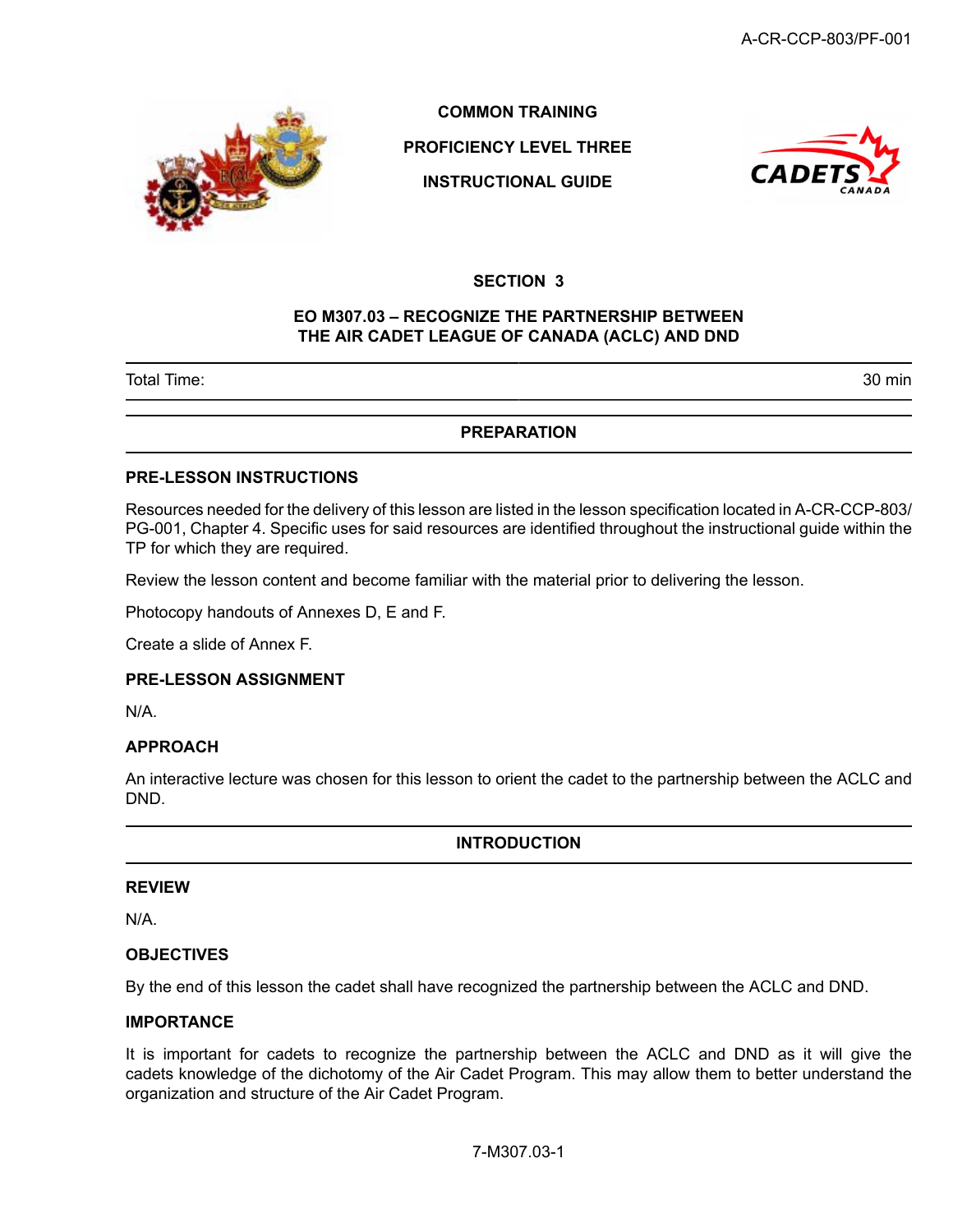Time: 5 min Method: Interactive Lecture Communication of the Method: Interactive Lecture

# **THE THREE LEVELS OF THE ACLC**

There are three levels in organization of the ACLC:

- national,
- provincial, and
- local.

Each of the levels has its own area of responsibility and cooperates with DND at a comparable level.

## **National**

The national level of the ACLC is a board of governors composed of 15 Canadians representing all provinces and territories. The board meets annually, choosing a president, vice-presidents, the executive committee, and other committees of importance. There is also an advisory board made up of past-presidents of the ACLC.

The Board of Governors maintains a full-time administrative headquarters in Ottawa, Ont. This office works closely with National Defence Headquarters (NDHQ) in providing year-round supervision and administration of the ACLC and the approximate 450 air cadet squadrons in Canada.

#### **Provincial**

There are 12 provincial committees, including:

- British Columbia,
- Alberta,
- Saskatchewan,
- Manitoba.
- Northwest Ontario,
- Ontario,
- Quebec,
- New Brunswick,
- Nova Scotia,
- Prince Edward Island,
- Newfoundland and Labrador, and
- the Northern Territories.

The committees are comprised of all local Sponsoring Committee Chairpersons, plus others that may be elected, such as prominent local citizens. Provincial committees supervise the activities of all air cadet squadrons in their respective areas and are financed by public fundraising and the support of their member squadrons.

The provincial committees also assist squadrons through sponsored activities such as intra-provincial sports and drill competitions. The provincial committees own all gliders, tow aircraft, winches, and vehicles used in support of air cadet glider pilot training and glider familiarization flying activities.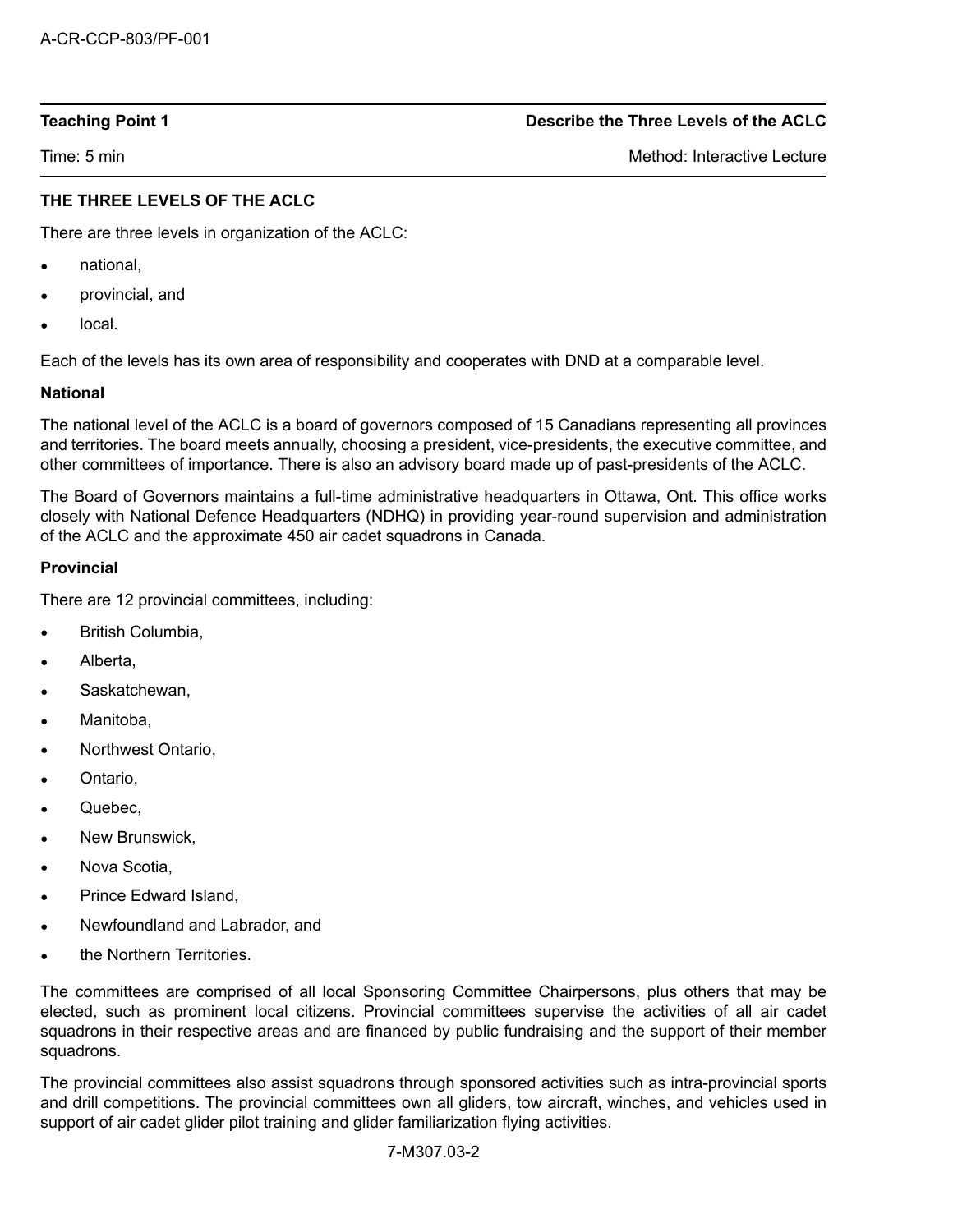The provincial committees work with the respective Region Cadet Support Unit (RCSU) to provide supervision and assistance to squadrons within their area.

#### **Local**

Air cadet squadrons are supported through various organizations which provide volunteers, financial contributions, extra activities, and material assistance. Three distinct groups may provide this support:

- sponsor.
- sponsoring committee, and
- supporter.



Distribute the handout located at Annex D detailing the squadron's sponsor, sponsoring committee, and any known supporters. Supporters may be anonymous, so not all supporters may be known to the squadron.

The sponsor may be a club (Royal Canadian Legion or Rotary Club of Canada), an association (Air Force Association of Canada), or a group of interested people (parents committee). The sponsor is responsible for the creation of a sponsoring committee, which is the basic unit of the ACLC.

The sponsoring committee has many responsibilities to fulfill at the squadron, which include but are not limited to:

- providing training aids and equipment not provided by DND;
- arranging recreational activities for the cadets;
- providing transportation when not provided by DND; and
- providing input to cadets' applications for summer training.

The squadron may also receive support from other organizations and individuals not associated with the sponsoring committee. These are recognized as supporters of the squadron, and usually provide assistance through periodic financial donations.

## **CONFIRMATION OF TEACHING POINT 1**

#### **QUESTIONS**

- Q1. Identify the three levels of the ACLC.
- Q2. Provide an example of an association which would sponsor an air cadet squadron.
- Q3. What is a supporter?

# **ANTICIPATED ANSWERS**

- A1. National, provincial, and local.
- A2. Air Force Association of Canada.
- A3. Organizations or individuals not associated with the sponsoring committee who provide support to the squadron.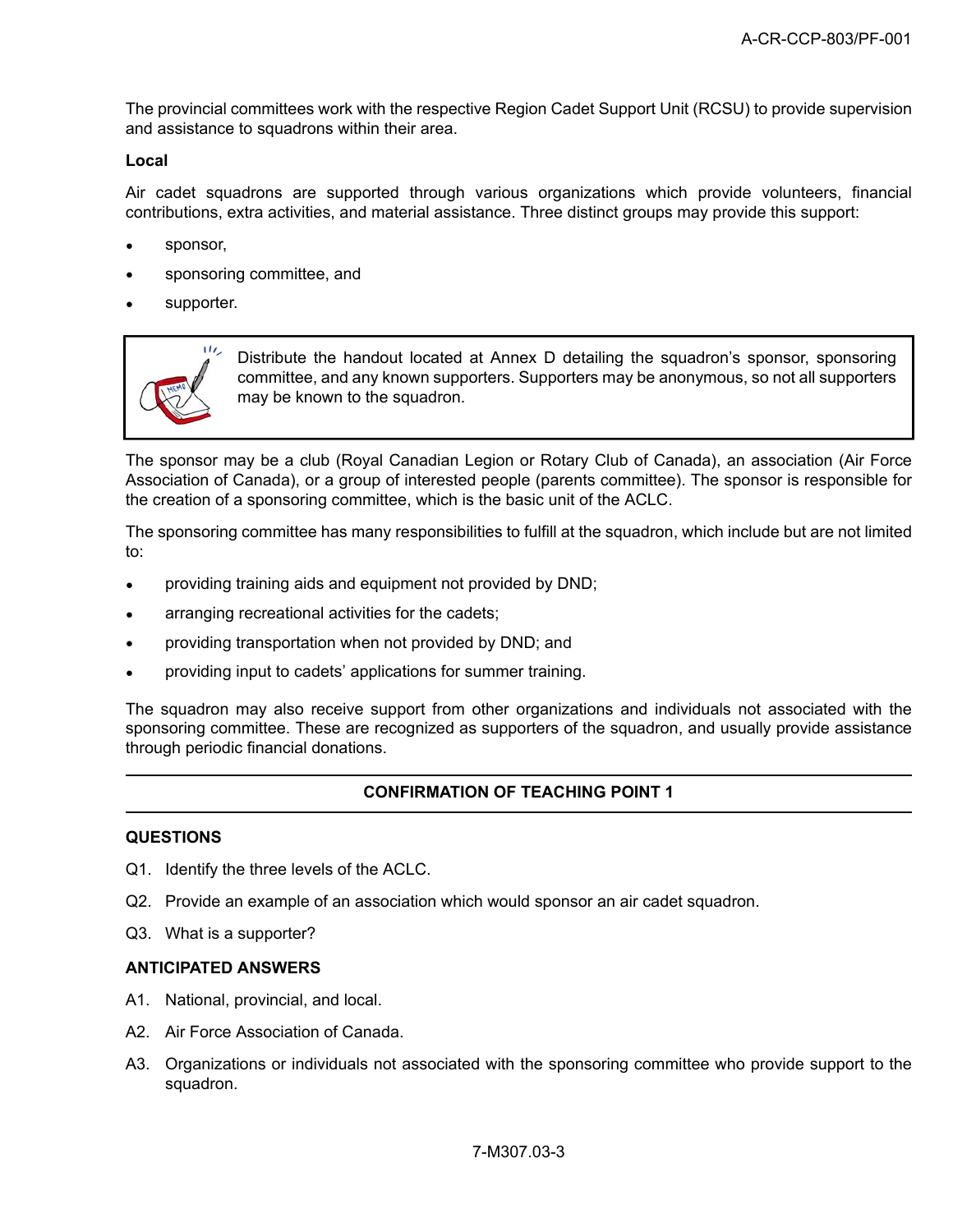**Teaching Point 2 Discuss the Role of the ACLC**

Time: 10 min Method: Interactive Lecture Communication of the Method: Interactive Lecture

# **ROLE OF THE ACLC**

The members of the ACLC perform many roles in support of air cadet squadrons. Two roles that are performed which directly affect the cadets, include:

- selecting scholarship recipients; and
- selecting cadets for national summer training courses.

## **Selecting Scholarship Recipients**

The ACLC offers several scholarships and bursaries at the national level for air cadets, to include:

• **Robert and Mary Dale Scholarship.** Robert Dale served as National President of the ACLC from 1972–1973. Mr. Dale and his wife, Mary, set up an annual scholarship to be offered by the ACLC. This scholarship is awarded on the basis of secondary school achievements combined with outstanding performance as an air cadet. This award may be received only once by an individual.

Applicants must be graduates of a secondary school (or equivalent) system from any province or territory in the year of application, with the intent of immediately starting full-time, post-secondary education. Applicants must also prove that they have been accepted at a post-secondary education institution which will lead to a degree, diploma, or a professional or technical qualification. The application deadline is May 1<sup>st</sup> of the entrance year.

- **Leonard and Kathleen Birchall Scholarship.** Air Commodore Leonard Birchall and Mrs. Kathleen Birchall have been long-time supporters of the Air Cadet Program. This support has been shown in many ways, most recently through an annual scholarship to be offered through the ACLC. This scholarship is awarded on the basis of secondary school achievements combined with outstanding performance as an air cadet and a community member. This award may be received only once by an individual. Applicants must be graduates of a secondary school (or equivalent) system from any province or territory in the year of application, with the intent of immediately starting full-time, post-secondary education. Applicants must also prove that they have been accepted at a post-secondary education institution which
	- will lead to a degree, diploma, or professional or technical qualification. The application deadline is May 1<sup>st</sup> of the entrance year. • **Pilot Training Achievement Awards.** Awarded annually to cadets who have graduated from the Power
	- Pilot Scholarship national summer training course. An amount of money, dependant on the bursary, is either given to the recipient or credited to a flight training centre in order to cover the initial expenses for continuing to fly at the local flying club or flight training centre. These awards include:
		- Air Force Association of Canada Awards: Twenty-five \$300 awards,
		- Virginia Mitchell Awards: \$300 awards,
		- 426 Thunderbird Squadron Association: \$300 award,
		- Sabre Pilots Association of the Air Division: Three \$300 awards,
		- Air Transport Association of Canada: Two \$500 awards,
		- John Kerr Memorial Award: \$300 award,
		- Commissionaire Frank Kobe Award: \$300 award,
		- 99's Canadian Aviation Award: \$300 awards,
		- Terry Angus Memorial Award: \$300 awards, and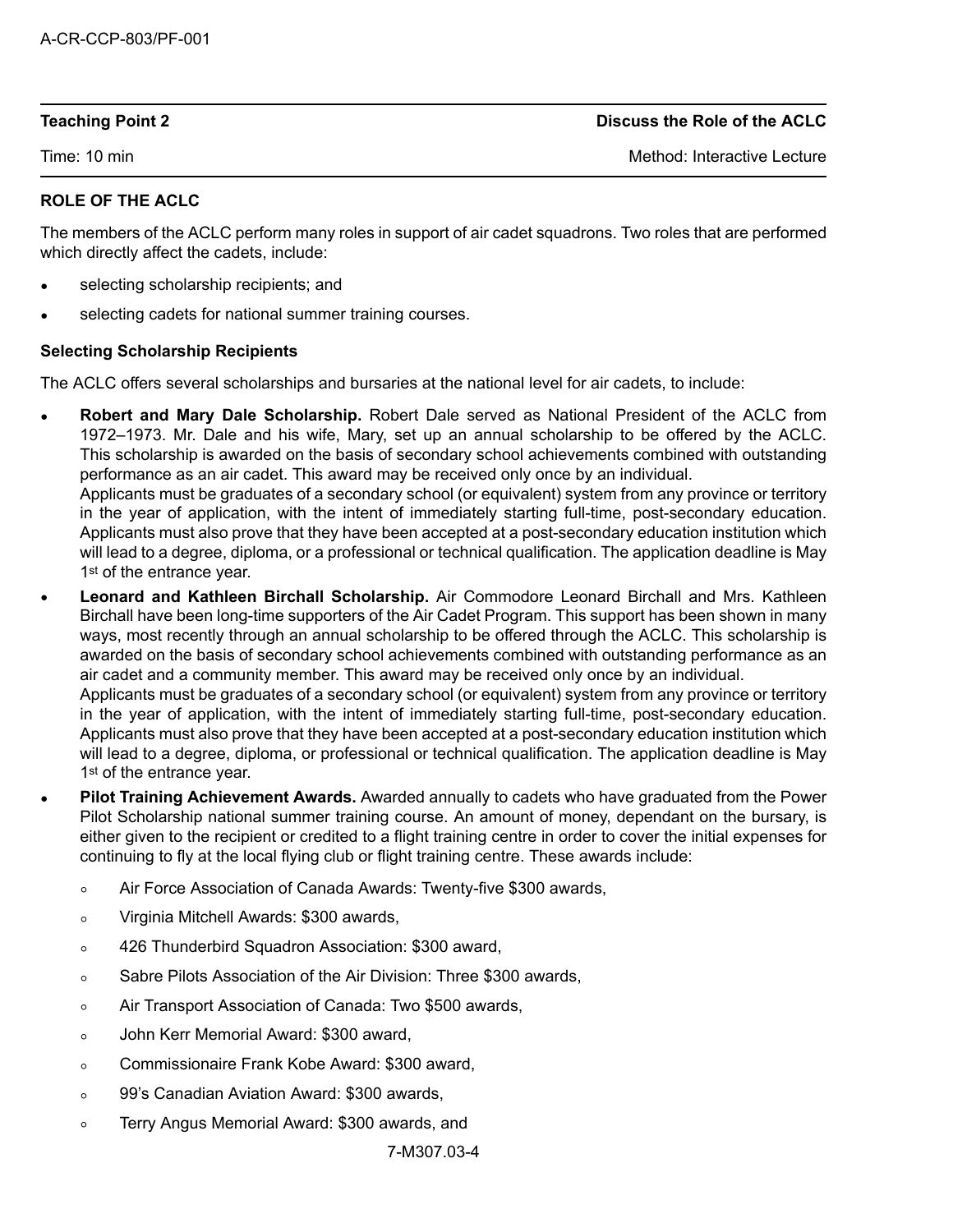- LCol D.V. (Bud) Crandell Award: \$300 award.
- **Canadian Business Aviation Association (CBAA) Power Scholarship.** Awarded annually to the top overall applicant for the Power Pilot Scholarship from the province in which the CBAA is holding its annual general meeting. The recipient is sponsored by the CBAA allowing DND to send one more cadet each year.
- **CAE Power Scholarship.** Awarded annually to the top overall applicant for the Power Pilot Scholarship. The scholarship rotates among the provinces in which CAE has its training centres on an annual basis. The recipient is sponsored by CAE allowing DND to send one more cadet each year.
- **Air Line Pilots Association (ALPA) Power Scholarship.** Awarded annually to the top overall national applicant for the Power Pilot Scholarship. The recipients are sponsored on their scholarship by ALPA, allowing DND to send one more cadet each year.
- **Irvin Erb/Virginia Mitchell Awards for the Top Power Pilots in Canada.** Awarded annually to the male and female cadet who achieve the highest overall score on the Power Pilot Scholarship. Each recipient receives \$1 000 towards further flight training.
- **Annual Music Awards for Excellence.** Awarded annually to the top musician in each of the pipes and drums and military band categories.



Distribute the handout located at Annex E detailing the national summer training courses to each cadet.

## **Selecting Cadets for National Summer Training Courses**

The ACLC is involved in selecting cadets for the national summer training courses offered through the Air Cadet Program. This takes the form of a review board, where members will review applications and interview applicants. Not all courses will have the same selection process. The national summer training courses that the ACLC may select candidates for include:

- International Air Cadet Exchange (IACE),
- Power Pilot Scholarship (PPS),
- Glider Pilot Scholarship (GPS),
- Senior Leaders Course (SLC),
- Fitness and Sports Instructor Course (FSIC),
- Survival Instructor Course (SIC),
- Advanced Aerospace Course (AASC),
- Advanced Aviation Technology–Aircraft Manufacturing and Maintenance (AATC–AM),
- Advanced Aviation Technology–Airport Operations (AATC–AO), and
- Oshkosh Trip (OT).

# **CONFIRMATION OF TEACHING POINT 2**

## **QUESTIONS**

- Q1. What is the Leonard and Kathleen Birchall scholarship awarded in recognition of?
- Q2. What is the purpose of the Pilot Training Achievement Awards?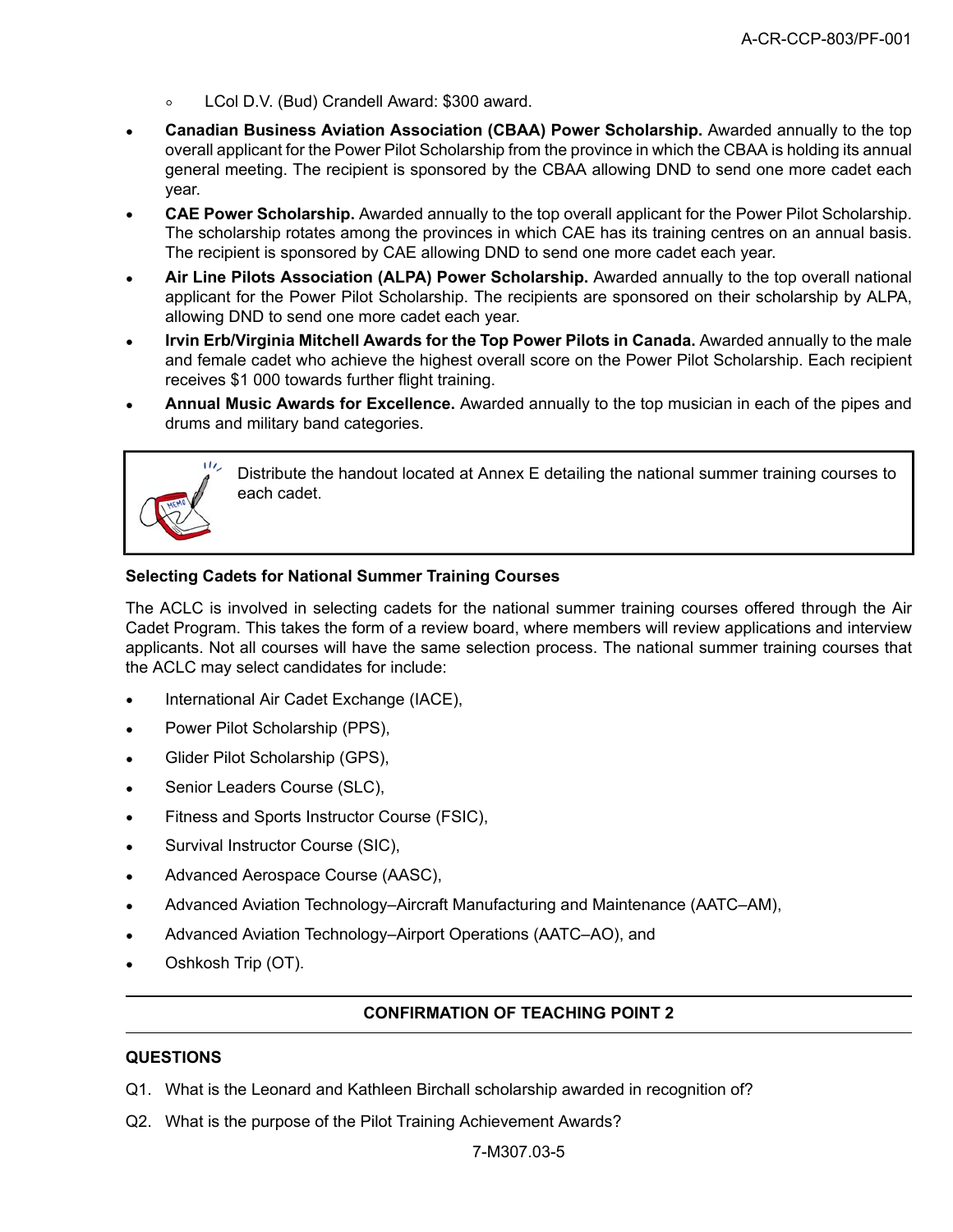Q3. In what way are members of the ACLC involved in the selection of cadets for national summer training courses?

# **ANTICIPATED ANSWERS**

- A1. This scholarship is awarded on the basis of secondary school achievements combined with outstanding performance as an air cadet and community member.
- A2. To help graduates of the Power Pilot Scholarship national summer course cover initial expenses for continuing to fly at their local flying club or flight training centre.
- A3. A review board, where members will review applications and interview applicants.

**Teaching Point 3 Identify the Responsibilities of the ACLC**

Time: 5 min Method: Interactive Lecture

## **RESPONSIBILITIES OF THE ACLC**

The ACLC has a partnership with DND. The responsibilities of delivering the Air Cadet Program are divided between these two partners.



Where possible, provide examples where the cadets may have seen the results of the list below.



Distribute the handout located at Annex F detailing the responsibilities of the ACLC and DND to each cadet.

The ACLC and its members at all three levels have the following responsibilities:

- making recommendations for the formation or disbandment of squadrons;
- providing financial support to squadrons as required;
- supervising squadron sponsoring committees;
- overseeing, in cooperation with DND, the effective operation of air cadet squadrons and their sponsoring committees;
- administering trust accounts set up for awards to outstanding cadets;
- identifying and providing other appropriate awards to recognize commendable cadets' and volunteers' performances; and
- participating in the cadet selection process for national courses and exchange programs.

## **CONFIRMATION OF TEACHING POINT 3**

## **QUESTIONS**

Q1. Identify three responsibilities of the ACLC.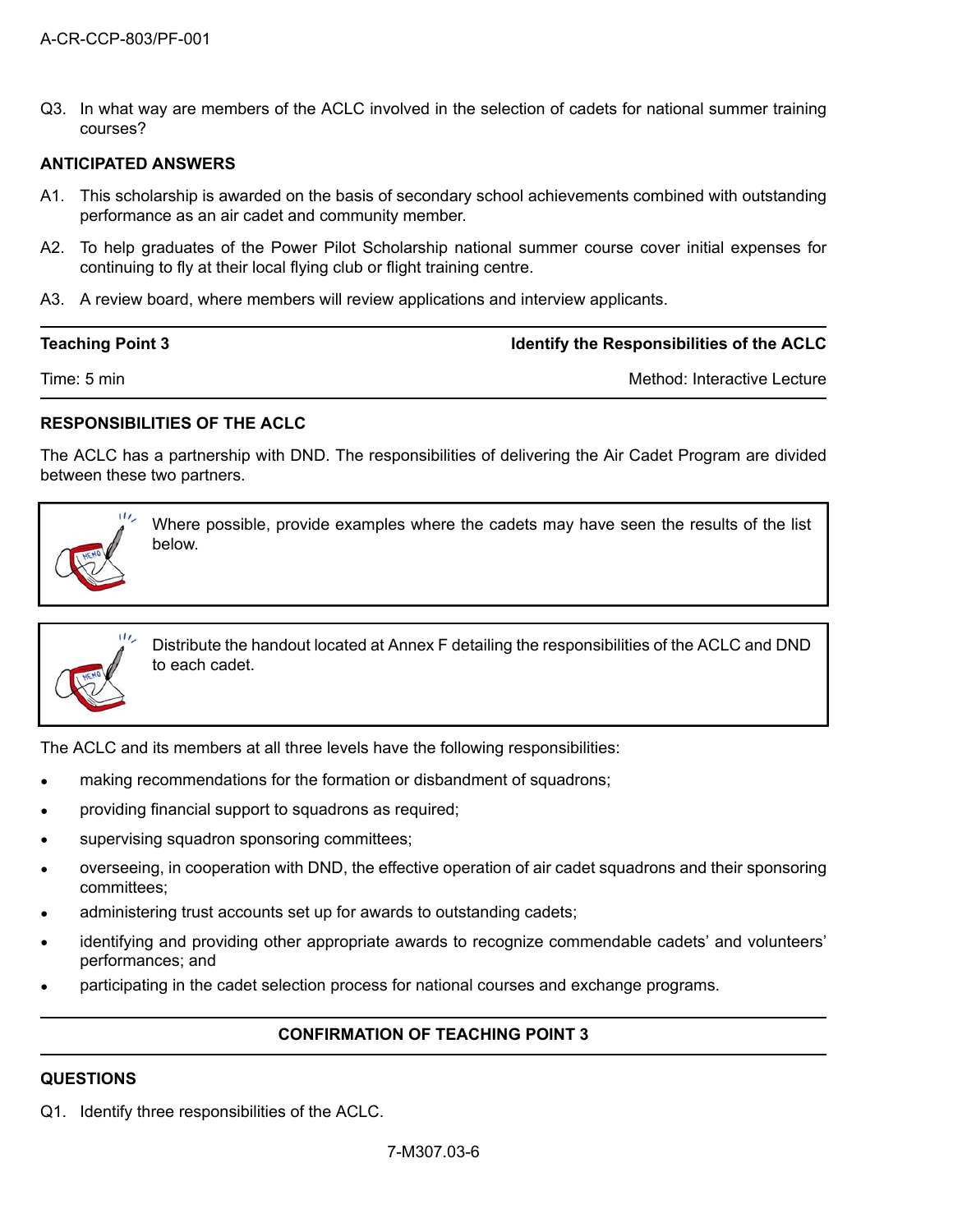#### **ANTICIPATED ANSWERS**

A1. The answer may be any three of the following:

- making recommendations for the formation or disbandment of squadrons;
- providing financial support to squadrons as required;
- supervising squadron sponsoring committees;
- overseeing, in cooperation with DND, the effective operation of air cadet squadrons and their sponsoring committees;
- administering trust accounts set up for awards to outstanding cadets;
- identifying and providing other appropriate awards to recognize commendable cadets' and volunteers' performances; and
- participating in the cadet selection process for national courses and exchange programs.

**Teaching Point 4 Identify the Responsibilities of DND**

Time: 5 min Method: Interactive Lecture

#### **RESPONSIBILITIES OF DND**

DND has a partnership with the ACLC. The responsibilities of delivering the Air Cadet Program are divided between these two partners.



Where possible, provide examples of where the cadets may have seen the results of the list below.

DND and its representatives are responsible for providing the following:

- supervision and administration of cadet squadrons;
- materiel to squadron IAW the scale of issue;
- training, pay and allowances for Cadet Instructor Cadre (CIC) officers;
- funds for payment of annual funding allocations (operation and maintenance) and training bonuses;
- transportation for directed training;
- facilities and staff for cadet summer training centres (CSTCs);
- syllabi and training aids;
- medical care as authorized by regulations;
- liaison with cadet squadrons;
- officers or appropriate civilians for annual ceremonial reviews; and
- policy regarding CIC officers, civilian instructors, and cadets.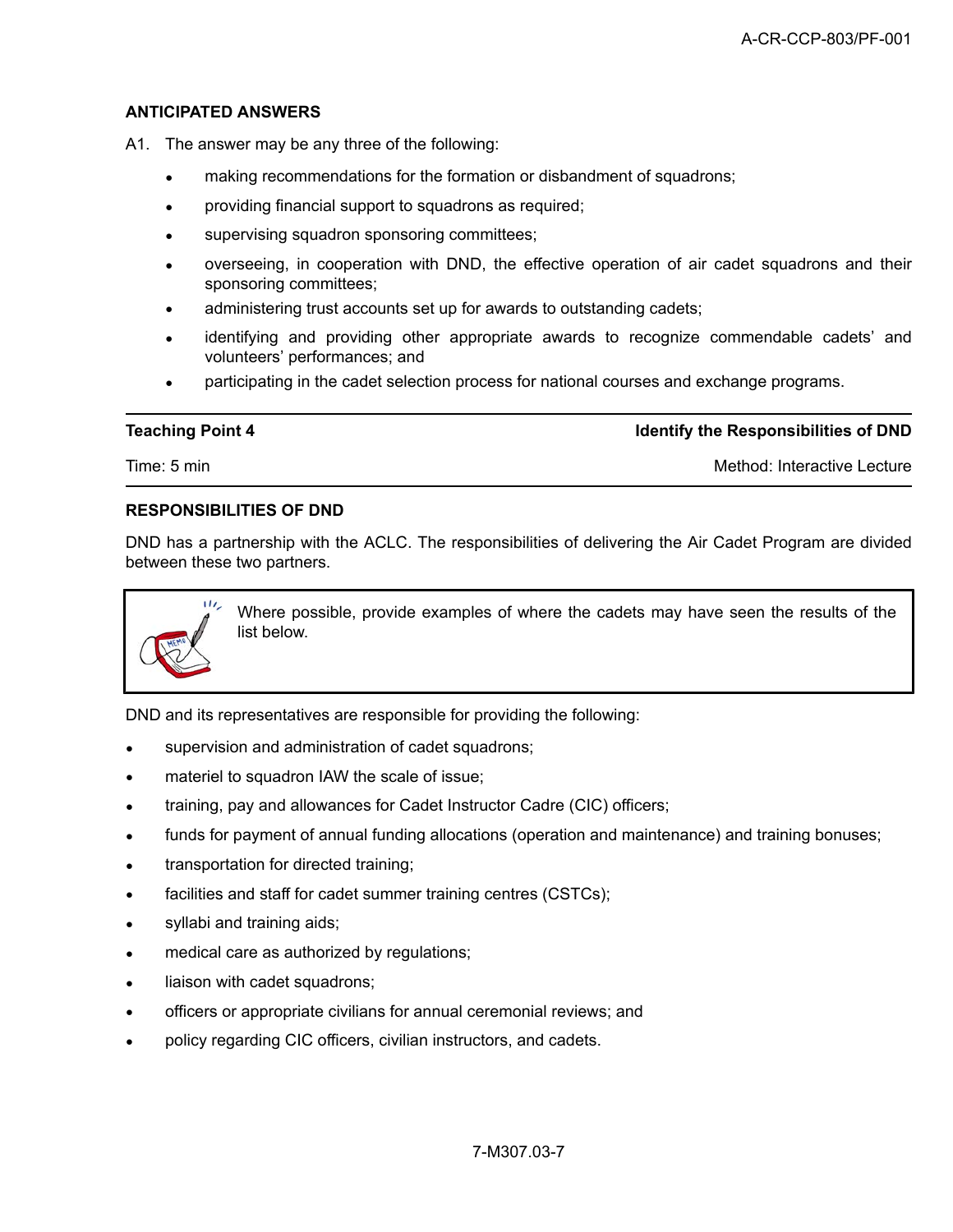# **ACTIVITY**

## **OBJECTIVE**

The objective of this activity is to match the responsibilities with either the ACLC or DND as applicable.

## **RESOURCES**

- Whiteboard,
- Tape, and
- Cue cards.

# **ACTIVITY LAYOUT**

Desks that all face the whiteboard.

# **ACTIVITY INSTRUCTIONS**

- 1. Divide the whiteboard into two halves.
- 2. Label one half as "Responsibilities of the ACLC" and the other half as "Responsibilities of DND".
- 3. Distribute one cue card, in random order, to each cadet until the cards are all gone.
- 4. One at a time, have each cadet stand up, read their card, and then place it on the board under the appropriate heading.
- 5. Correct as required.

# **CONFIRMATION OF TEACHING POINT 4**

The cadets' participation in the activity will serve as the confirmation of this TP.

# **END OF LESSON CONFIRMATION**

The cadets' participation in the matching activity will serve as the confirmation of this lesson.

# **CONCLUSION**

# **HOMEWORK/READING/PRACTICE**

N/A.

# **METHOD OF EVALUATION**

N/A.

# **CLOSING STATEMENT**

The ACLC and DND have large roles to play in the support of a squadron. Most cadets do not see the efforts put forth by members of these two organizations beyond the staff and volunteers who regularly work with them. Recognizing the partnership of the ACLC and DND will provide the cadets with a new perspective on the operation of a squadron.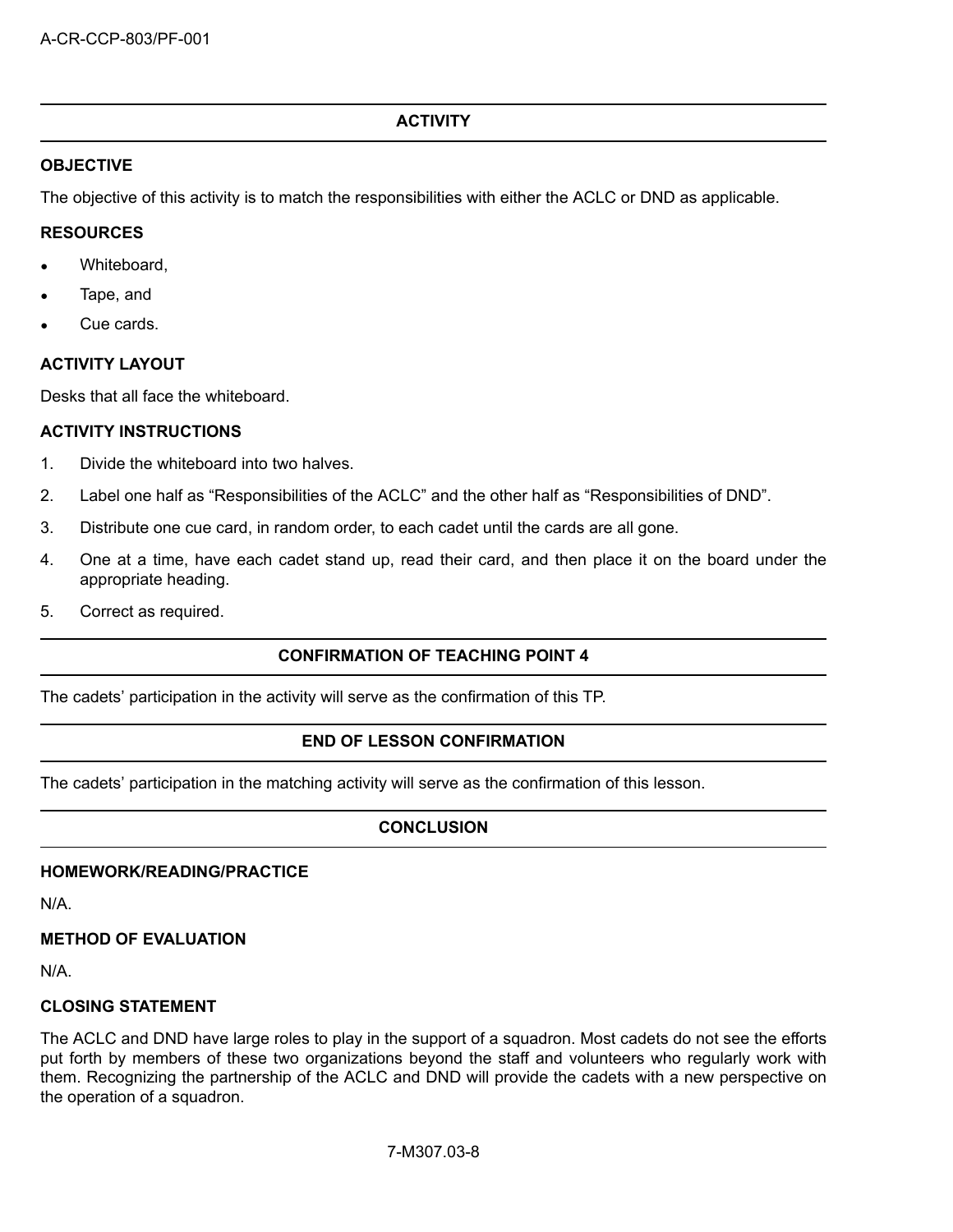### **INSTRUCTOR NOTES/REMARKS**

It is recommended that this EO be scheduled early in the training year and prior to the national course and scholarship selection boards.

## **REFERENCES**

- C3-247 Air Cadet League of Canada. (2008). *Policy and Procedures Manual*. Retrieved February 13, 2008, from www.aircadetleague.com/main.asp?language =english&*flash=enabled&page=news\_e.html.*
- C3-248 Air Cadet League of Canada. (2008). *Post-Secondary Scholarships*. Retrieved February 13, 2008, from www.aircadetleague.com/main.asp?language=english&*flash=enabled&page=news\_e.html*.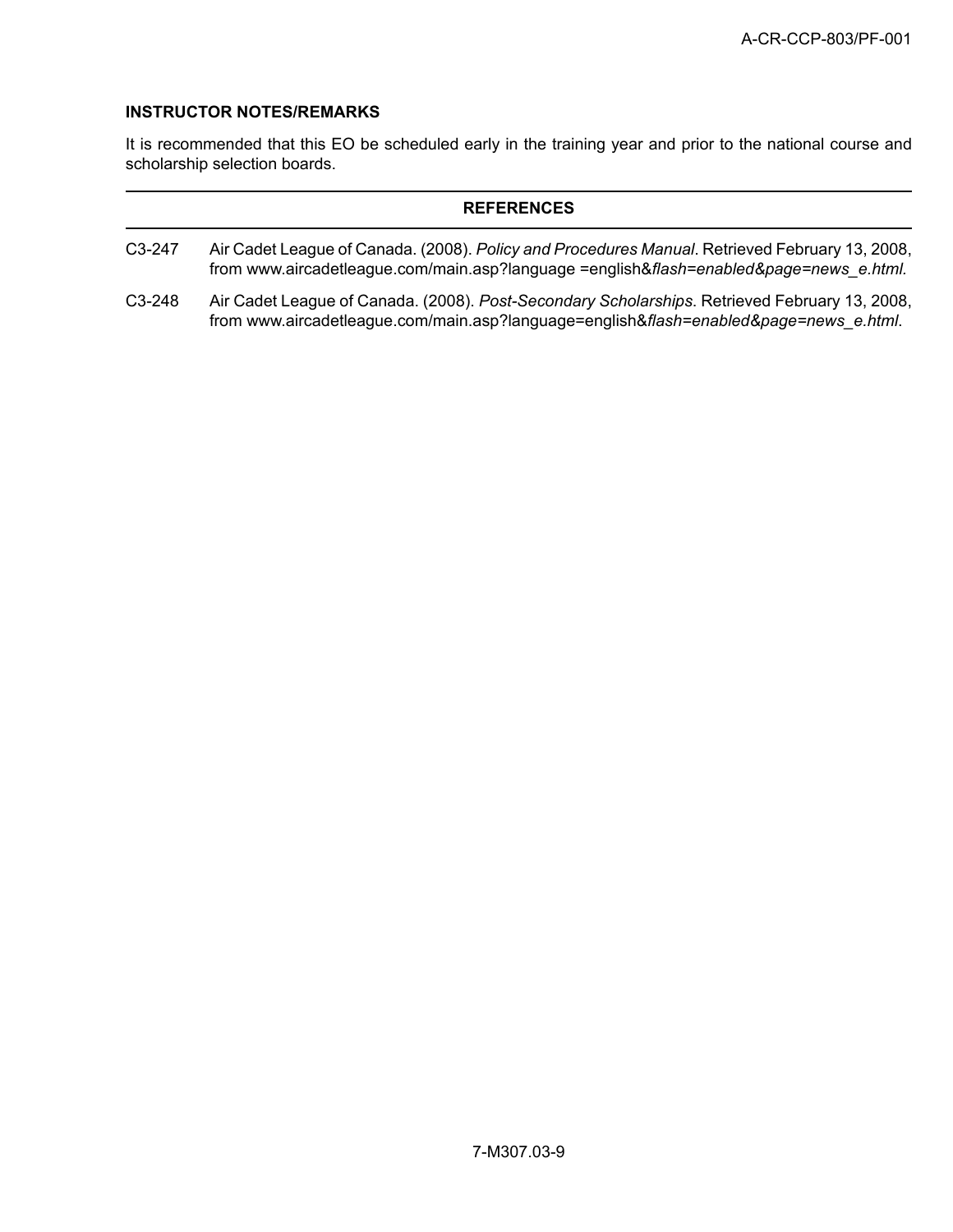THIS PAGE INTENTIONALLY LEFT BLANK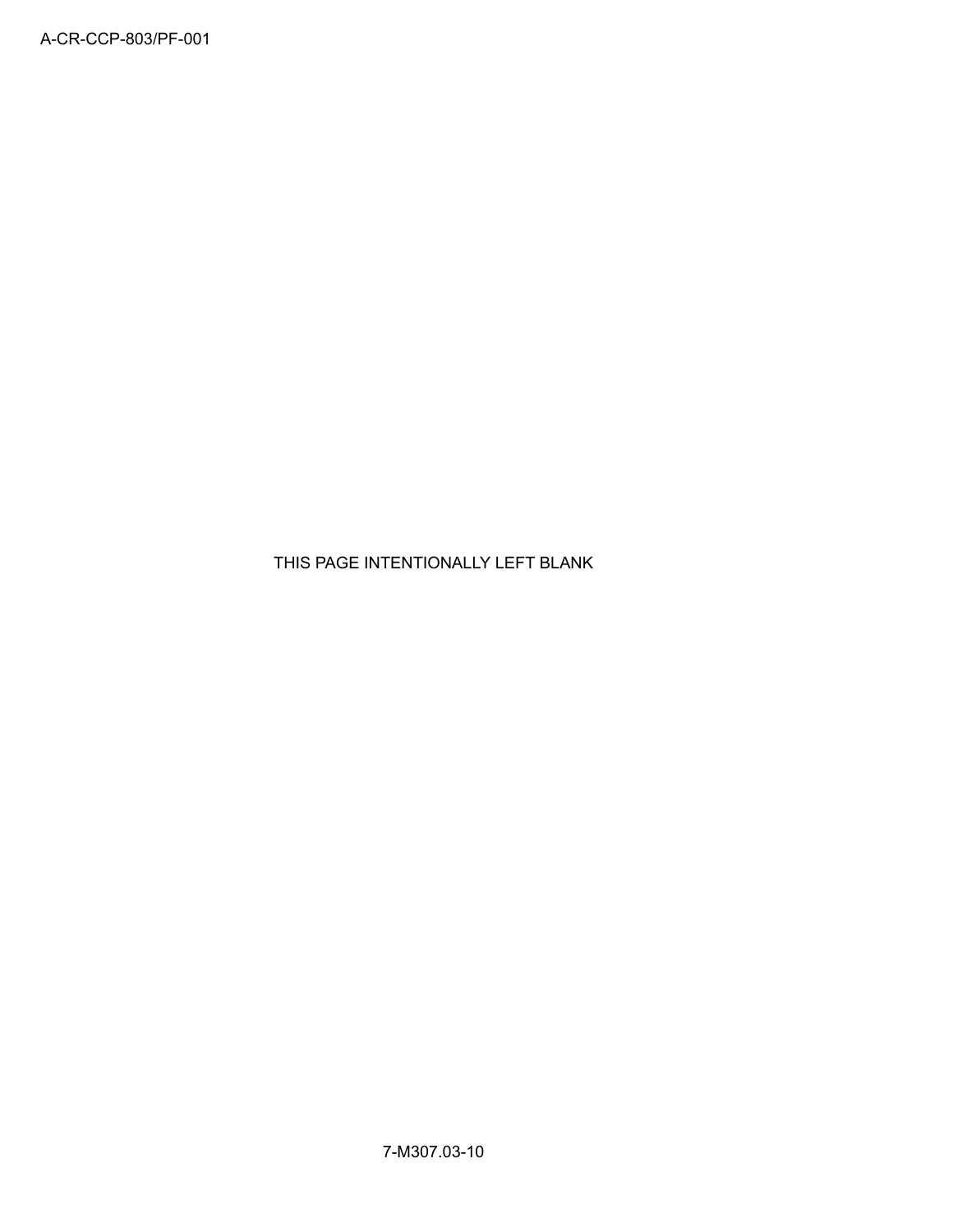

**COMMON TRAINING**

**PROFICIENCY LEVEL THREE**

**INSTRUCTIONAL GUIDE**



## **SECTION 4**

### **EO C307.04 – IDENTIFY THE APPLICATION PROCEDURE FOR THE GLIDER AND POWER PILOT SCHOLARSHIPS**

Total Time: 60 min

## **PREPARATION**

#### **PRE-LESSON INSTRUCTIONS**

Resources needed for the delivery of this lesson are listed in the lesson specification located in A-CR-CCP-803/ PG-001, Chapter 4. Specific uses for said resources are identified throughout the instructional guide within the TP for which they are required.

Review the lesson content and become familiar with the material prior to delivering the lesson.

Complete Annex H prior to photocopying.

Photocopy Annexes G, H, I and J for each cadet.

## **PRE-LESSON ASSIGNMENT**

N/A.

#### **APPROACH**

An interactive lecture was chosen for this lesson to orient the cadets to the application procedure for the flying scholarship courses.

**INTRODUCTION**

#### **REVIEW**

N/A.

#### **OBJECTIVES**

By the end of this lesson the cadet shall have identified the application procedures for the glider and power pilot scholarships.

#### **IMPORTANCE**

It is important for cadets to identify the application procedures for the glider and power pilot scholarships to ensure that prospective applicants are fully aware and prepared for the process.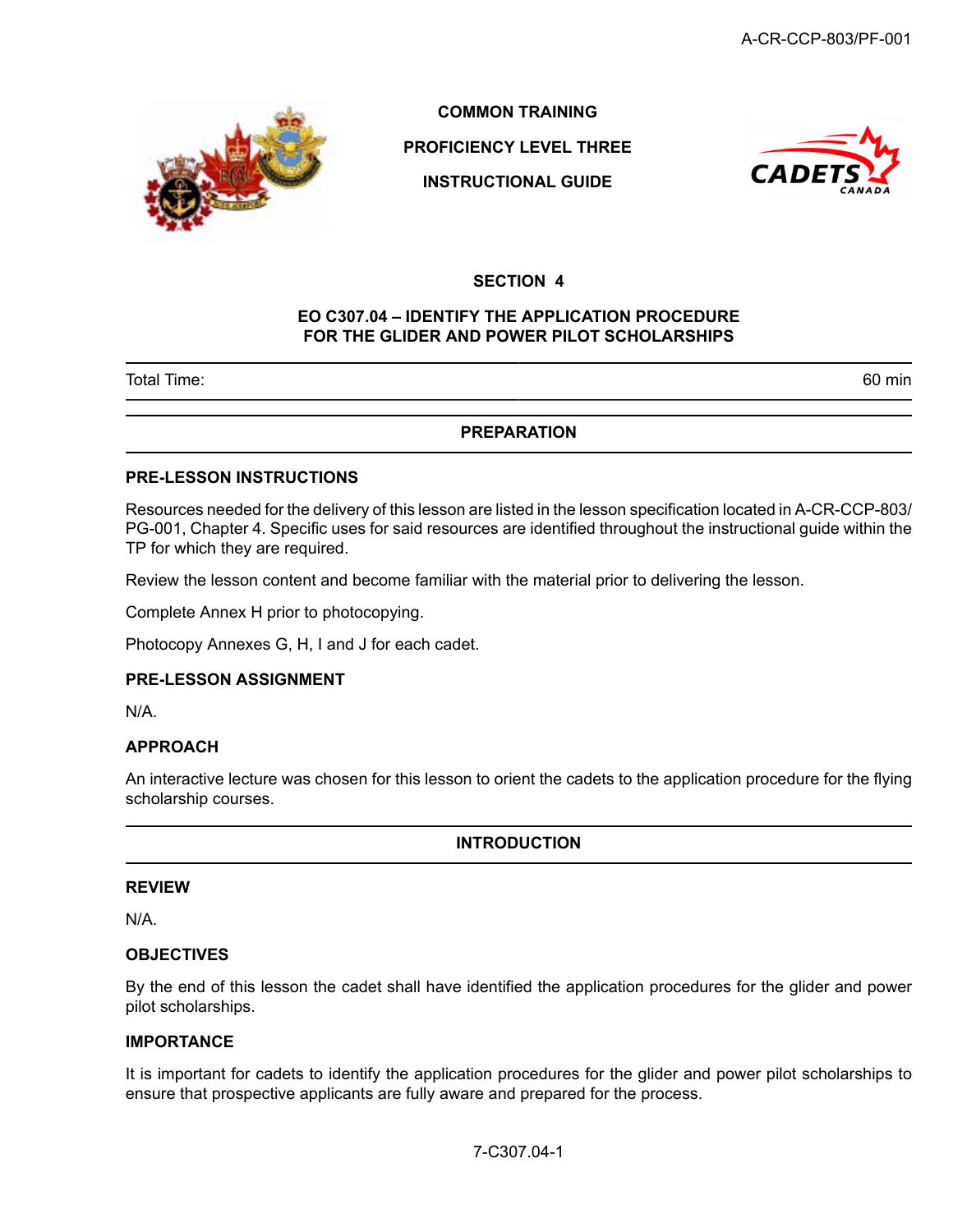**Teaching Point 1 Describe the Learning Resources Available**

Time: 10 min Method: Interactive Lecture Communication of the Method: Interactive Lecture

There are many learning resources available for prospective applicants. These are divided into two categories:

- instructor-led resources, and
- self-study resources.



Distribute the handout located at Annex G.

## **INSTRUCTOR-LED RESOURCES**

Many squadrons are able to provide an instructor who will deliver a ground school program, whether at their squadron or at another squadron. Normally this instructor will have an aviation background. The resources available for an instructor to use, include:

- **Ground School Master Lesson Plans.** A series of master lesson plans originally published by Region Cadet Support Unit (RCSU) (Atlantic). These plans cover the major subject areas needed in order to prepare for the qualifying exam. Included with the lesson plans are visual aids to be used with an overhead projector. Electronic copies of this document are available online at the resources page of the RCSU (Prairie) Air Operations website. Click on the search button, then scroll until you find the particular .zip file needed.
- **Pultz Private Pilot Study Guide.** A study guide produced by the Canadian company Pultz. This document is divided into sections for use either by an instructor or a student. It includes practice exams for each section as well as threshold knowledge exams for all subject areas. These are available through flight training centres or pilot supply shops (eg, Calgary Pilot Supply).
- **Culhane Private Ground School Study Guide.** A study guide designed for the private pilot licence, sections of it can also be used for glider pilot applicants. While the guide covers all necessary subject areas, there is an emphasis on the air law section.

# **SELF-STUDY RESOURCES**

Many of the air cadet squadrons in Canada are not located near a large centre and may be unable to provide an instructor for a ground school program. Many cadets from these squadrons must rely on Cadet Summer Training Centre (CSTC) opportunities as well as programmed squadron training in order to prepare for the qualifying exam. There are resources available for cadets to use, including:

- **Ground School Self-Study CD.** This CD is a PowerPoint®-based program. The squadrons should make a copy of the program for each cadet. The program is divided into sections based on the subject areas needed to prepare for the qualifying exam. This program is available through RCSU(Prairie) Air Operations section.
- **Transport Canada Study Guides.** Available online through Transport Canada's website. There are many study guides available therefore care must be taken in which document is downloaded. The two most useful documents will be the GLIDE study guide and the Private Pilot Licence study guide. These documents will illustrate areas of study and references for research.

Preparing for the qualifying exam can be daunting. Regardless of whether an instructor is available, it is absolutely necessary for the applicant to have a copy of the most recent edition of MacDonald, A. F., & Peppler,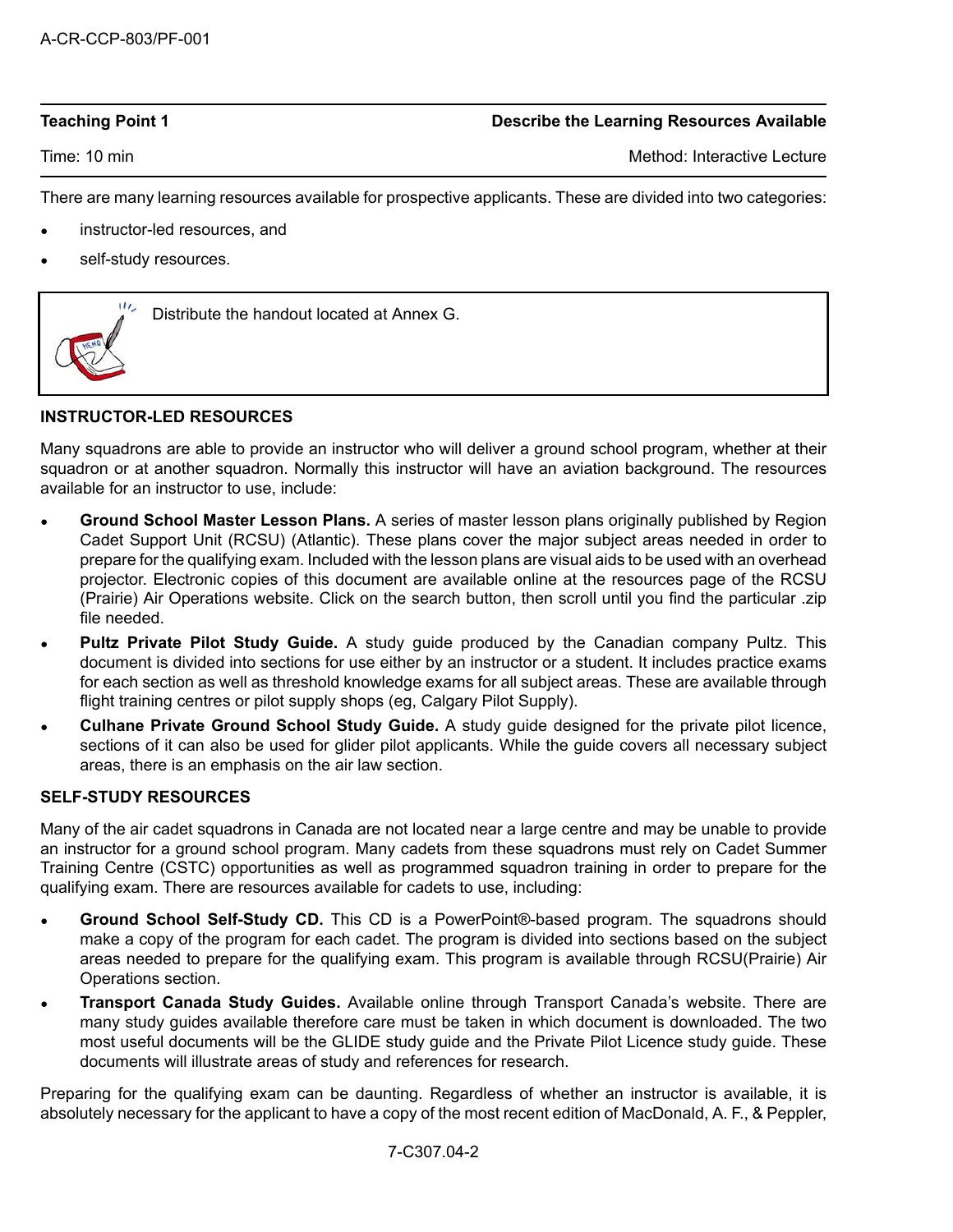I. L., *From the Ground Up*, Aviation Publishers Co. Limited. This is the main reference from which the qualifying exam is created. The *From the Ground Up* workbook is also a useful tool.

There are three ways that a cadet can normally obtain a copy of the MacDonald, A. F., & Peppler, I. L., *From the Ground Up*, Aviation Publishers Co. Limited: • from RCSU through the squadron, • through a book store (eg, Chapters), and • direct from Aviation Publishers at www.aviationpublishers.com.

# **CONFIRMATION OF TEACHING POINT 1**

#### **QUESTIONS**

- Q1. Name three documents that can be used by an instructor to deliver a squadron ground school program.
- Q2. Name two sources where cadets can find resources for self-study.
- Q3. Which text is the basis of all questions in the qualifying exam?

#### **ANTICIPATED ANSWERS**

- A1. Ground school master lesson plans, Pultz Private Pilot Study Guide, and Culhane Private Ground School Study Guide.
- A2. Ground School Self-Study CD and Transport Canada Study Guides.
- A3. MacDonald, A. F., & Peppler, I. L., *From the Ground Up*, Aviation Publishers Co. Limited.

#### **Teaching Point 2 Describe the Application Procedure**

Time: 25 min Method: Interactive Lecture

The application procedure for the Glider Pilot Scholarship (GPS) and the Power Pilot Scholarship (PPS) are the same. There are some differences in the minimum requirements, restrictions, and questions that will be asked during the exam and at the scholarship review boards.

## **PREREQUISITES**

**Age.** There is a minimum age for each course, based on Transport Canada licensing standards. The minimum age for the GPS is 16 years, while the minimum age of the PPS is 17 years. IAW Cadet Administration and Training Order (CATO) 54-20, *Summer Training Directive – Royal Canadian Air Cadets*, the cadet must specifically meet this requirement by September 1 of the course year.

**Cadet Proficiency Level.** Applicants must meet a minimum level of cadet proficiency level training to ensure that they have had the opportunity to develop life skills and elemental knowledge necessary for flight training. For GPS, cadets must have completed proficiency level three training by June 30 of the scholarship course year. For PPS, cadets must have completed proficiency level four training by June 30 of the scholarship course year.

**Secondary Education.** Applicants must meet a minimum level of secondary education to ensure the cadet will be able to handle the scholarship course material and workload. For GPS cadets must have completed the equivalent of Grade 9 or Secondary 3 in Quebec. For PPS, cadets must have completed the equivalent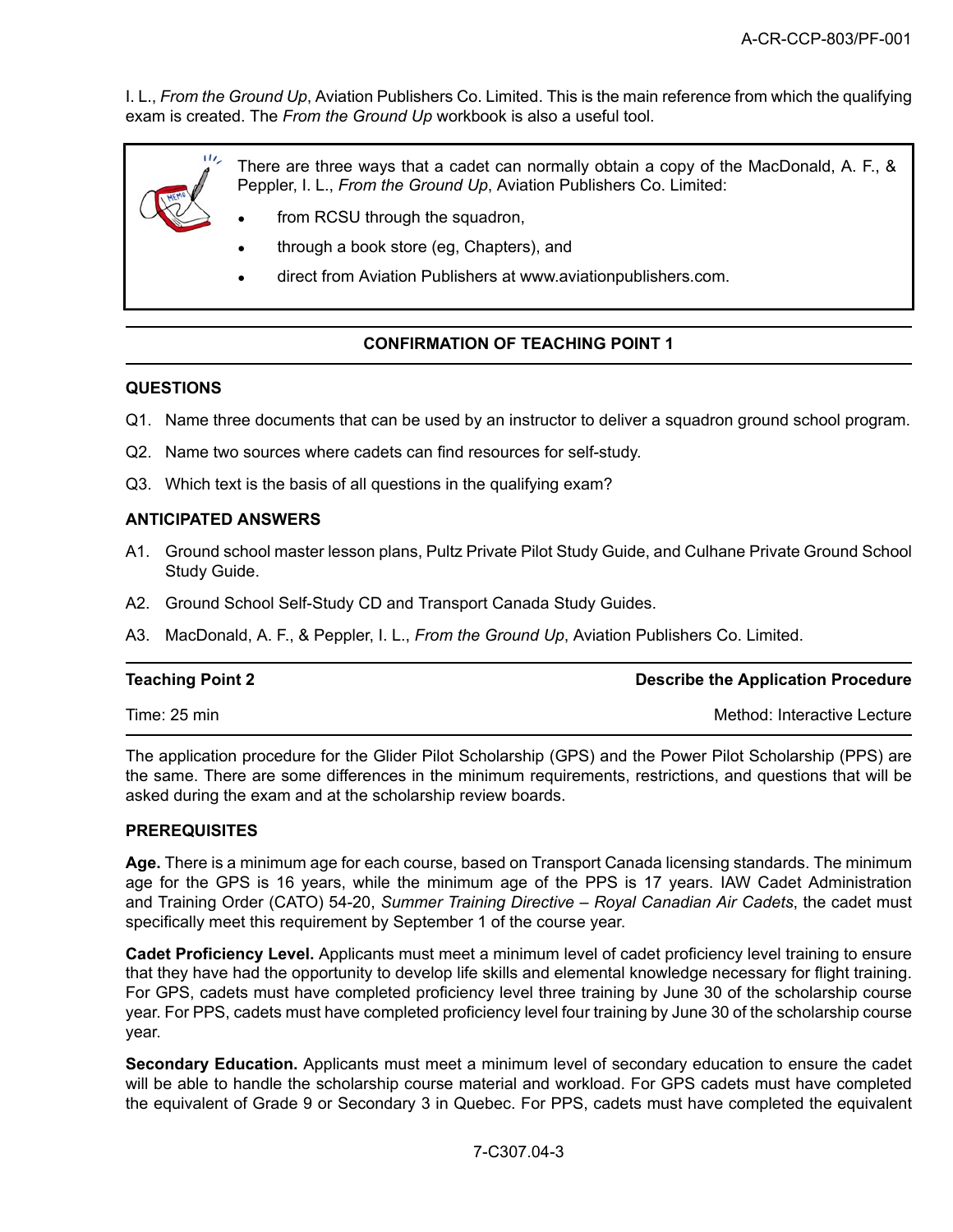of Grade 10 or Secondary 4 in Quebec. This requirement must be met by the nomination deadline; normally this will be mid-January prior to the course.

## **PHYSICAL RESTRICTIONS FOR THE GLIDER PILOT SCHOLARSHIP**

The gliders used for the GPS have certain height and weight restrictions that must be met. A person's size must be such that one can sit comfortably, reach the controls, and have full movement of the controls. Cadets who have been accepted for the GPS, but exceed these restrictions by the time they get to the Region Gliding School may be returned to unit.

**Height** minimum: 137.16 cm (4 feet 6 inches)

maximum: 190.5 cm (6 feet 3 inches)

**Weight** minimum: 40.82 kg (90 pounds)

maximum: 90.72 kg (200 pounds)



Note that there are no height or weight restrictions for the PPS. The aircraft used for training on this course are larger and have a higher tolerance for weight.

# **A ONE-PAGE NARRATIVE**

Each applicant must submit a one-page narrative as part of their application package. This narrative must describe why the cadet would like to participate in the GPS or PPS. This is an opportunity for the cadet to communicate their reasons for applying. Particular attention should be given to spelling and grammar. The cadet must sign and date the narrative.

## **APPLICATION FORMS**

For national summer training courses there are two application forms which must be filled out. These are:

- **CF-51.** The Application and Approval Cadet Activities (Employment Course Exchange) is the standard application form for activities, summer training, and staff cadet employment.
- **DND 2226.** The Air Cadet Summer Training Application is the form to be completed when applying for a national summer training course. In Eastern Region, form CAD NO 115 is to be used instead.

## **QUALIFYING EXAM**

Each applicant for the GPS and PPS is required to write a qualifying examination on aviation subject material. The purpose of this exam is to assist in the selection of the most suitable candidates for each of the two scholarships. While the results of the exam do not encompass the entire selection process, cadets who score higher on the exam will have an increased chance of being selected.

The Director Cadets and Junior Canadian Rangers (D Cdts & JCR) produces the qualifying exam every year. The exam will be invigilated and scored by each RCSU.

## **MEDICAL CERTIFICATE**

Cadets are responsible for attaining a Transport Canada Category 3 Aviation Medical Certification. This is to be done at no expense to the public. A photocopy of the Medical Certificate (commonly referred to as a Licence Validation Certificate or LVC) should be attached to the DND 2226 or CAD NO 115. A photocopy of the LVC must be forwarded to the Region Cadet Air Operations Officer (RCA Ops O) no later than June 1 of the year of application. Failure to do this may result in a forfeiture of the scholarship.

7-C307.04-4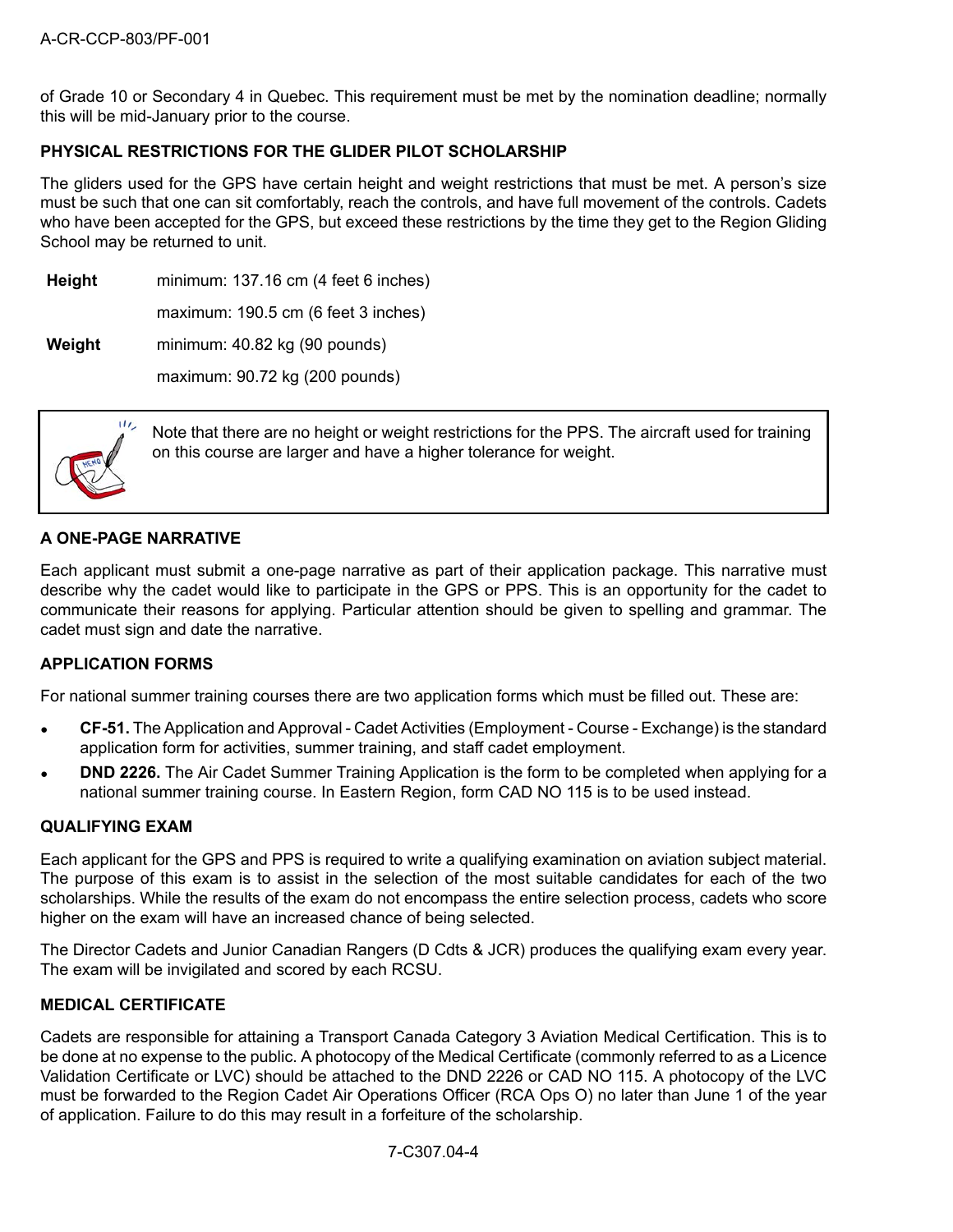

There are three categories of aviation medical certificates available. The Category 3 is the only one required. A Category 1 medical is only required for holders of a Commercial Pilot's Licence. Category 1 medicals must be renewed annually, while a Category 3 medical is renewed every five years. Ensure that cadets only attain the Category 3 medical as there is no immediate benefit in attaining a Category 1 medical.

 $111.$ Distribute the completed copy of Annex H and review. Ensure the information is accurate.

# **THE ASSESSMENT AND SELECTION COMMITTEE**

Once all applications have been received by the Air Cadet League of Canada (ACLC) Provincial Committee, each cadet's file will be scored. Once all applications have been scored, including the narrative and the qualifying exam, the ACLC Provincial Committee will then convene a scholarship assessment committee.

The assessment committee will conduct interviews. Members of the committee may vary but usually include one member of the ACLC, one member of the RCSU, and one member from a third party. The applicant will be asked questions based on general cadet knowledge, aviation-specific knowledge, and current events. The cadet will be scored based on the answers given. This score will then be added to the overall assessment score.



The actual format of the interviews has varied over the years, ranging from formal affairs to informal sessions. Variations may also occur between ACLC Provincial Committees. Ensure that cadets are given the most recent information on the format used by the respective ACLC Provincial Committee.



Distribute the handout located at Annex I if a package is not available from the ACLC Provincial Committee.

## **CONFIRMATION OF TEACHING POINT 2**

## **QUESTIONS**

- Q1. How old must a cadet be in order to apply for the GPS?
- Q2. What forms must a cadet complete to apply for the GPS or PPS?
- Q3. What is the deadline for a cadet to forward a copy of their medical certificate to the RCA Ops O?

#### **ANTICIPATED ANSWERS**

- A1. 16.
- A2. CF-51 and DND 2226 (or CAD NO 115 in Eastern Region).
- A3. June 1 of the application year.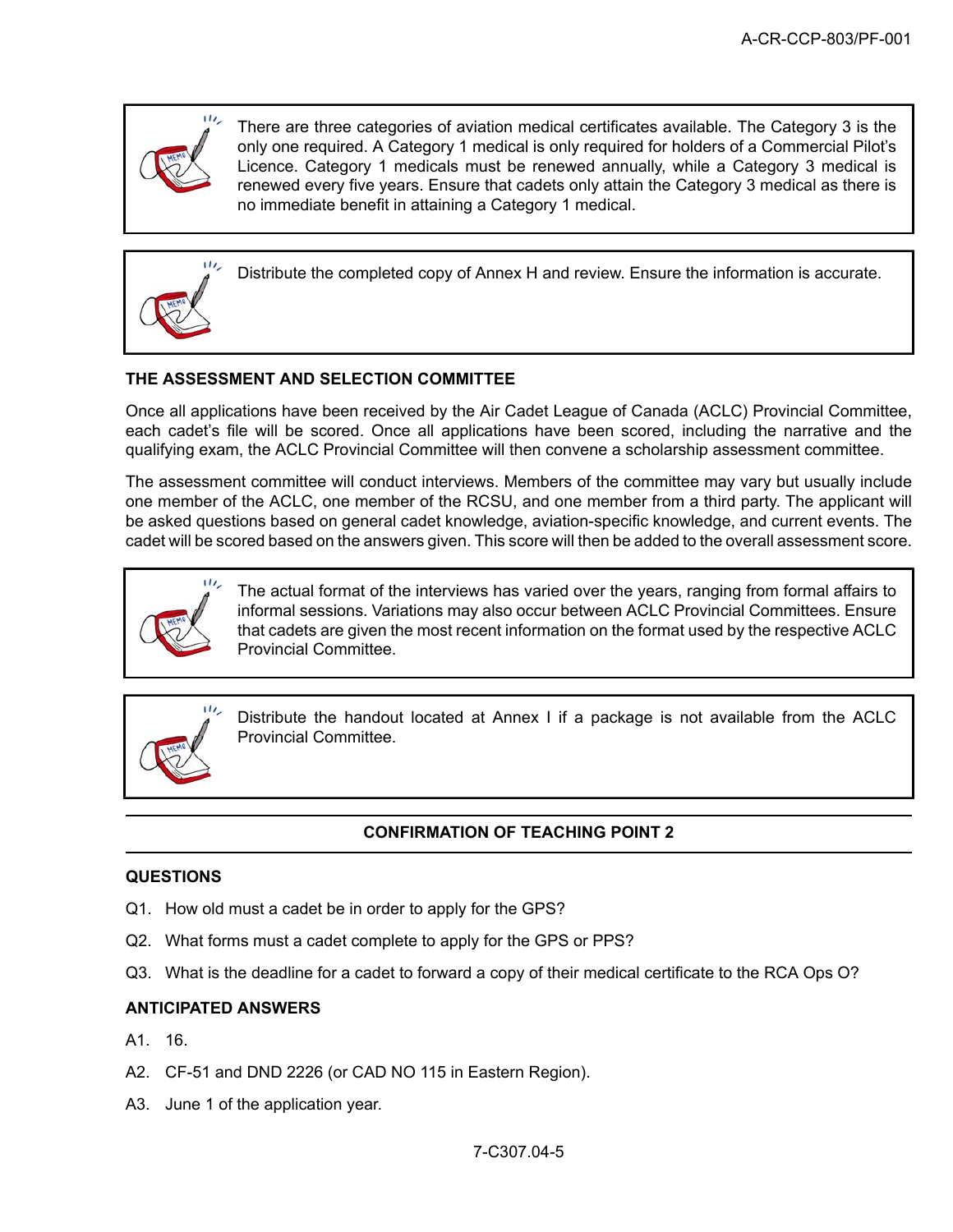| <b>Teaching Point 3</b> |  |  |
|-------------------------|--|--|

**Describe the Qualifying Exam** 

Time: 20 min Method: Interactive Lecture Communication of the Method: Interactive Lecture

# **THE QUALIFYING EXAM**

The qualifying exam is to be written by all prospective applicants for the GPS and PPS. Guidelines for the qualifying exam can be found in CATO 54-20, *Summer Training Directive – Royal Canadian Air Cadets*, CATO 54-26, *Glider Pilot Scholarship Program*, and CATO 54-27, *Power Pilot Scholarship Program*. There is a quota for each squadron for the number of applicants that may write the qualifying exam.

#### **Format**

The qualifying exam is a multiple choice exam. Each question has four possible answers. There is only one correct answer per question.

Cadets will have two hours to complete the exam without assistance. There are a total of 50 questions on the exam. The first 40 questions are for all applicants to complete. These questions are based on subject areas such as principles of flight, meteorology, and navigation. Once complete, the applicants for the GPS are finished. Applicants for the PPS will remain and complete the last 10 questions, which are based primarily on the subject of aero engines.

A study guide for the exam can be found at CATO 54-26, *Glider Pilot Scholarship Program* Annex A for GPS applicants, or CATO 54-27, *Power Pilot Scholarship Program* Annex A for PPS applicants.

#### **Pass Mark**

The minimum pass mark for the qualifying exam is 50 percent. However, simply passing the exam will not ensure a successful application. The higher a cadet scores, the higher the overall assessment score will be on the application.

#### **Preparation**



Distribute the handout located at Annex J and review.

Preparation for the qualifying exam will vary depending on the individual. Regardless of whether an organized ground school program is available, there is a certain amount of self-study that will be necessary. A major factor in preparation for this exam may be the timing. While it is the responsibility of each RCSU to set the dates for the exam, it must be written prior to the application deadline. This normally means that the exam is scheduled in mid-January; shortly after the Christmas break and for many students this is at the same time as semester exams.

Studying MacDonald, A. F., & Peppler, I.L., *From the Ground Up*, Aviation Publishers Co. Limited, is the best method of preparation available to all applicants. In particular, the questions in the back of the text are very useful. The complementary workbook is also useful for studying.

Many squadrons with established ground school programs will have practice exams that are available to cadets. Depending on the resources available (reference TP 1), practice questions may be reproduced for use by the cadets. Practice exams are also available online from RCSU (Pacific) and RCSU (Atlantic).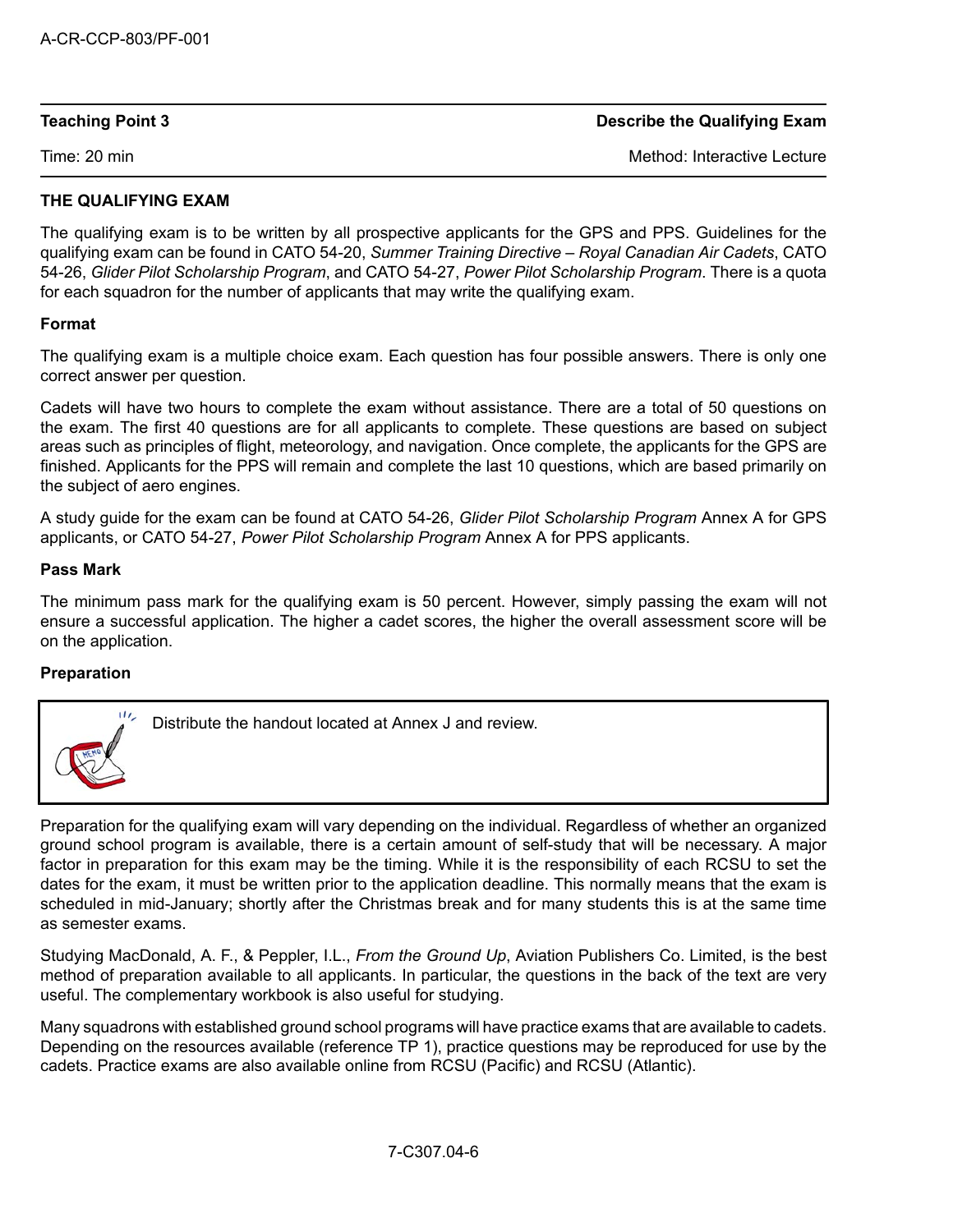It is recommended that cadets who are preparing for the qualifying exam be given CATO 54-26, *Glider Pilot Scholarship Program* Annex A or CATO 54-27, *Power Pilot Scholarship Program* Annex A depending on the scholarship course for which they are applying. The cadet will be able to use this as a study guide.

# **CONFIRMATION OF TEACHING POINT 3**

#### **QUESTIONS**

- Q1. How long does a cadet have to write the qualifying exam?
- Q2. What is the pass mark of the qualifying exam?
- Q3. What is the best resource to use as a study guide for the qualifying exam?

## **ANTICIPATED ANSWERS**

- A1. Two hours.
- A2. Fifty percent.
- A3. CATO 54-26, *Glider Pilot Scholarship Program* Annex A or CATO 54-27, *Power Pilot Scholarship Program* Annex A.

#### **END OF LESSON CONFIRMATION**

#### **QUESTIONS**

- Q1. On which book is the qualifying exam based?
- Q2. What forms must a cadet fill out in order to apply for the GPS or PPS?
- Q3. What is the best resource to use as a study guide for the qualifying exam?

## **ANTICIPATED ANSWERS**

- A1. *From the Ground Up*.
- A2. CF-51 and DND 2226 (or CAD NO 115 in Eastern Region).
- A3. CATO 54-26, *Glider Pilot Scholarship Program* Annex A or CATO 54-27, *Power Pilot Scholarship Program* Annex A.

# **CONCLUSION**

#### **HOMEWORK/READING/PRACTICE**

N/A.

## **METHOD OF EVALUATION**

N/A.

# **CLOSING STATEMENT**

Awareness of the application procedures for the GPS and PPS will assist cadets in preparing for the application process.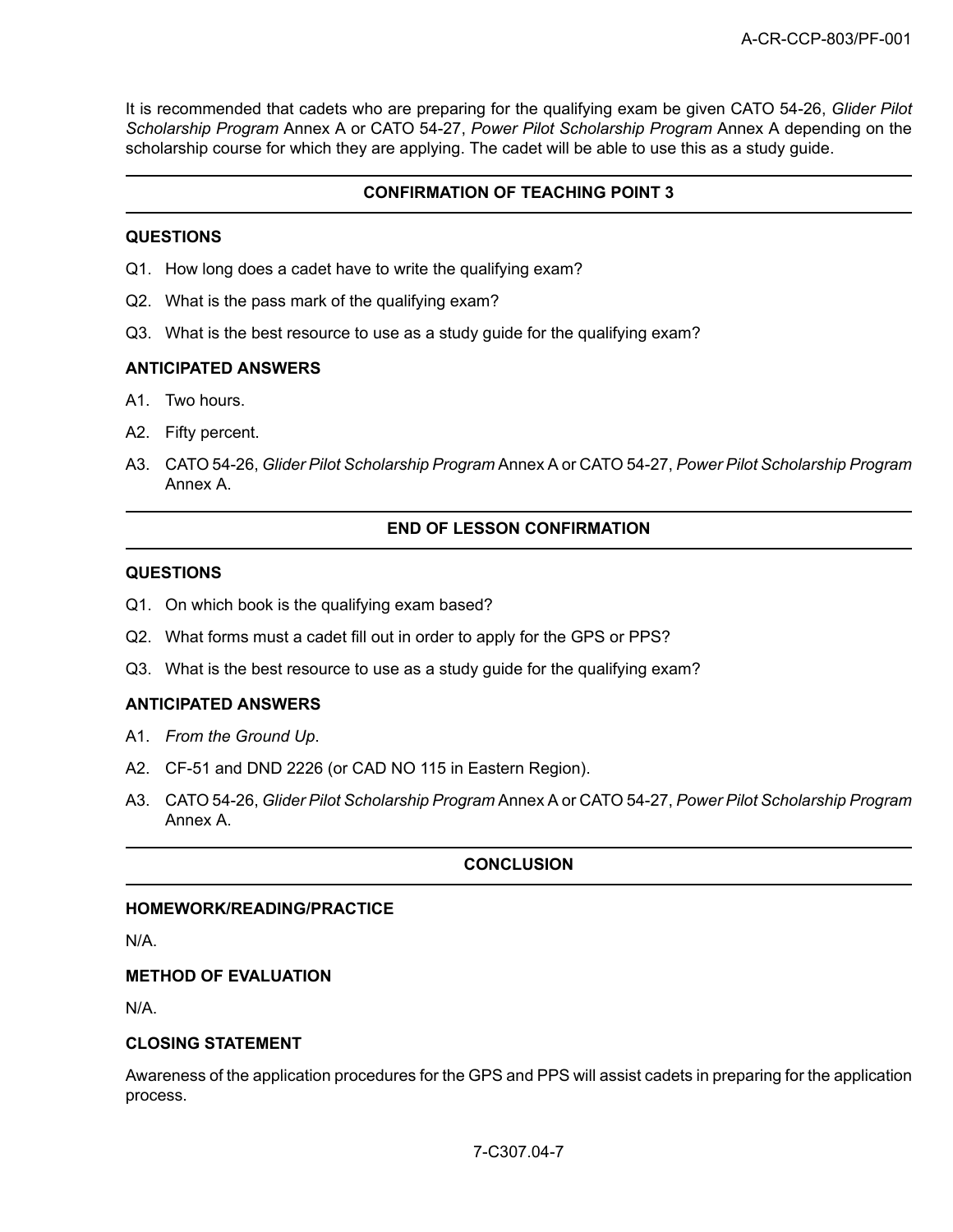# **INSTRUCTOR NOTES/REMARKS**

This EO should be scheduled in conjunction with EO M307.02 (Identify Year Three CSTC Training Opportunities, Section 2).

The learning resources and medical examiner's handouts for this lesson will have to be adapted to reflect local availability.

| <b>REFERENCES</b> |                                                                                                                                              |  |
|-------------------|----------------------------------------------------------------------------------------------------------------------------------------------|--|
| A3-060            | Director Cadets 4. (2007). CATO 54-26, Glider Pilot Scholarship Program. Ottawa, ON: Department<br>of National Defence.                      |  |
| A3-061            | Director Cadets 4. (2007). CATO 54-27, Power Pilot Scholarship Program. Ottawa, ON: Department<br>of National Defence.                       |  |
| A3-062            | Director Cadets 4. (2007). CATO 54-20, Summer Training Directive - Royal Canadian Air Cadets.<br>Ottawa, ON: Department of National Defence. |  |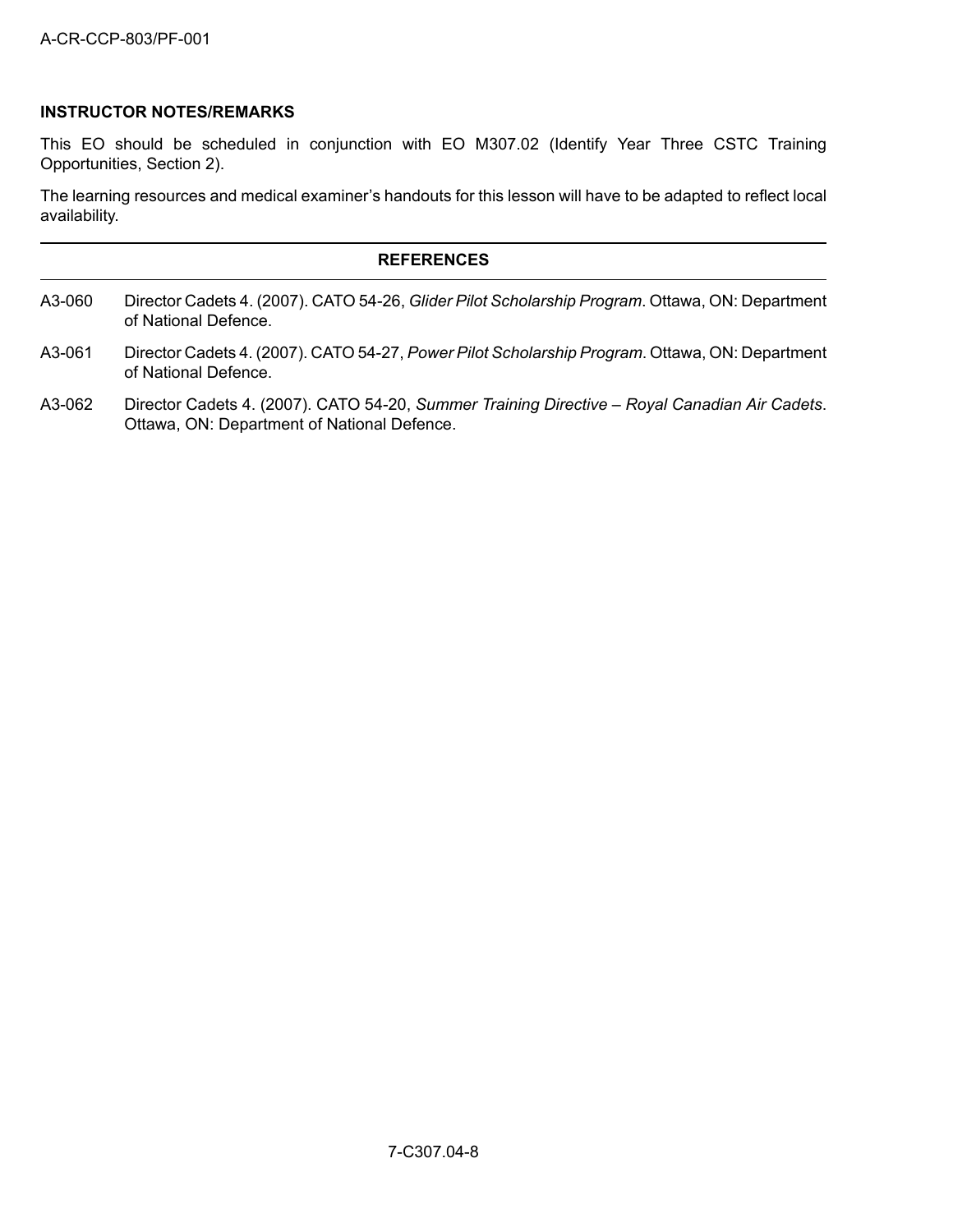

**COMMON TRAINING**

**PROFICIENCY LEVEL THREE**

**INSTRUCTIONAL GUIDE**



#### **SECTION 5**

# **EO C307.05 – PARTICIPATE IN A PRESENTATION ON THE DUKE OF EDINBURGH AWARD PROGRAM**

Total Time: 30 min

## **PREPARATION**

#### **PRE-LESSON INSTRUCTIONS**

Resources needed for the delivery of this lesson are listed in the lesson specification located in A-CR-CCP-803/ PG-001, Chapter 4. Specific uses for said resources are identified throughout the instructional guide within the TP for which they are required.

Review the lesson content and become familiar with the material prior to delivering the lesson.

Contact the local Duke of Edinburgh Award program division and gather presentation material about the Duke of Edinburgh Award program.

A member of the squadron staff may present this lesson if a Duke of Edinburgh Award program representative is unavailable.

#### **PRE-LESSON ASSIGNMENT**

N/A

#### **APPROACH**

An interactive lecture was chosen for this lesson to introduce, clarify, emphasize and summarize the objectives of the Duke of Edinburgh Award program.

**INTRODUCTION**

#### **REVIEW**

N/A.

## **OBJECTIVES**

By the end of this lesson the cadet shall have participated in a presentation on the Duke of Edinburgh Award program.

#### **IMPORTANCE**

It is important for cadets to know all opportunities for growth available to them. The Duke of Edinburgh Award program is one opportunity that is widely available to cadets. By knowing what the program entails and what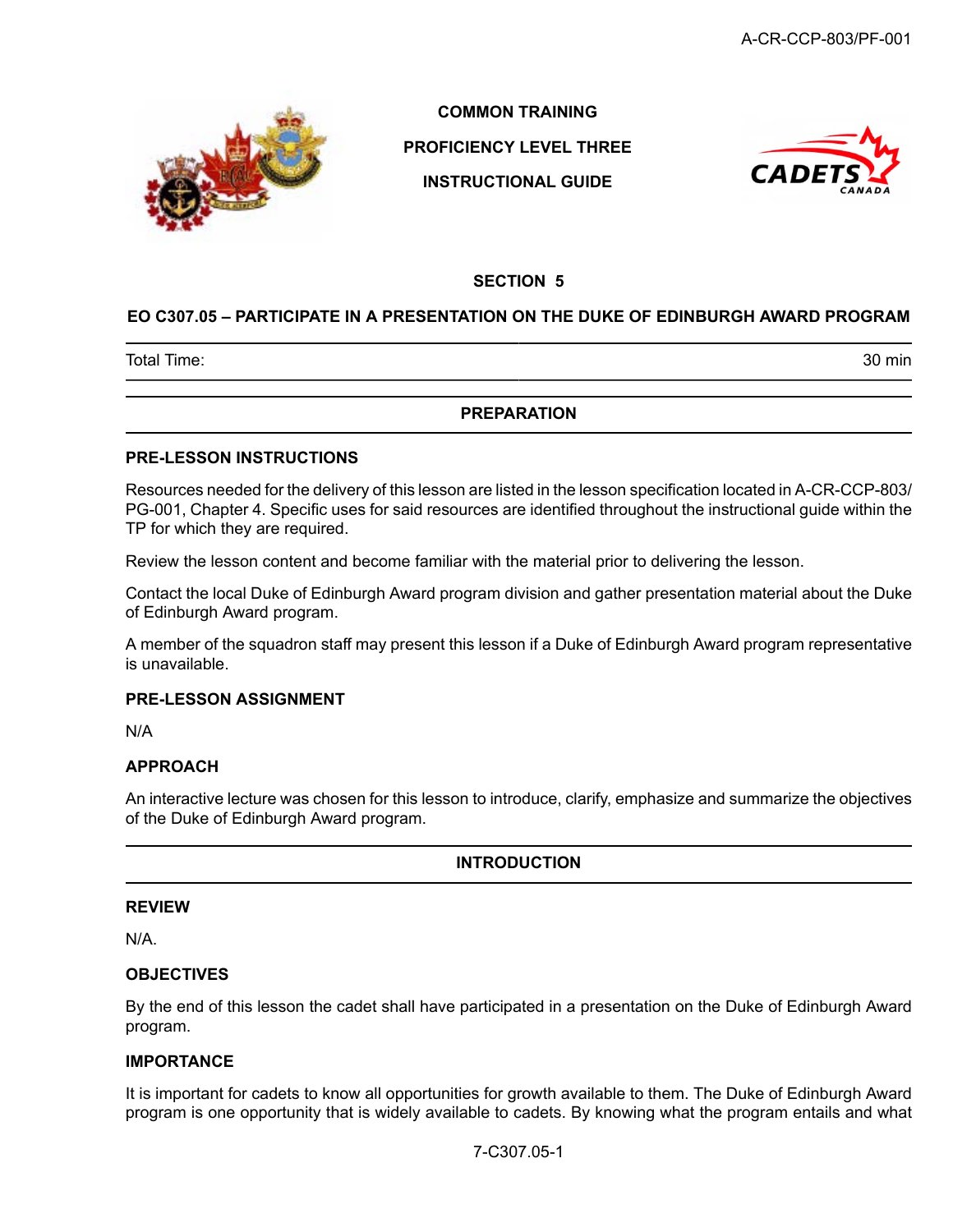the rewards are, cadets will have a better understanding of the program and be able to decide if they wish to become a participant.

## **BACKGROUND KNOWLEDGE**



The material for this lesson will be gathered from the provincial office of the Duke of Edinburgh Award program. Videos, brochures and activities used to present the information can be found at www.dukeofed.org.

The program was founded in 1956 by His Royal Highness Prince Philip, The Duke of Edinburgh K.G. K.T. in London, England, as a means to encourage and motivate youth. The goal of the Duke of Edinburgh Award program is to encourage young people's participation in activities they already enjoy and to develop personal goals and encourage achievement based on individual effort and improvement.

The Duke of Edinburgh Award program is about personal challenge, and aims to encourage and stimulate:

- 1. self-reliance and self-discipline,
- 2. perseverance and determination,
- 3. initiative and creativity,
- 4. community involvement and social responsibility,
- 5. value orientation and value-oriented decision making,
- 6. the spirit of adventure,
- 7. fitness of body and mind,
- 8. vocational, cultural and family life skills, and
- 9. international understanding and awareness.

The award is a lapel pin or brooch, and an inscribed certificate of achievement. Upon completion of the Gold award, the individual will be presented the award by HRH Prince Philip or a member of the royal family.

More than 30 000 young Canadians are currently participating in the Duke of Edinburgh Award program; many within the Canadian Cadet Movement.

#### **Teaching Point 1 Describe the Different Levels of the Program**

Time: 5 min Method: Interactive Lecture Companies and Method: Interactive Lecture

There are three levels within the Duke of Edinburgh Award program. Each successive level requires more commitment and becomes more demanding. The levels are Bronze, Silver and Gold. A young person may choose to participate at any time and any level, keeping in mind the prescribed age requirements.

**Bronze.** For youth over the age of 14. There is a minimum 6-month period of participation.

**Silver.** For youth over the age of 15. There is a minimum 12-month period of participation.

**Gold.** For youth over the age of 16. There is a minimum 18-month period of participation.

If a participant has completed a prior level, the period of participation is decreased by six months. (eg, a cadet who has completed the Bronze level can complete the Silver level in six months).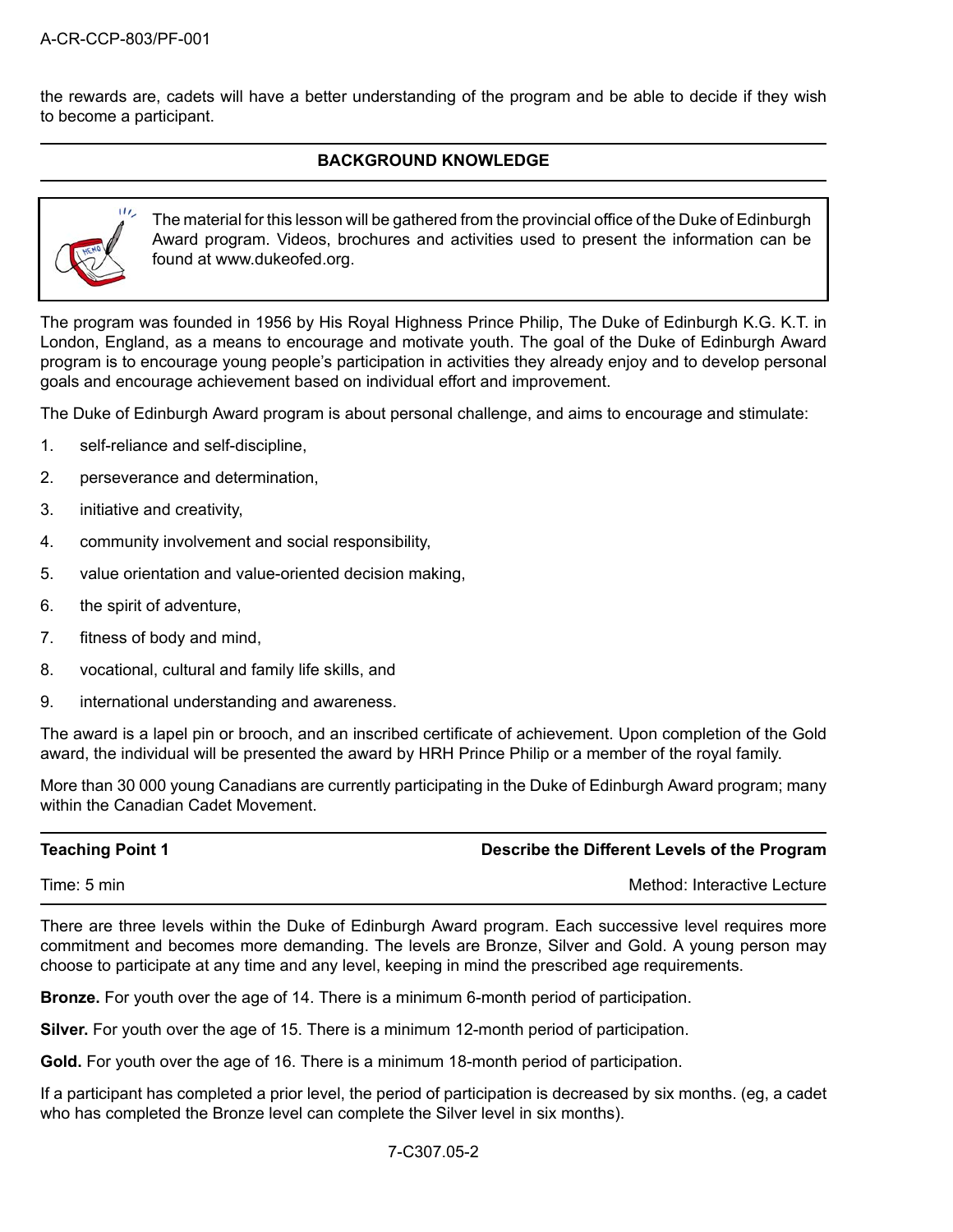#### **CONFIRMATION OF TEACHING POINT 1**

#### **QUESTIONS**

- Q1. What are the three levels of the program?
- Q2. What is the age requirement for the program?
- Q3. When can a person start the Gold level?

#### **ANTICIPATED ANSWERS**

- A1. The three levels of the program are Bronze, Silver and Gold.
- A2. The age requirement is a minimum of 14, although each subsequent level has an age minimum if a participant is just beginning the program.
- A3. The Gold level can be started at age 16.

#### **Teaching Point 2 Explain the Five Sections of the Program**

Time: 10 min Method: Interactive Lecture

The Award's activities are arranged into sections, and within each section there are many choices. There are five sections to the program. The four common sections are:

- service,
- adventurous journey,
- skills, and
- physical recreation.

At the Gold level, participants have to complete a residential project.

#### **SERVICE**

Service is a commitment to the needs of others without pay.

The goal of the service section is to encourage participants to realize that as members of a community, they have a responsibility to others and that their help is needed. By helping others, it is hoped that participants will find satisfaction sparking a commitment to community service for life.

#### **ADVENTUROUS JOURNEY**

The goal of the adventurous journey is to develop self-reliance by undertaking a journey of discovery. The adventurous journey encourages participants to develop an awareness of the natural environment, and the importance of protecting it.

The distance the cadet must travel and the duration of the journey varies for each level of the Award:

- Bronze two days including one night away,
- Silver three days including two nights away, and
- Gold four days including three nights away.

The hours the cadet must spend on planned activities varies for each level: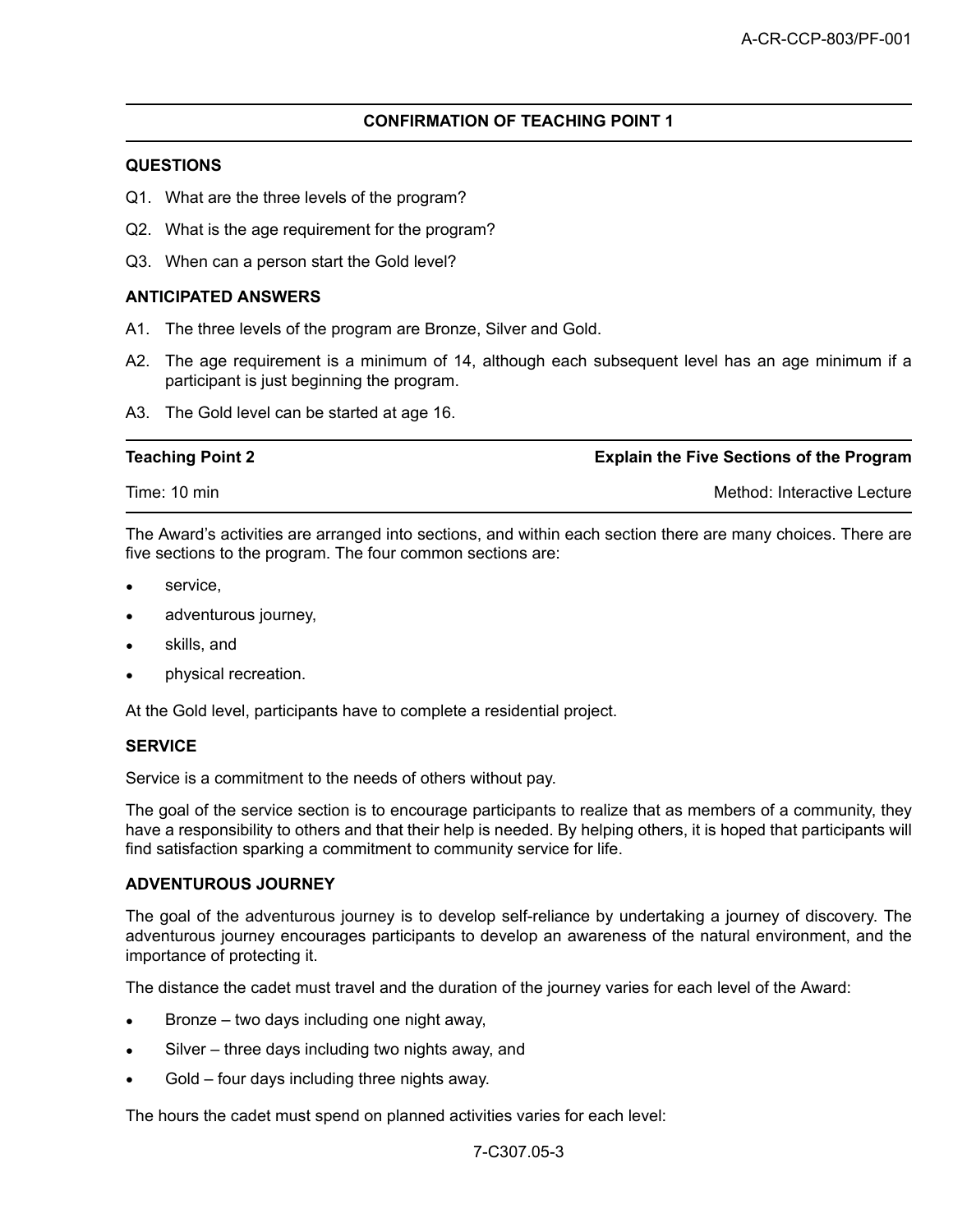- Bronze  $-$  an average of six hours per day,
- Silver an average of seven hours per day, and
- Gold an average of eight hours per day.

There are three types of journeys that can be undertaken:

- **Explorations.** A purpose with a trip. During this journey, participants must spend a minimum of 10 hours on journeying (moving without motorized assistance). The remainder of the time is spent on a special activity, (eg, historic site exploration, or studying flora and fauna). Explorations must involve pre-journey research, on-site study, and a report on the findings.
- **Expeditions.** A trip with a purpose. An Expedition is a journey where participants stay at a different campsite each night. The required hours will be spent on journeying, navigating and route finding. This may include tasks related to the purpose of the expedition.
- **Adventurous Projects.** An Adventurous Project is a journey that does not fit the above descriptions exactly, or may be a combination of the two. This type of journey would be used by those with medical restrictions or who require more challenges.

All Explorations, Expeditions and Adventurous Projects must have a clearly defined and a preconceived purpose.

## **SKILLS**

The goal of the skills section is to encourage the discovery of personal interests and development of social and practical skills. Participants are encouraged to take up interests within a range of practical, social and cultural activities. Skills can be either a progressive activity such as stamp collecting, playing a musical instrument, a study of a topic of personal interest such as money matters, or a definite task such as building something.

# **PHYSICAL RECREATION**

The goal of the physical recreation section is to encourage participation in physical activity and provide an opportunity to improve performance and learn to appreciate physical recreation as an important component of a healthy lifestyle.

Participation in one or more physical activities for the required number of weeks:

- Bronze 30 hours over a minimum of 15 weeks,
- Silver 40 hours over a minimum of 20 weeks, and
- Gold 50 hours over a minimum of 25 weeks.

Improvement of overall performance is essential for qualification in this section.

## **RESIDENTIAL PROJECT**

The goal of the residential project is to develop social adaptability through involvement in a group setting. It involves participants in projects or training in the company of peers who are not their everyday companions.

The residential project is applied only at the Gold level, but can be completed at any time during award participation.

## **CONFIRMATION OF TEACHING POINT 2**

## **QUESTIONS**

Q1. What are the five sections of the Duke of Edinburgh Award program?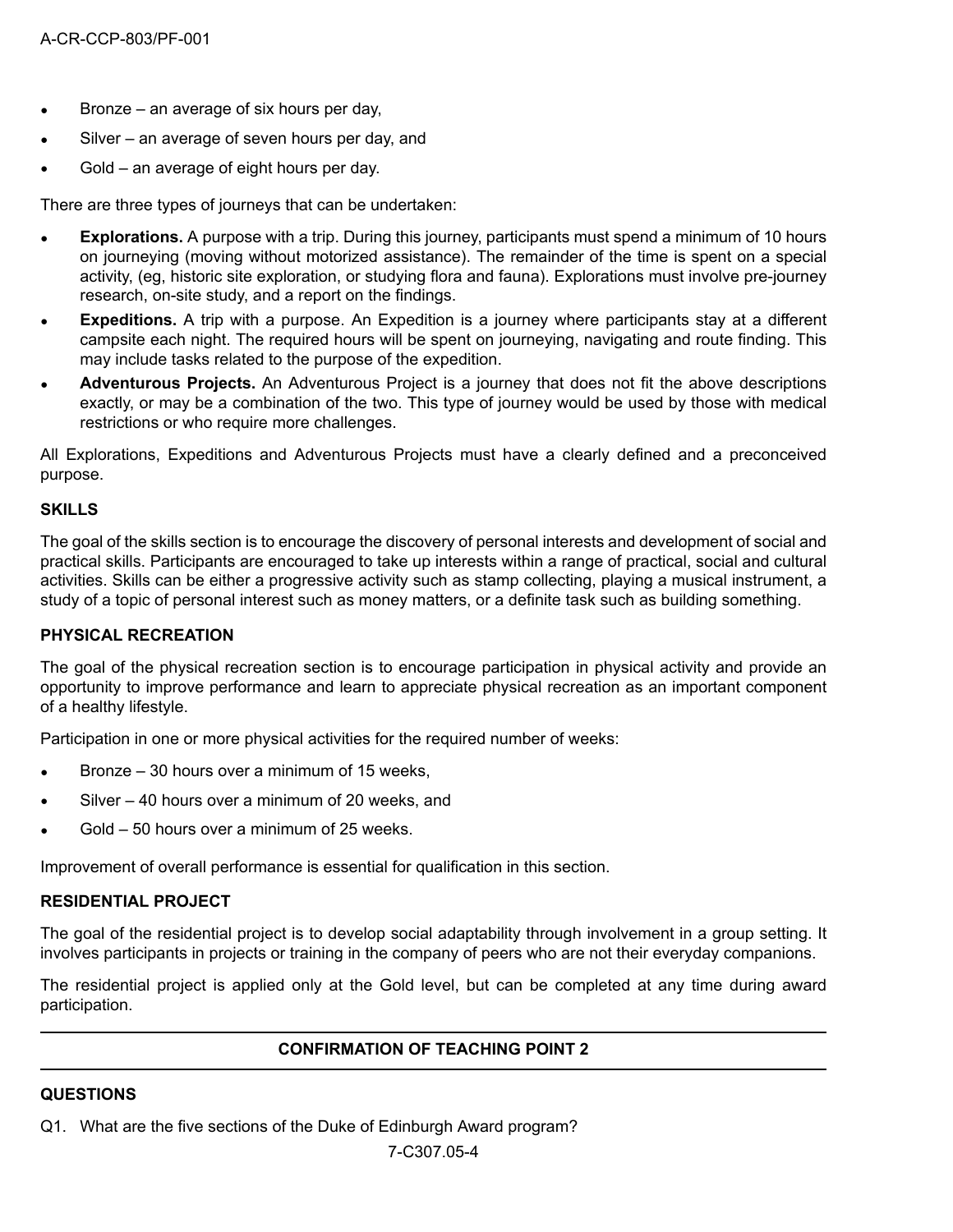- Q2. What is the goal of the skills section?
- Q3. When is the residential project completed?

#### **ANTICIPATED ANSWERS**

- A1. The five sections of the program are:
	- service,
	- adventurous journey,
	- skills,
	- physical recreation, and
	- residential project.
- A2. The goal of the skills section is to encourage the discovery of personal interests and development of social and practical skills. Participants are encouraged to take up interests within a range of practical, social and cultural activities.
- A3. The residential project can be completed at any time during award participation.

#### **Teaching Point 3 Describe the Relationship Between the Squadron, CSTC Programs and the Duke of Edinburgh Award Program**

Time: 5 min Method: Interactive Lecture Company of Time: 5 min Method: Interactive Lecture



This TP is designed to inform the cadet about the opportunities within the Award that correspond with activities within the Canadian Cadet Organization (CCO).

The CCO offers many opportunities for participants to work toward completing their respective level.

Within the squadron program and CSTC program, many opportunities exist for cadets to meet the requirements of the Award. Beyond the opportunities listed, many other opportunities may also exist, especially in very active cadet squadron. Some examples of cadet activities that meet the Award requirements are:

#### • **SERVICE**

- participating in community service activities as part of PO 302 (Perform Community Service, Chapter 2) within the squadron program;
- participating in opportunities as a senior cadet when instructing junior cadets during the squadron program;
- helping with the cadet squadron newsletter;
- volunteering to help the Royal Canadian Legion during Poppy Days; and
- participating in a band demonstration where the squadron does not receive funds in return.

#### • **ADVENTUROUS JOURNEY**

◦ participating in the Proficiency Level program weekend field exercise (Aircrew Survival) will qualify as practice or adventurous journeys for Bronze and Silver levels; and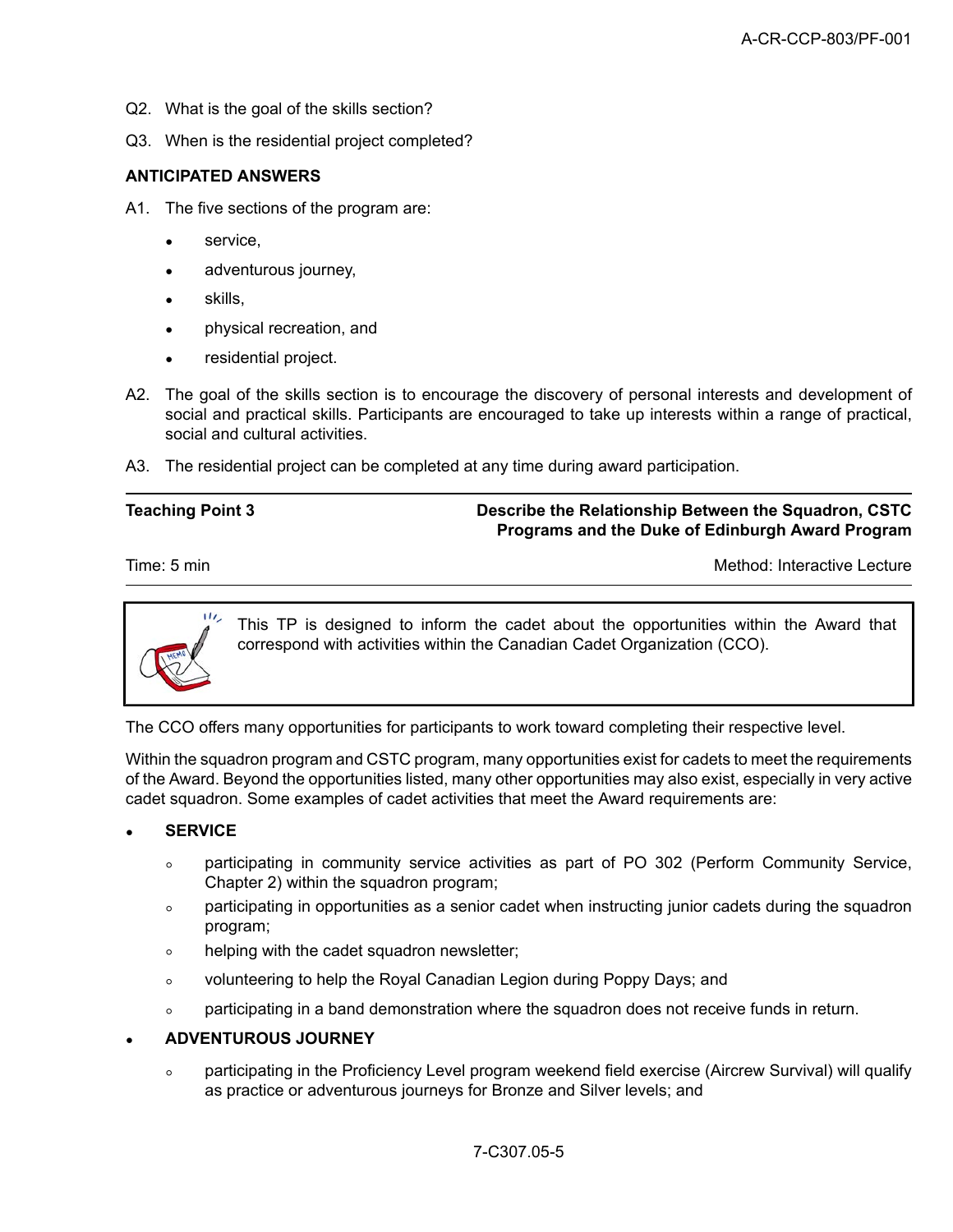- participating in most Year 2+ CSTC program exercises will qualify as practice or adventurous journeys for Bronze and Silver level.
- **SKILL**
	- participating in the cadet squadron band;
	- participating in the marksmanship team; and
	- participating in the drill team.

# • **PHYSICAL FITNESS**

- participating in recreational sports as part of PO 305 (Participate in Recreational Sports, Chapter 5),
- participating in cadet fitness testing as part of PO 304 (Update Personal Activity Plan, Chapter 4); and
- participating in recreational sports as part of the CSTC Program.

# • **RESIDENTIAL PROJECT**

◦ participation in any qualification at a CSTC.



CATO 13-19, *The Duke of Edinburgh's Award*, outlines the participation requirements of a youth as a member of the Air Cadet program.

In addition to all the award requirements that are recognized as part of the Cadet Program, many activities cadets participate in outside the cadet squadron also count toward the award, such as:

- volunteer activities,
- extracurricular sports teams,
- school clubs, and
- hobbies.



Duke of Edinburgh Award pins may be worn on the cadet uniform in accordance with CATO 55-04, *Air Cadet Dress Instructions*.



After cadets have been informed of the Duke of Edinburgh Award program, and displayed interest in participation, discuss participation with the CO.

Contact the divisional office of the Duke of Edinburgh Award program. Contact information for the offices can be found at www.dukeofed.org.

After the Division office has been contacted:

- 1. Collect the registration fee from each cadet who wants to participate in the program.
- 2. If there are only a few cadets who wish to participate, register them as individuals.
- 3. If the squadron be participating as a whole, register as a group.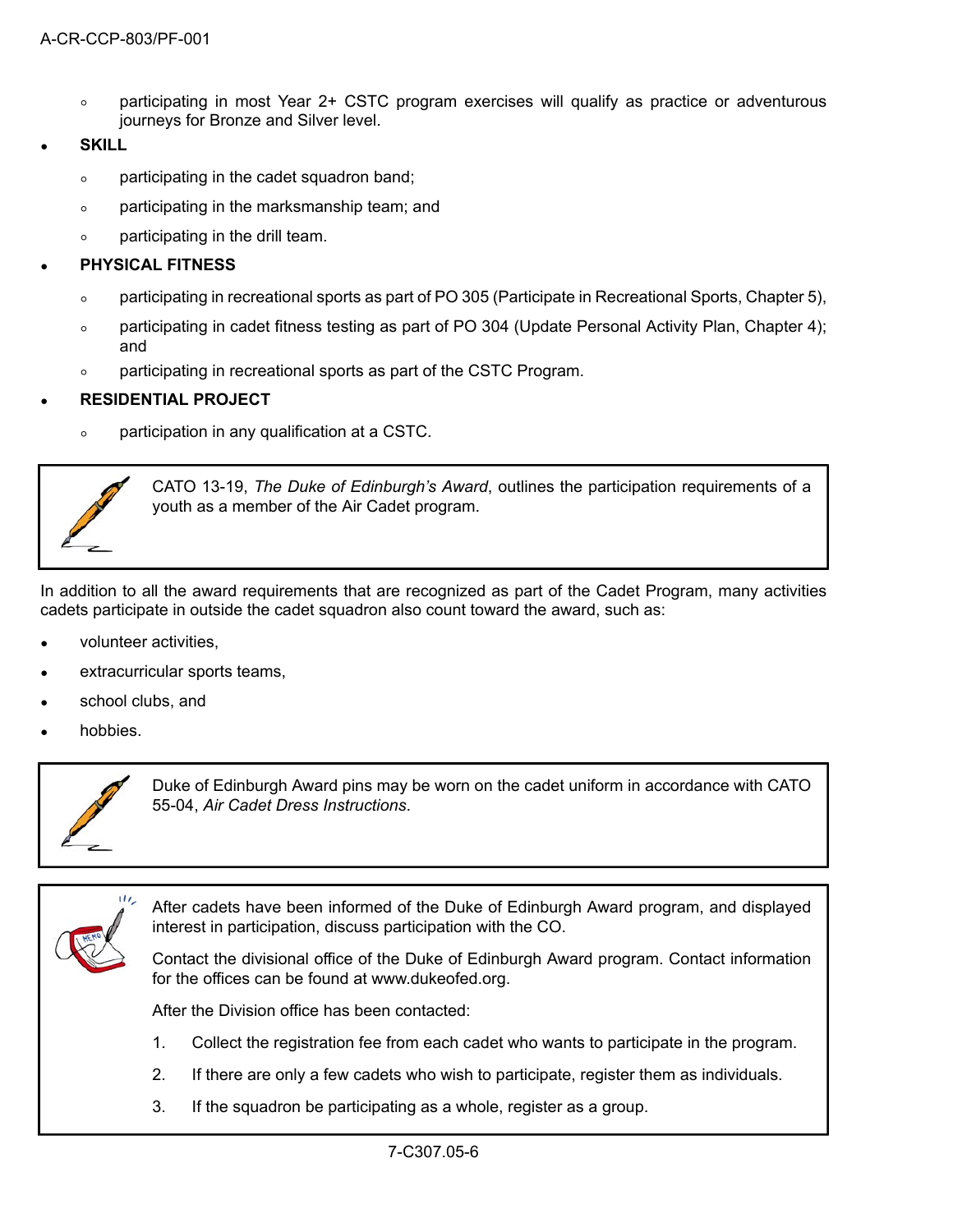## **CONFIRMATION OF TEACHING POINT 3**

#### **QUESTIONS**

- Q1. What activities at the squadron can be completed as part of the service section of the award?
- Q2. What optional activities within cadets can be used for the skill section?
- Q3. When is the residential project completed?

#### **ANTICIPATED ANSWERS**

- A1. As part of the service section, the following can be completed at the home squadron:
	- participating in community service activities as part of PO 302 (Perform Community Service, Chapter 2) within the squadron program;
	- participating in opportunities as a senior cadet when instructing junior cadets during the squadron program;
	- helping with the cadet squadron newsletter;
	- volunteering to help the Royal Canadian Legion during Poppy Days; and
	- participating in a band demonstration where the squadron does not receive funds in return.
- A2. Participating in the cadet squadron band, the marksmanship team, and the drill team may be used to complete the skill section.
- A3. The residential project is completed with any qualification at a CSTC.

u,

## **Teaching Point 4 Facilitate a Question and Answer Period**

Time: 5 min Method: Interactive Lecture Communication of the Method: Interactive Lecture

Allow cadets time to ask questions and discuss participation in the program.

## **CONFIRMATION OF TEACHING POINT 4**

The cadets' participation in a question and answer period will serve as the confirmation of this TP.

#### **END OF LESSON CONFIRMATION**

The cadets' participation in the presentation on the Duke of Edinburgh Award program will serve as the confirmation of this lesson.

## **CONCLUSION**

## **HOMEWORK/READING/PRACTICE**

N/A.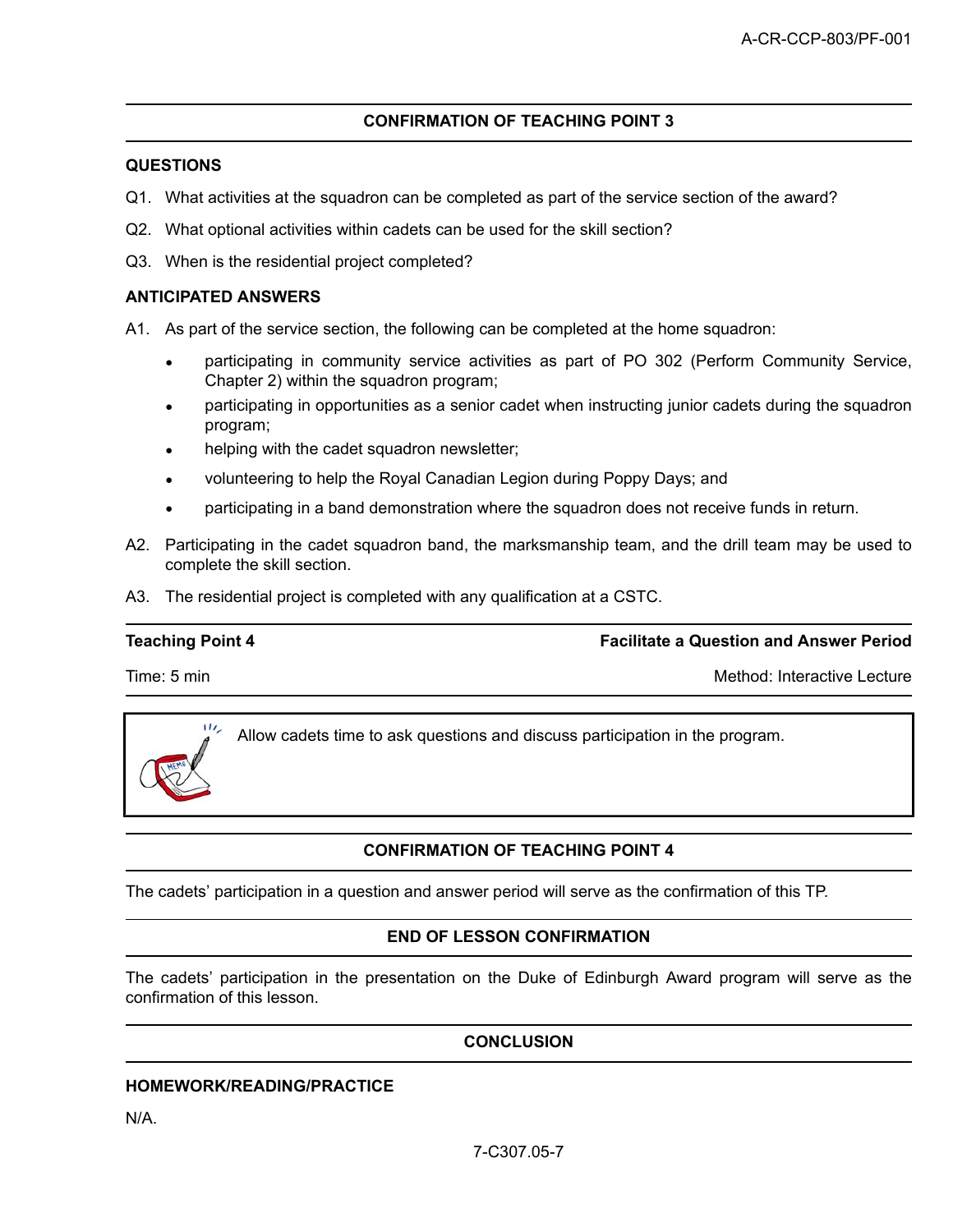# **METHOD OF EVALUATION**

N/A.

## **CLOSING STATEMENT**

The Duke of Edinburgh Award program is one of the largest award programs for youth across the world. Informing cadets about the program will encourage them to participate in the program. It will give them positive experiences to move toward in both the Cadet Program and in life.

## **INSTRUCTOR NOTES/REMARKS**

Training aids should be determined by contacting the speaker prior to the presentation.

Cadets may participate in the Duke of Edinburgh Award program as an optional activity.

A member of the squadron staff may present this lesson if a Duke of Edinburgh Award representative is unavailable.

## **REFERENCES**

- C0-196 Duke of Edinburgh Award. (2008). *The Award*. Retrieved February 12, 2008, from http:// www.dukeofed.org/Award.htm.
- C0-197 Duke of Edinburgh Award. (2007). *Participant's Record Book*. Markham, ON: Langstaff Reed Printing Ltd.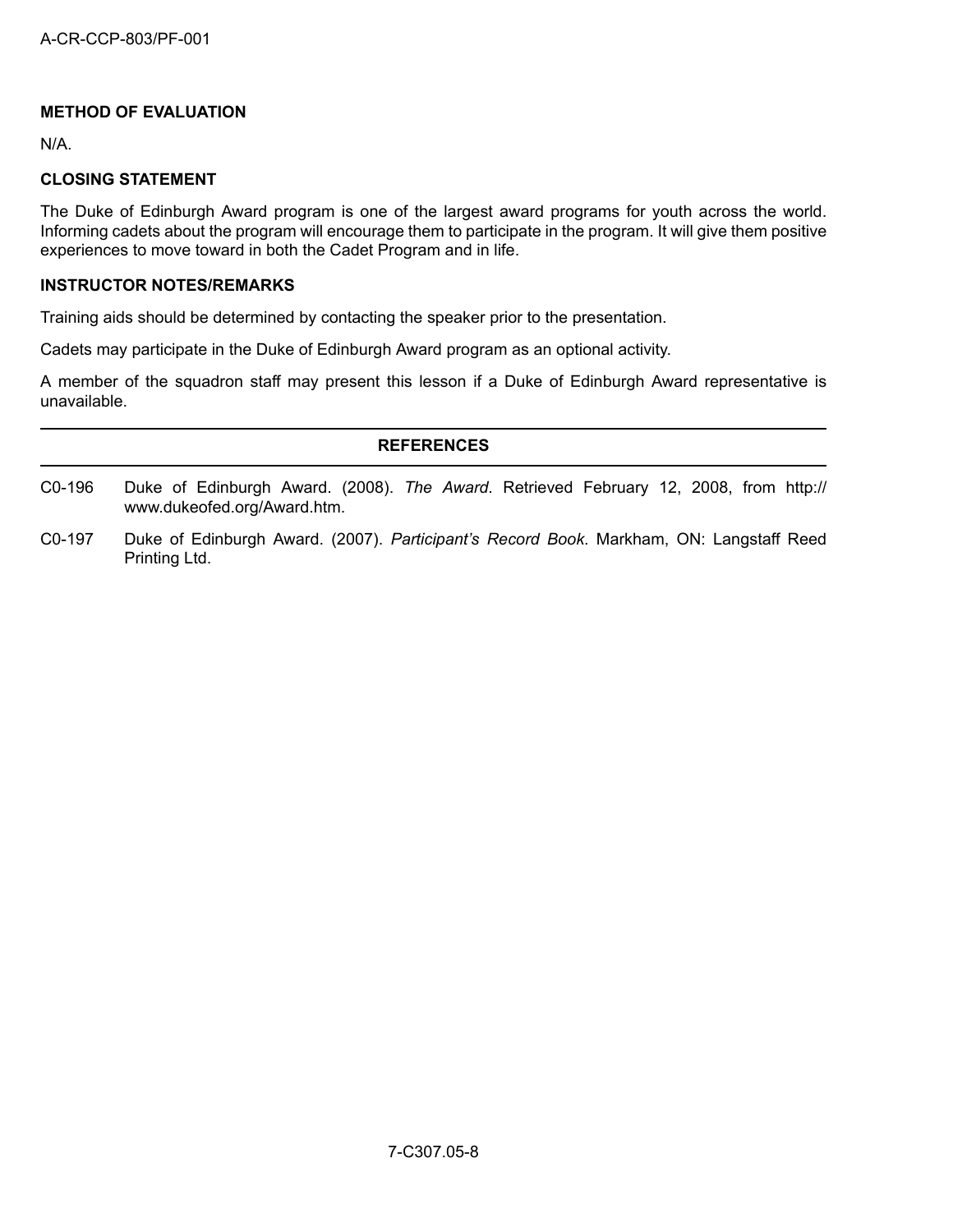# **PROFICIENCY LEVEL THREE POS AND EOS**

| PO 301 - Citizenship                                  |                                                                                           |  |
|-------------------------------------------------------|-------------------------------------------------------------------------------------------|--|
| Recognize the Purpose of Service Groups Within Canada |                                                                                           |  |
| M301.01                                               | <b>Discuss Community Service Groups</b>                                                   |  |
| C301.01                                               | Discuss the Three Branches of the Canadian Government                                     |  |
| C301.02                                               | <b>Discuss Current Events</b>                                                             |  |
| C301.03                                               | Tour a Local Community Service Group                                                      |  |
| C301.04                                               | Participate in a Presentation Given by Guest Speaker from a Local Community Service Group |  |
|                                                       | PO 302 - Community Service                                                                |  |
|                                                       | <b>Perform Community Service</b>                                                          |  |
| M302.01                                               | <b>Perform Community Service</b>                                                          |  |
| C102.01                                               | Participate in a Ceremonial Parade                                                        |  |
| C102.02                                               | <b>Perform Community Service</b>                                                          |  |
|                                                       | PO 303 - Leadership                                                                       |  |
|                                                       | Perform as a Team Leader                                                                  |  |
| M303.01                                               | Define the Role of a Team Leader                                                          |  |
| M303.02                                               | Participate in a Mentoring Relationship                                                   |  |
| M303.03                                               | <b>Practice Self-Assessment</b>                                                           |  |
| M303.04                                               | Communicate as a Team Leader                                                              |  |
| M303.05                                               | <b>Supervise Cadets</b>                                                                   |  |
| M303.06                                               | Solve Problems                                                                            |  |
| M303.07                                               | Lead Cadets Through a Leadership Assignment                                               |  |
| 303 PC                                                | (Practical Assessment of Lead Cadets Through a Leadership Assignment)                     |  |
| C303.01                                               | <b>Lead Team-Building Activities</b>                                                      |  |
| C303.02                                               | Deliver a Presentation About a Leader                                                     |  |
| C103.03                                               | Participate in Team-Building Activities                                                   |  |
| C203.01                                               | Record Entries in a Reflective Journal                                                    |  |
| C203.02                                               | <b>Employ Problem Solving</b>                                                             |  |
| C203.04                                               | Participate in a Presentation Given by a Leader                                           |  |
| C203.05                                               | Participate in Trust-Building Activities                                                  |  |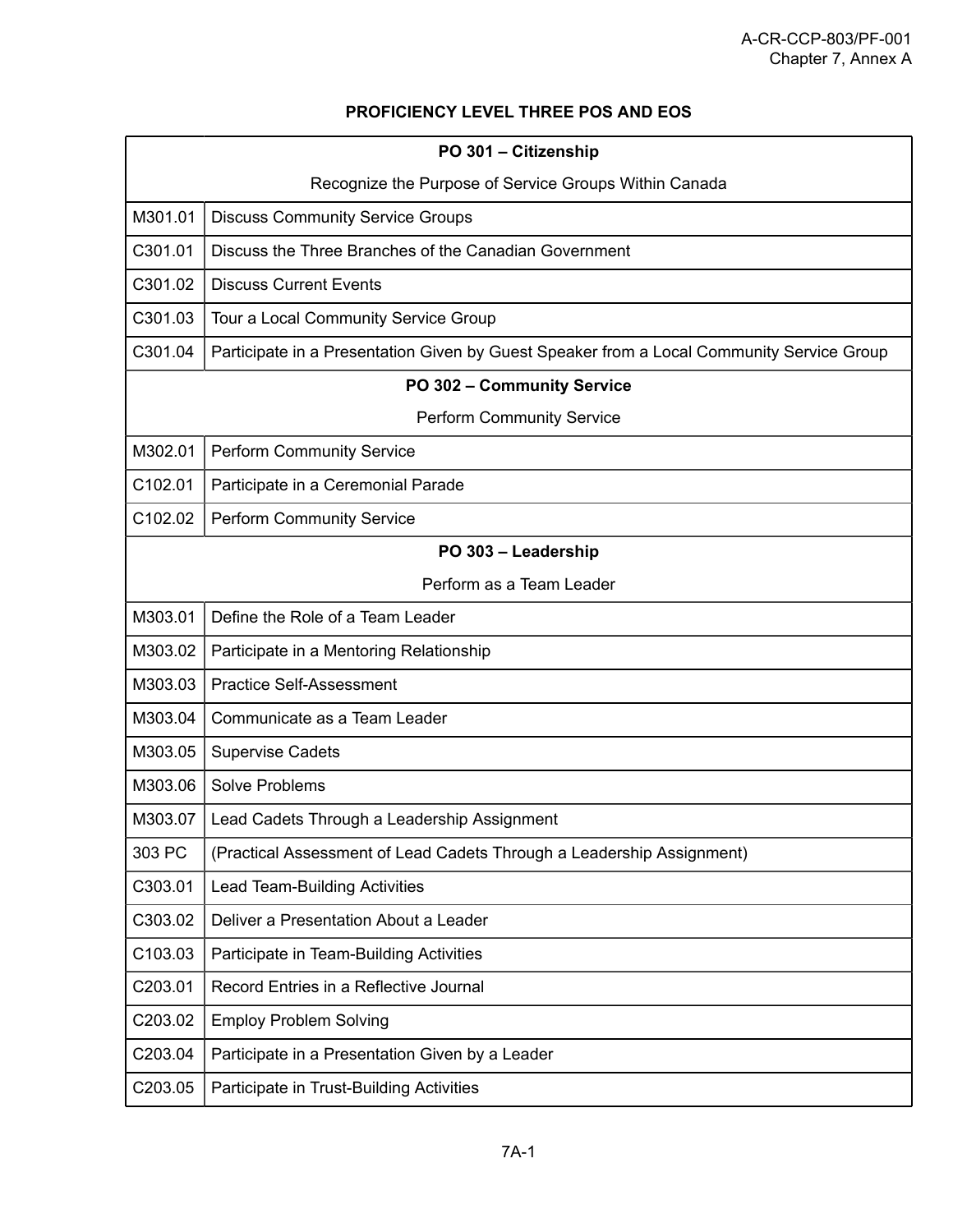| C203.06                                      | Participate in Problem-Solving Activities               |  |
|----------------------------------------------|---------------------------------------------------------|--|
| PO 304 - Personal Fitness and Healthy Living |                                                         |  |
| <b>Update Personal Activity Plan</b>         |                                                         |  |
| M304.01                                      | Describe the Components of Physical Fitness             |  |
| M304.02                                      | Participate in the Cadet Fitness Assessment             |  |
| M304.03                                      | <b>Update Personal Activity Plan</b>                    |  |
| M304.04                                      | <b>Evaluate Personal Activity Plan</b>                  |  |
| C304.01                                      | Participate in the Cadet Fitness Assessment             |  |
| C304.02                                      | <b>Evaluate Personal Activity Plan</b>                  |  |
| C304.03                                      | <b>Describe Stress</b>                                  |  |
| C104.01                                      | <b>Create Team Goals</b>                                |  |
|                                              | PO 305 - Recreational Sports                            |  |
|                                              | Participate in Recreational Sports                      |  |
| M305.01                                      | Participate in Organized Recreational Team Sports       |  |
| C105.01                                      | Participate in a Sports Tabloid                         |  |
| C105.02                                      | Participate in an Organized Intramural Sports Event     |  |
| C105.03                                      | Participate in an Orienteering Event                    |  |
|                                              | PO 306 - Air Rifle Marksmanship                         |  |
|                                              | Participate in Recreational Air Rifle Marksmanship      |  |
| M306.01                                      | Participate in Recreational Marksmanship Activity       |  |
| C306.01                                      | <b>Identify Civilian Marksmanship Organizations</b>     |  |
| C306.02                                      | <b>Correct Marksmanship Error</b>                       |  |
| C306.03                                      | Adopt the Standing Position With the Cadet Air Rifle    |  |
| C206.01                                      | <b>Practice Holding Techniques</b>                      |  |
| C206.02                                      | <b>Practice Aiming Techniques</b>                       |  |
| C206.03                                      | <b>Practice Firing Techniques</b>                       |  |
| C106.01                                      | Participate in a Recreational Marksmanship Activity     |  |
| PO 307 - General Cadet Knowledge             |                                                         |  |
| Serve in an Air Cadet Squadron               |                                                         |  |
| M307.01                                      | Identify Proficiency Level Three Training Opportunities |  |
| M307.02                                      | Identify Year Three CSTC Training Opportunities         |  |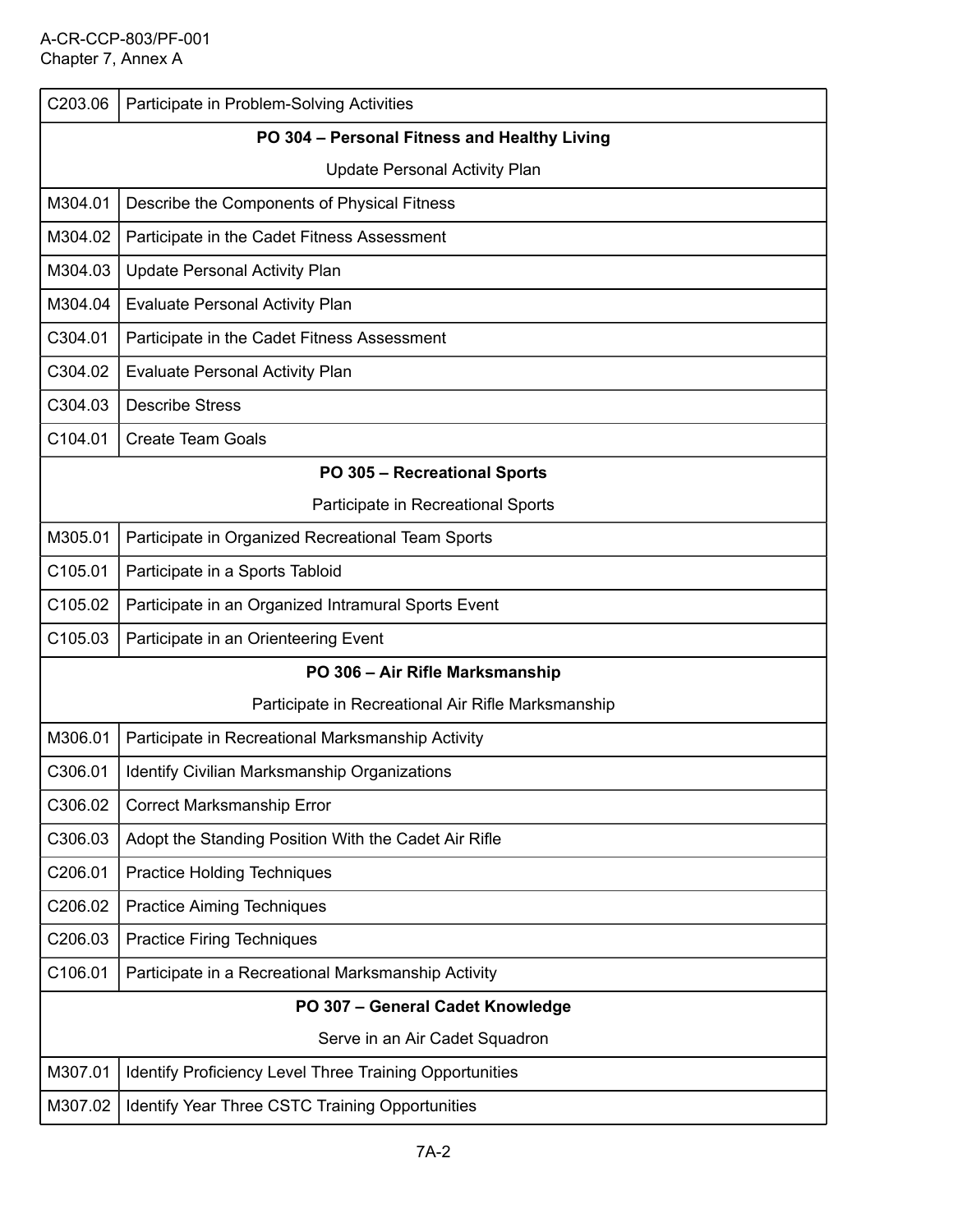| M307.03                                                | Recognize the Partnership Between the Air Cadet League of Canada (ACLC) and DND             |  |
|--------------------------------------------------------|---------------------------------------------------------------------------------------------|--|
| C307.01                                                | Participate in a Presentation Given by a Guest Speaker From the Regional Cadet Support Unit |  |
| C307.02                                                | Participate in a Presentation Given by a Guest Speaker From the Cadet Liaison Officer       |  |
| C307.03                                                | Participate in a Presentation Given by a Guest Speaker From the Air Cadet League of Canada  |  |
| C307.04                                                | Identify the Application Procedures for the Glider and Power Pilot Scholarships             |  |
|                                                        | <b>PO 308 - Drill</b>                                                                       |  |
|                                                        | Direct a Squad Prior to a Parade                                                            |  |
| M308.01                                                | Prepare a Squad for Parade                                                                  |  |
| M308.02                                                | Deliver Words of Command                                                                    |  |
| PC 308                                                 | (Practical Assessment of M308.02)                                                           |  |
| C308.01                                                | <b>Execute Flag Drill</b>                                                                   |  |
| C308.02                                                | Deliver Words of Command                                                                    |  |
| C208.01                                                | Practice Ceremonial Drill as a Review                                                       |  |
| C208.02                                                | <b>Execute Drill with Arms</b>                                                              |  |
|                                                        | PO 309 - Instructional Techniques                                                           |  |
|                                                        | Instruct a Lesson                                                                           |  |
| M309.01                                                | <b>Explain Principles of Instruction</b>                                                    |  |
| M309.02                                                | Identify Methods of Instruction                                                             |  |
| M309.03                                                | <b>Explain Effective Speaking Techniques</b>                                                |  |
| M309.04                                                | Recognize Questioning Techniques                                                            |  |
| M309.05                                                | Select Appropriate Instructional Aids                                                       |  |
| M309.06                                                | Plan a Lesson                                                                               |  |
| M309.07                                                | Instruct a 15-Minute Lesson                                                                 |  |
| C309.01                                                | Deliver a One-Minute Verbal Presentation                                                    |  |
| C309.02                                                | Plan a Lesson                                                                               |  |
| C309.03                                                | Instruct a 15-Minute Lesson                                                                 |  |
| C309.04                                                | <b>Identify Formations for Drill</b>                                                        |  |
| C309.05                                                | Plan a Drill Lesson                                                                         |  |
| C309.06                                                | Instruct a 15-Minute Drill Lesson                                                           |  |
| PO 311 - Summer Biathlon                               |                                                                                             |  |
| Participate in Recreational Summer Biathlon Activities |                                                                                             |  |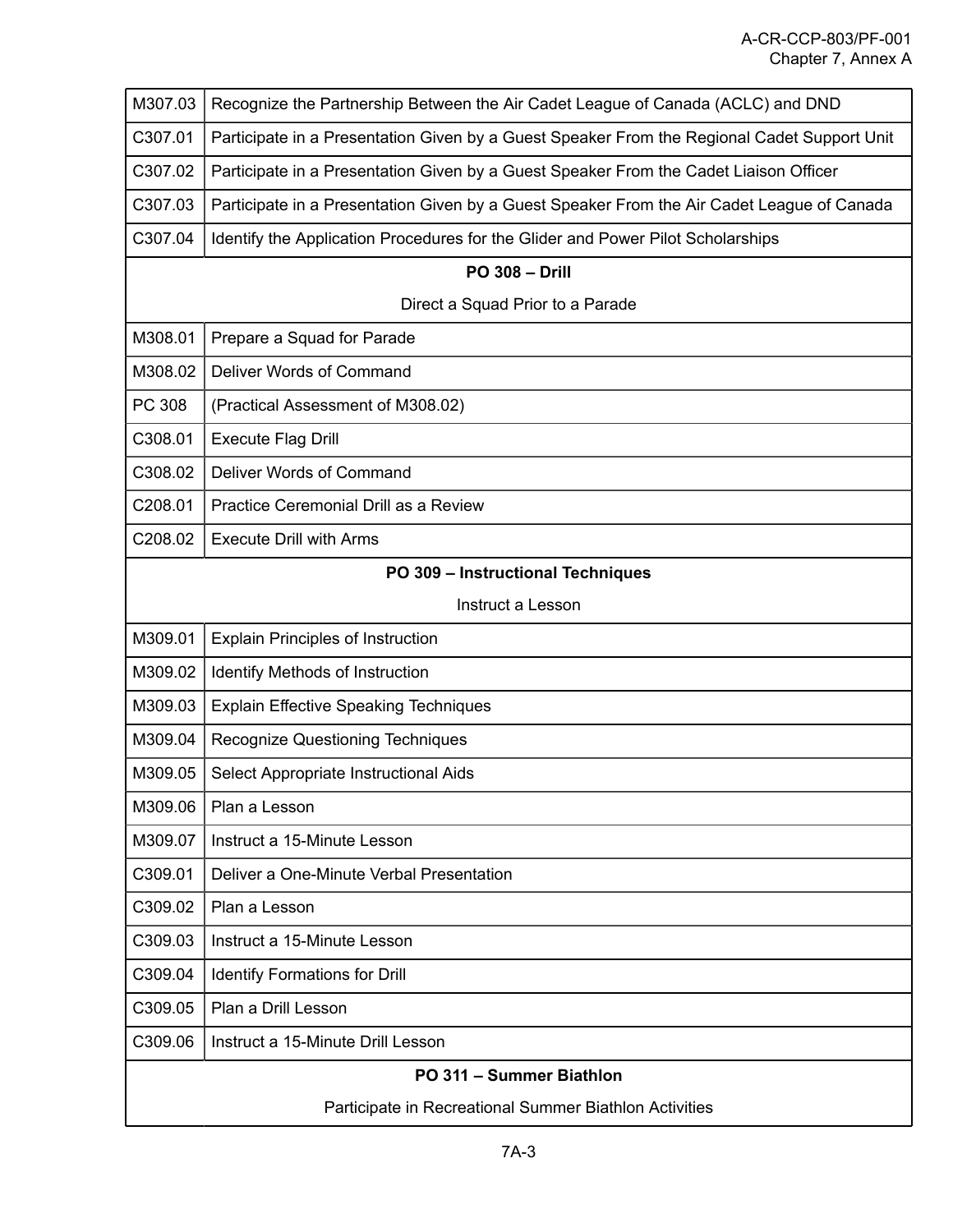| C311.01                           | Practice Aiming and Firing the Cadet Air Rifle Following Physical Activity               |  |  |
|-----------------------------------|------------------------------------------------------------------------------------------|--|--|
| C311.02                           | Participate in a Recreational Summer Biathlon Activity                                   |  |  |
| PO 320 - CF Familiarization       |                                                                                          |  |  |
|                                   | Participate in Canadian Forces (CF) Familiarization Activities                           |  |  |
| M320.01                           | Describe the Role of Canada's Air Force                                                  |  |  |
| C320.01                           | Discuss Canadian Forces (CF) Careers in Aviation                                         |  |  |
| C320.02                           | Tour a Canadian Forces (CF) Facility                                                     |  |  |
| C320.03                           | Participate in a Presentation Given by a Guest Speaker From a Local Air Force Unit       |  |  |
| C120.03                           | Contact a CF Member on Deployment                                                        |  |  |
|                                   | PO 331 - Principles of Flight                                                            |  |  |
|                                   | <b>Explain Principles of Flight</b>                                                      |  |  |
| M331.01                           | <b>Describe Aircraft Stability</b>                                                       |  |  |
| C331.01                           | <b>Review Principles of Flight</b>                                                       |  |  |
| C331.02                           | <b>Read Pitot Static Instruments</b>                                                     |  |  |
| C331.03                           | Identify Aspects of Helicopter Aerodynamics                                              |  |  |
| C331.04                           | Demonstrate Attitudes and Movements in a Flight Simulator                                |  |  |
| C331.05                           | Participate in a Presentation Given by a Guest Speaker From the Local Aviation Community |  |  |
|                                   | PO 336 - Meteorology                                                                     |  |  |
|                                   | <b>Identify Meteorological Conditions</b>                                                |  |  |
| M336.01                           | Describe Properties of the Atmosphere                                                    |  |  |
| M336.02                           | Explain the Formation of Clouds                                                          |  |  |
| M336.03                           | Explain the Effects of Air Pressure on Weather                                           |  |  |
| M336.04                           | Explain the Effects of Humidity and Temperature on Weather                               |  |  |
| PC                                | (Aviation Subjects) - Combined Assessment                                                |  |  |
| C336.01                           | Read an Aviation Routine Weather Report (METAR)                                          |  |  |
| C336.02                           | Tour a Meteorological Facility                                                           |  |  |
| C336.03                           | Participate in a Presentation Given by a Flight Services Specialist                      |  |  |
| PO 337 - Navigation               |                                                                                          |  |  |
| Demonstrate Air Navigation Skills |                                                                                          |  |  |
| M337.01                           | Measure a Distance Along a Route                                                         |  |  |
| M337.02                           | Determine a Position on a Visual Flight Rules (VFR) Navigational Chart (VNC)             |  |  |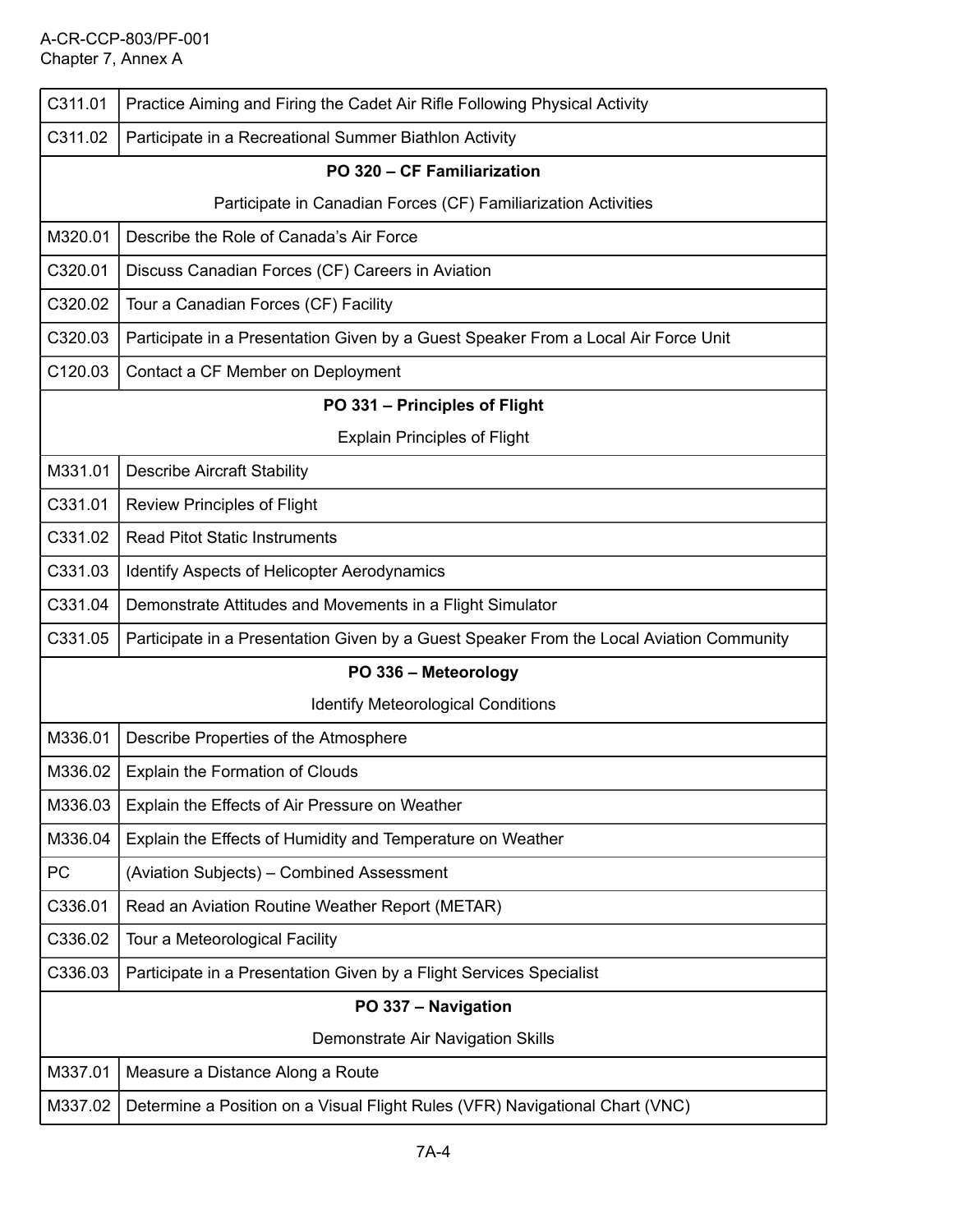| C337.01                                         | Operate a Radio for Aviation Transmissions                                                                       |  |  |
|-------------------------------------------------|------------------------------------------------------------------------------------------------------------------|--|--|
| C337.02                                         | <b>Practice Air Navigation Skills</b>                                                                            |  |  |
| PO 340 - Aerospace                              |                                                                                                                  |  |  |
|                                                 | <b>Identify Aspects of Space Exploration</b>                                                                     |  |  |
| M340.01                                         | <b>Identify Canadian Astronauts</b>                                                                              |  |  |
| M340.02                                         | Discuss the History of Manned Space Exploration                                                                  |  |  |
| C340.01                                         | <b>Identify Canadian Astronauts</b>                                                                              |  |  |
| C340.02                                         | Discuss the Canadian Space Program                                                                               |  |  |
| C340.03                                         | <b>Discuss Unmanned Space Exploration</b>                                                                        |  |  |
| C340.04                                         | Describe Elements of the Night Sky                                                                               |  |  |
| C340.05                                         | Simulate Life in Space                                                                                           |  |  |
| C340.06                                         | Launch a Water Rocket                                                                                            |  |  |
| C340.07                                         | Identify Global Positioning System (GPS) Components                                                              |  |  |
| C340.08                                         | Describe Aspects of the International Space Station (ISS)                                                        |  |  |
| C340.09                                         | Participate in a Presentation Given by a Guest Speaker From the Astronomy Community or the<br>Aerospace Industry |  |  |
| C340.10                                         | <b>Identify Online Stargazing Programs</b>                                                                       |  |  |
|                                                 | PO - 360 Aerodrome Operations                                                                                    |  |  |
|                                                 | Recognize Aspects of Aerodrome Operations                                                                        |  |  |
| C360.01                                         | Identify Types of Aerodromes                                                                                     |  |  |
| C360.02                                         | Explain Aspects of Aerodrome Lighting                                                                            |  |  |
| C360.03                                         | Construct a Model of the Airspace at an Aerodrome                                                                |  |  |
| C360.04                                         | Identify How Equipment is Used at an Aerodrome                                                                   |  |  |
| C360.05                                         | Identify Aspects of Emergency Response and Aerodrome Security                                                    |  |  |
| C360.06                                         | Explain Aspects of Air Traffic Services (ATS)                                                                    |  |  |
| PO - 370 Aircraft Manufacturing and Maintenance |                                                                                                                  |  |  |
| Recognize Aspects of Aerodrome Operations       |                                                                                                                  |  |  |
| M370.01                                         | Identify Components of the Pitot Static System                                                                   |  |  |
| M370.02                                         | <b>Identify Aircraft Manufacturers</b>                                                                           |  |  |
| M370.03                                         | <b>Describe Routine Aircraft Inspection Procedures</b>                                                           |  |  |
| C370.01                                         | Identify Tasks Required to Maintain Aircraft                                                                     |  |  |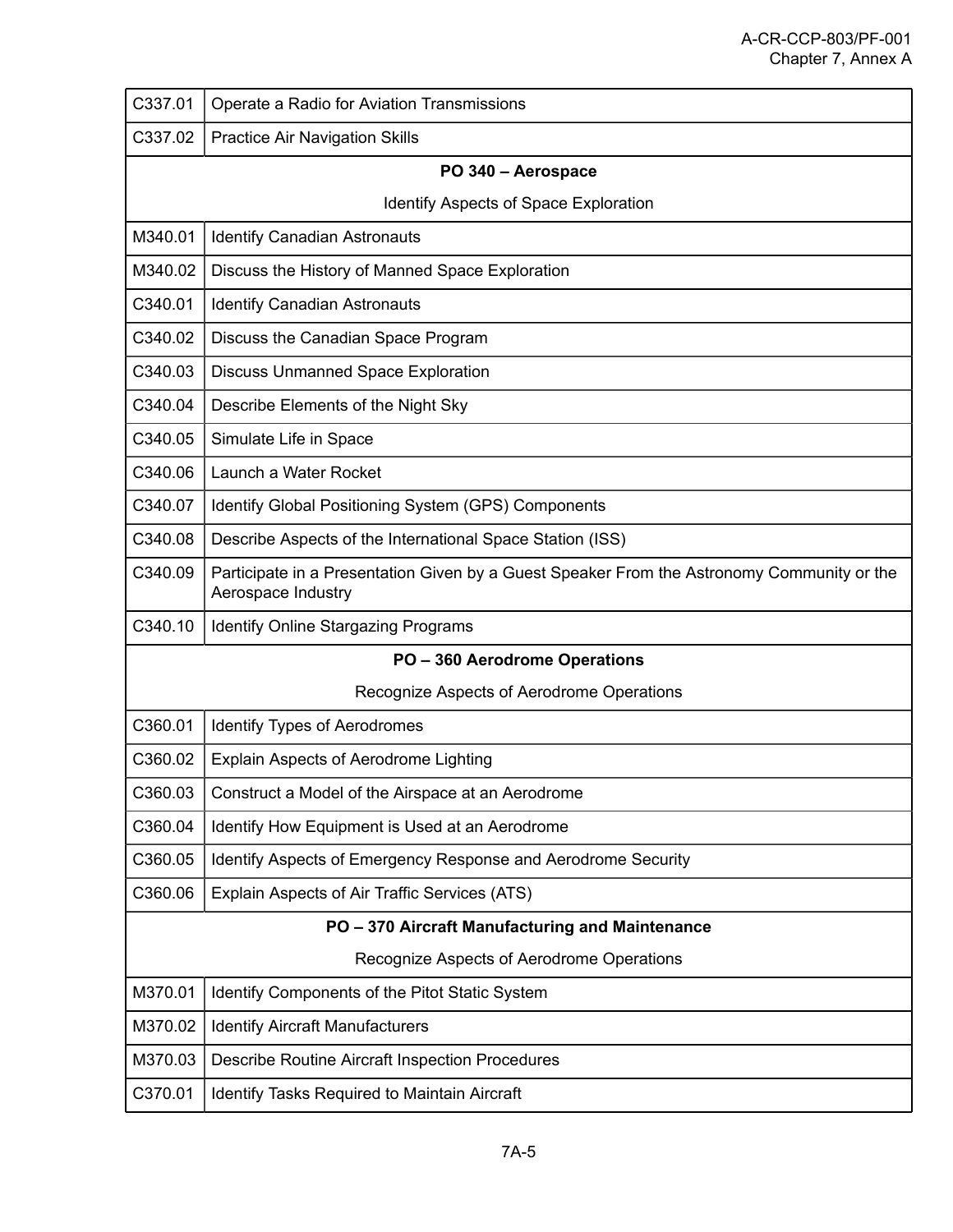| C370.02 | Describe Materials Used in Aircraft Construction                                                                  |
|---------|-------------------------------------------------------------------------------------------------------------------|
| C370.03 | Identify Basic Power Tools Used in Aircraft Manufacturing and Maintenance                                         |
| C370.04 | Construct an Aluminum Model Biplane                                                                               |
| C370.05 | Tour an Aircraft Restoration Project                                                                              |
| C270.01 | Participate in a Presentation Given by a Guest Speaker From the Aircraft Manufacturing or<br>Maintenance Industry |
| C270.03 | Tour an Aircraft Manufacturing or Maintenance Facility                                                            |
|         | PO - 390 Aircrew Survival                                                                                         |
|         | Participate in a Field Exercise                                                                                   |
| M390.01 | Identify Parts of the Compass                                                                                     |
| M390.02 | Identify Marginal Information and Conventional Signs                                                              |
| M390.03 | Determine Grid References (GRS)                                                                                   |
| M390.04 | Determine Distances on a Map and on the Ground                                                                    |
| M390.05 | Determine Bearings on a Map and on the Ground                                                                     |
| 390 PC  | Navigate a Route Using a Map and Compass                                                                          |
| C390.01 | Identify Types of Maps                                                                                            |
| C390.02 | <b>Interpret Contour Lines</b>                                                                                    |
| C390.03 | Orient a Map by Inspection                                                                                        |
| C390.04 | Orient a Map Using a Compass                                                                                      |
| C390.05 | <b>Calculate Magnetic Declination</b>                                                                             |
| C390.06 | Determine Direction Using the Sun                                                                                 |
| C390.07 | Determine Direction at Night                                                                                      |
| C390.08 | Use Blazing Techniques                                                                                            |
| C390.09 | Identify Elements of the Night Sky                                                                                |
| C390.10 | Identify Methods of Preparing and Cooking a Small Animal or Fish                                                  |
| C390.11 | <b>Construct Camp Crafts</b>                                                                                      |
| C390.12 | Perform Minor First Aid in a Field Setting                                                                        |
| C390.13 | Act as a Member of a Ground Search and Rescue (SAR) Party                                                         |
| C390.14 | Participate in a Presentation Given by a Guest Speaker from the Search and Rescue (SAR)<br>Community              |
| C290.04 | Construct a Solar Still                                                                                           |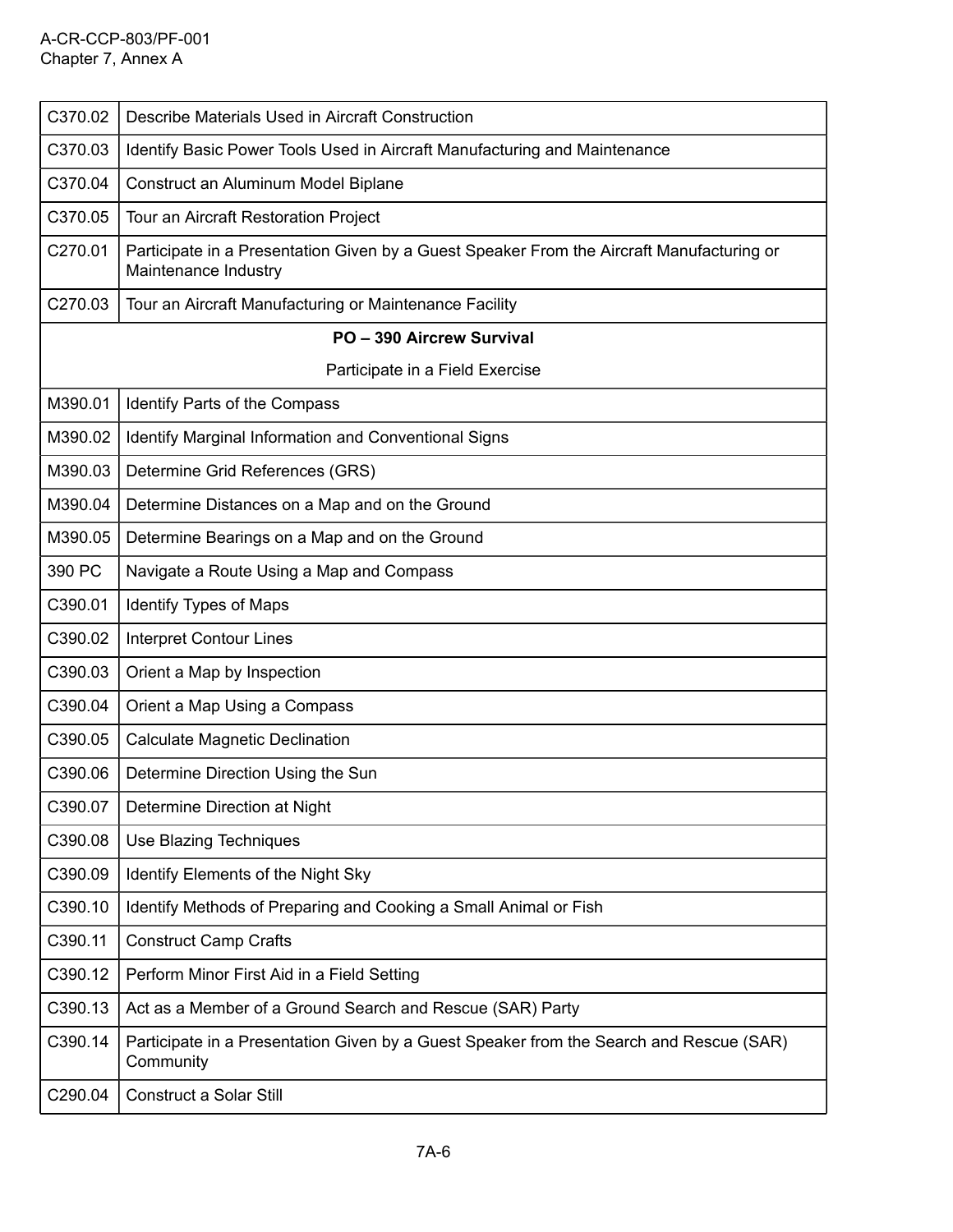# **PERFORMANCE OBJECTIVES**

| PO 301<br>Citizenship                                      | PO 306<br>Air Rifle<br>Marksmanship                              | PO 320<br>CF<br>Familiarization      |
|------------------------------------------------------------|------------------------------------------------------------------|--------------------------------------|
| PO 302<br>Community<br>Service                             | PO 307<br><b>General Cadet</b><br>Knowledge                      | PO 331<br>Principles of<br>Flight    |
| PO 303<br>Leadership                                       | PO 308<br>Drill                                                  | PO 336<br>Meteorology                |
| PO 304<br>Personal<br>Fitness and<br><b>Healthy Living</b> | PO 309<br>Instructional<br><b>Techniques</b>                     | PO 337<br>Navigation                 |
| PO 305<br>Recreational<br><b>Sports</b>                    | PO 311<br>Summer<br><b>Biathlon</b>                              | PO 340<br>Aerospace                  |
| <b>PO 360</b><br>Aerodrome<br>Operations                   | <b>PO 370</b><br>Aircraft<br>Manufacturing<br>and<br>Maintenance | <b>PO 390</b><br>Aircrew<br>Survival |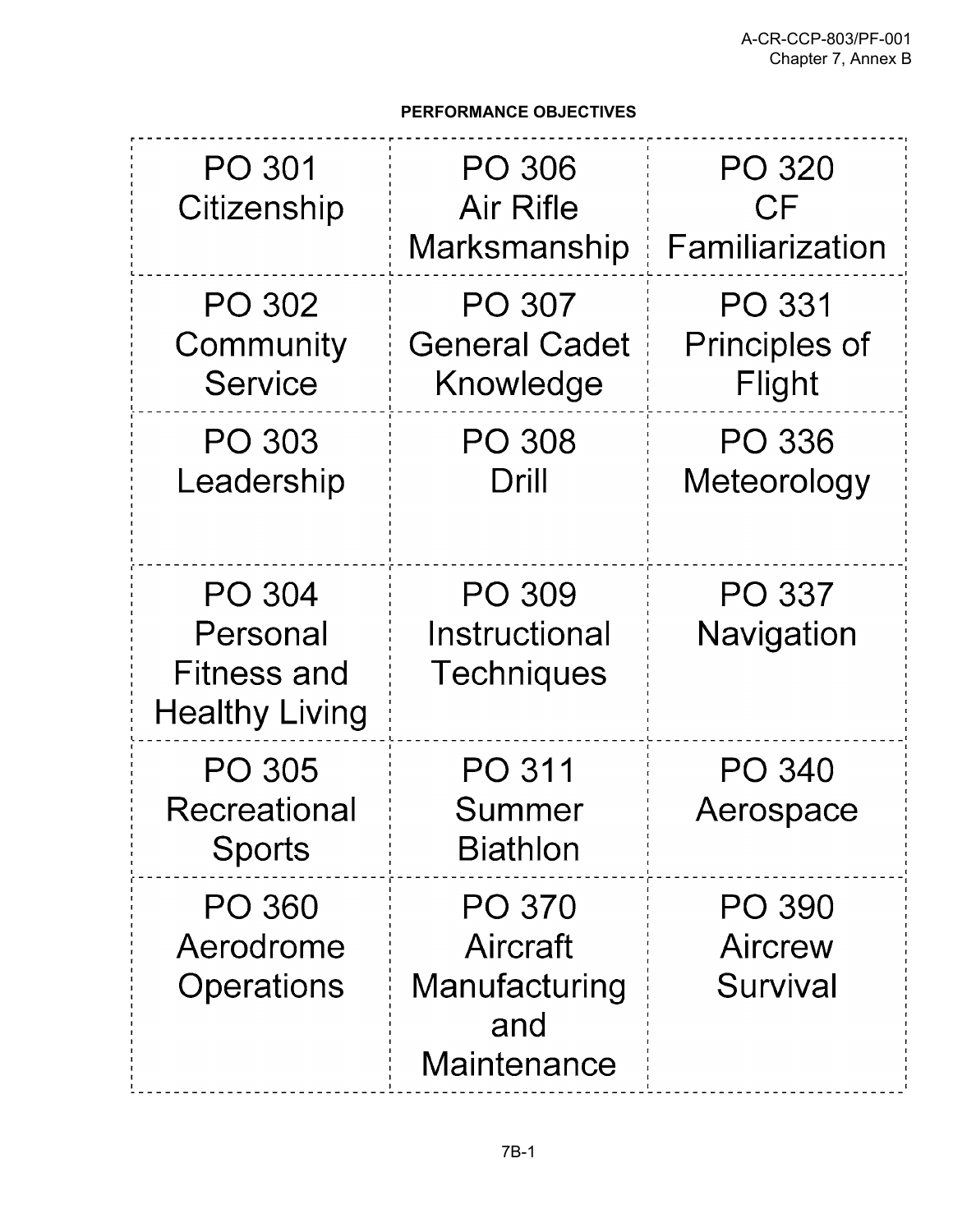THIS PAGE INTENTIONALLY LEFT BLANK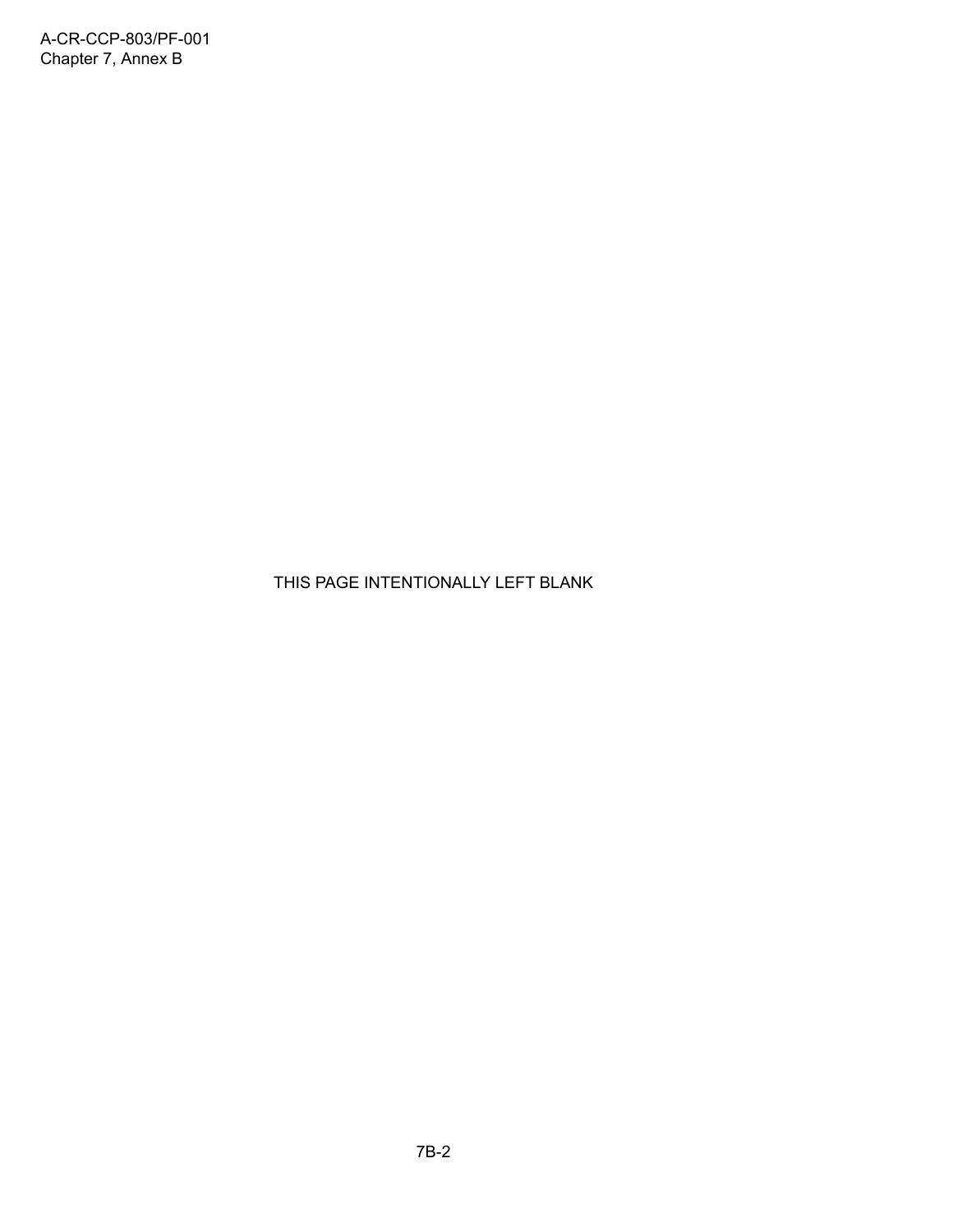# **PERFORMANCE OBJECTIVE STATEMENTS**

| Recognize the Purpose of Service Groups Within<br>Canada                 |
|--------------------------------------------------------------------------|
| <b>Perform Community Service</b>                                         |
| Perform the Role of a Team Leader                                        |
| <b>Update Personal Activity Plan</b>                                     |
| Participate in Recreational Sports                                       |
| Fire the Cadet Air Rifle During Recreational<br>Marksmanship             |
| Serve in an Air Cadet Squadron                                           |
| Direct a Squad Prior to a Parade                                         |
| Instruct a Lesson                                                        |
| Participate in a Recreational Summer Biathlon<br>Activity                |
| Participate in Canadian Forces (CF)<br><b>Familiarization Activities</b> |
| Describe Principles of Flight                                            |
| <b>Identify Meteorological Conditions</b>                                |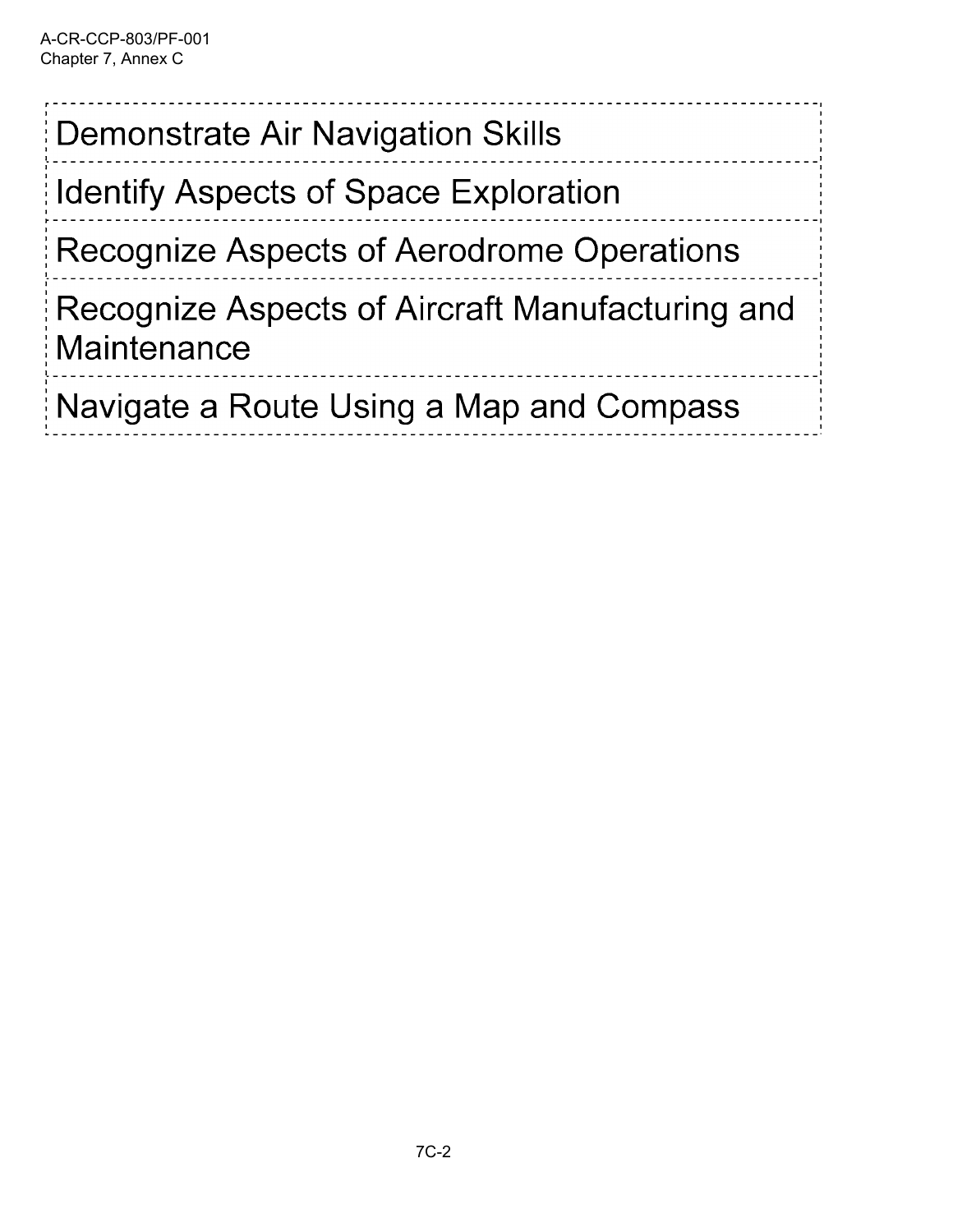# **\_\_\_\_ RCACS SPONSOR INFORMATION**

Members of the Executive Committee:

Known Supporters: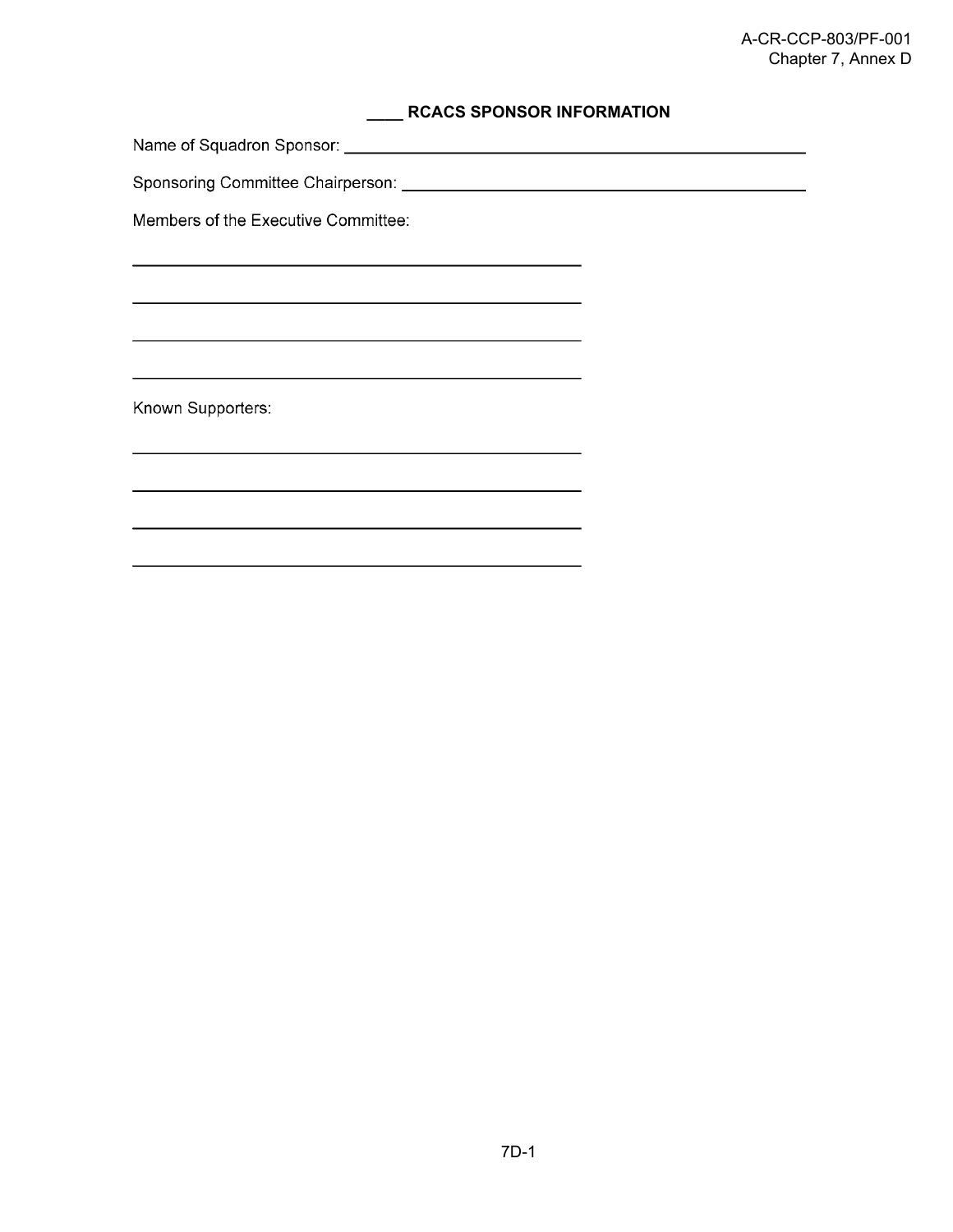THIS PAGE INTENTIONALLY LEFT BLANK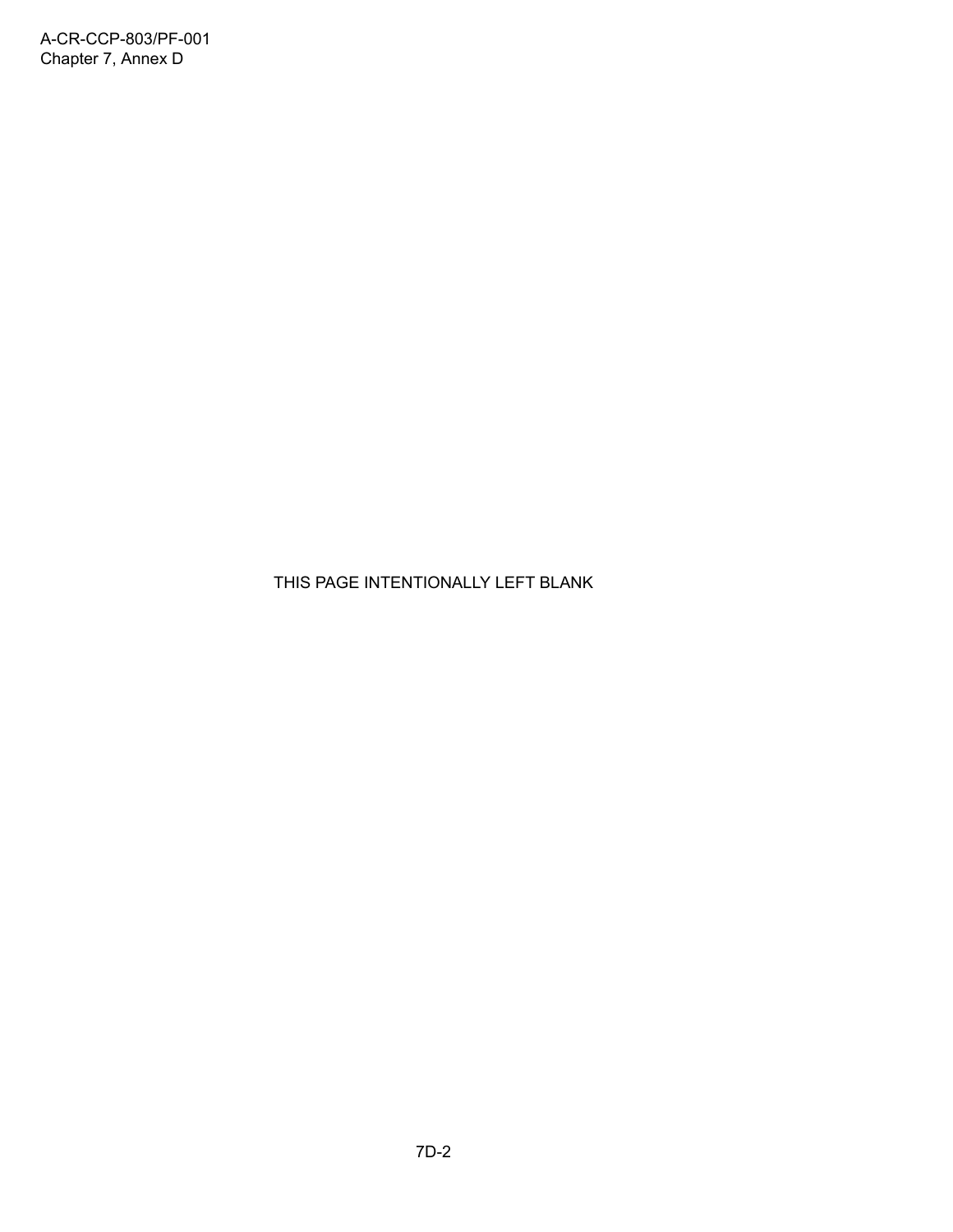#### A-CR-CCP-803/PF-001 Chapter 7, Annex E

## **AIR CADET NATIONAL SUMMER TRAINING COURSES**

International Air Cadet Exchange (IACE)

Power Pilot Scholarship (PPS)

Glider Pilot Scholarship (GPS)

Senior Leaders Course (SLC)

Fitness and Sports Instructor course (FSIC)

Survival Instructor Course (SIC)

Advanced Aerospace Course (AASC)

Advanced Aviation Technology–Airport Operations (AATC–AO)

Advanced Aviation Technology–Aircraft Manufacturing and Maintenance (AATC–AM)

Oshkosh Trip (OT)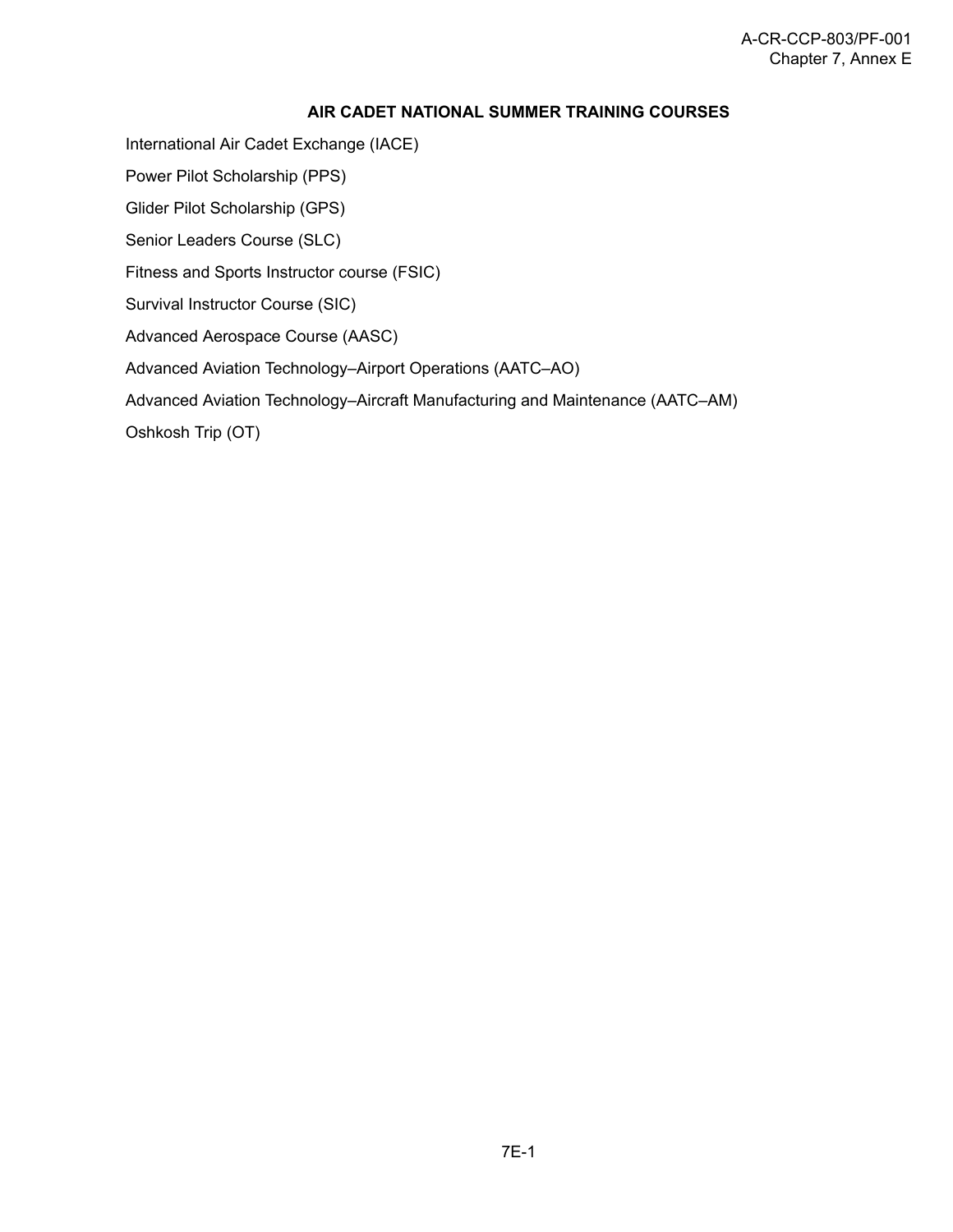THIS PAGE INTENTIONALLY LEFT BLANK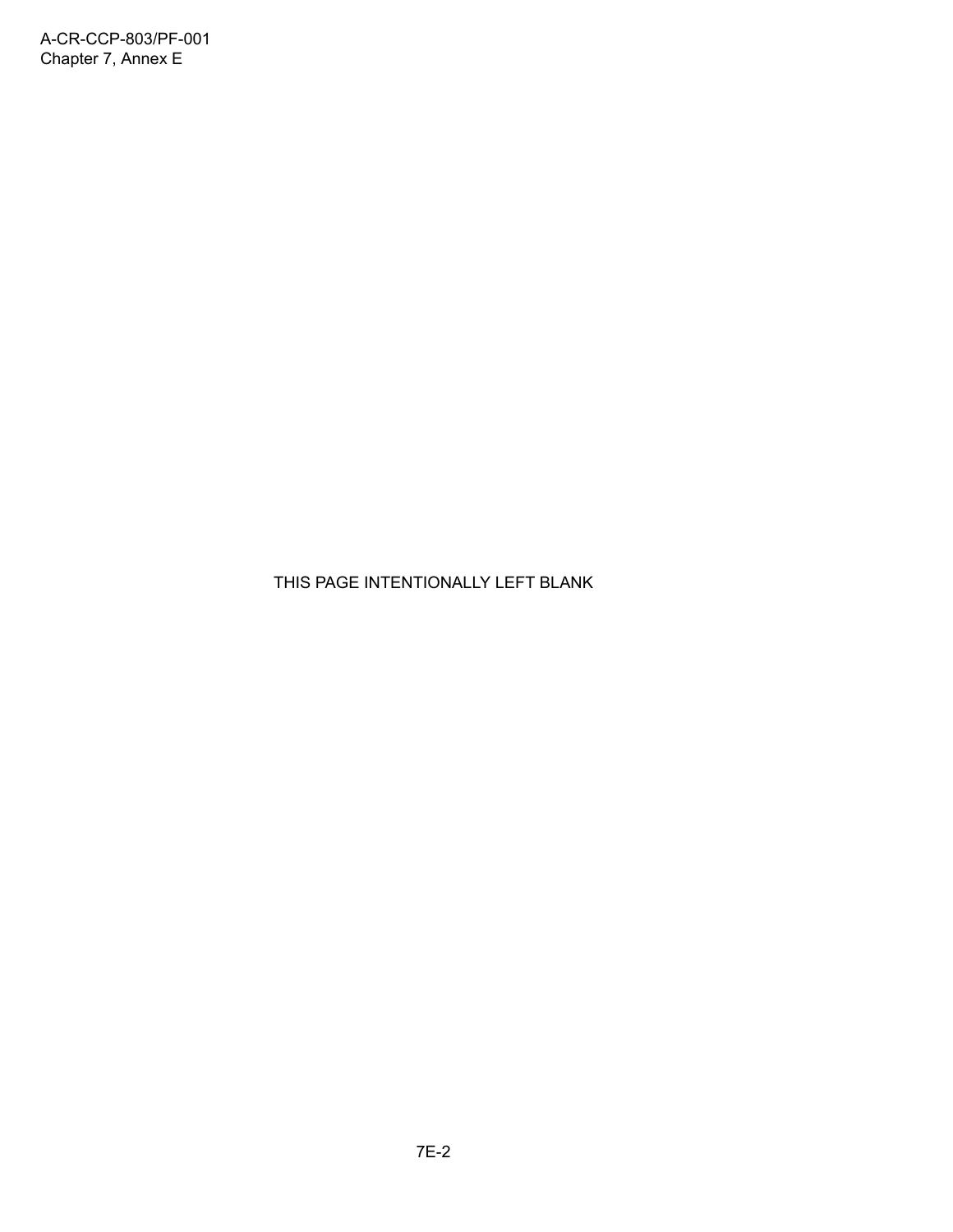PARTNERSHIP RESPONSIBILITIES OF THE ACLC

- Make recommendations for the formation or disbandment of squadrons.  $\div$
- Provide financial support to squadrons as required  $\overline{\mathsf{N}}$
- Supervise squadron sponsoring committees. က
- Oversee, in cooperation with DND, the effective operation of Air Cadet squadrons and their sponsoring committees  $\vec{r}$
- Administer trust accounts set up for awards to outstanding cadets. ယ
- dentify and provide other appropriate awards to recognize commendable cadet' and volunteers' performances.  $\dot{\mathbf{\circ}}$
- Participate in the cadet selection process for national courses and exchange programs.  $\overline{r}$ .

# **PARTNERSHIP RESPONSIBILITIES OF THE ACLC**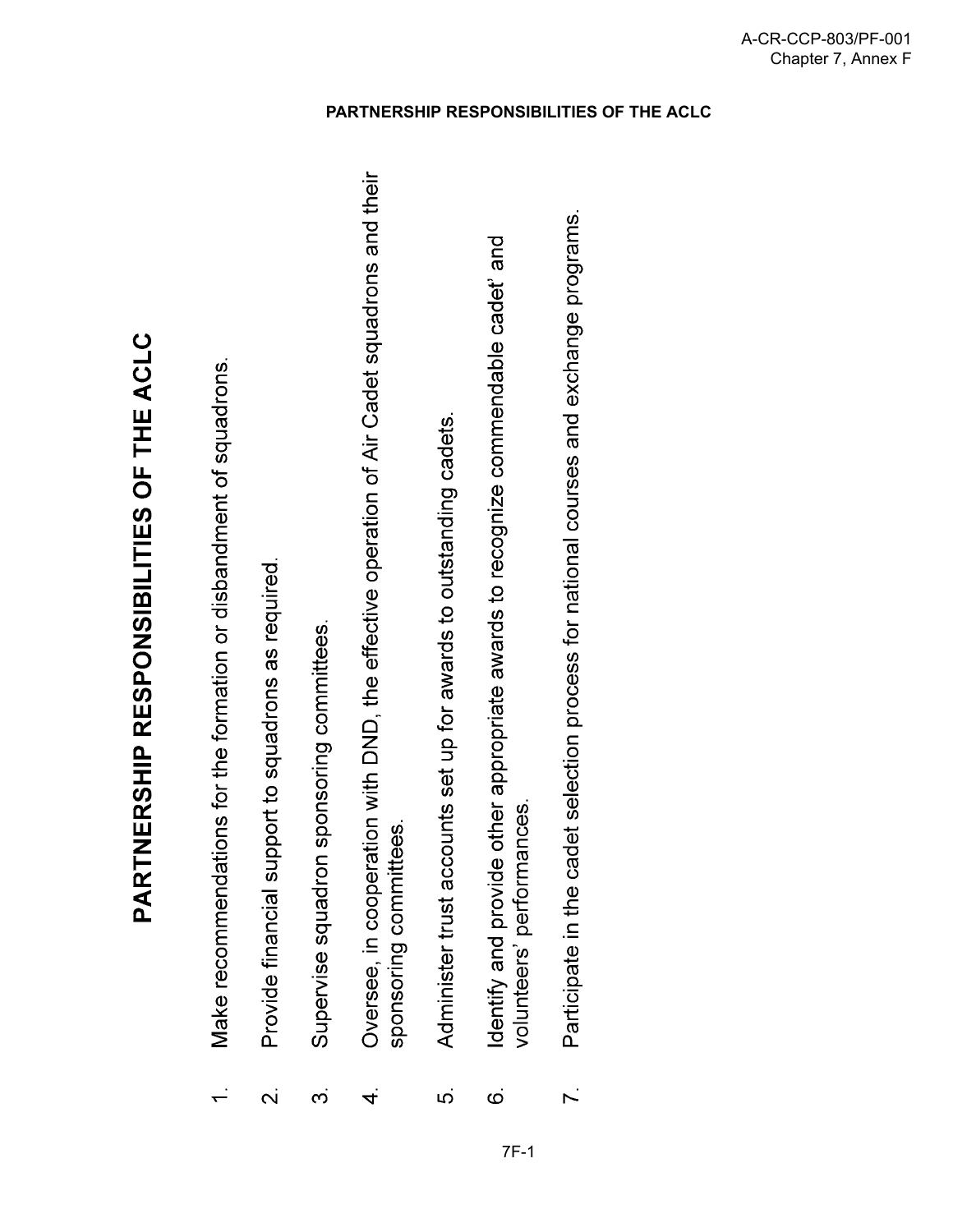- Supervision and administration of cadet squadrons.  $\leftarrow$
- Materiel to squadron IAW the scale of issue.  $\overline{\mathsf{N}}$
- Training, pay and allowances for Cadet Instructor Cadre (CIC) officers.  $\infty$
- Funds for payment of annual funding allocations (operation and maintenance) and training bonuses.  $\overline{4}$
- Transportation for directed training. io.
- Facilities and staff for cadet summer training centres (CSTCs).  $\ddot{\circ}$
- Syllabi and training aids.  $\overline{r}$
- Medical care as authorized by regulations.  $\infty$
- Liaison with cadet squadrons.  $\overline{\mathbf{o}}$
- Officers or appropriate civilians for annual ceremonial reviews.  $10.$
- Policy regarding CIC officers, civilian instructors, and cadets.  $\frac{1}{1}$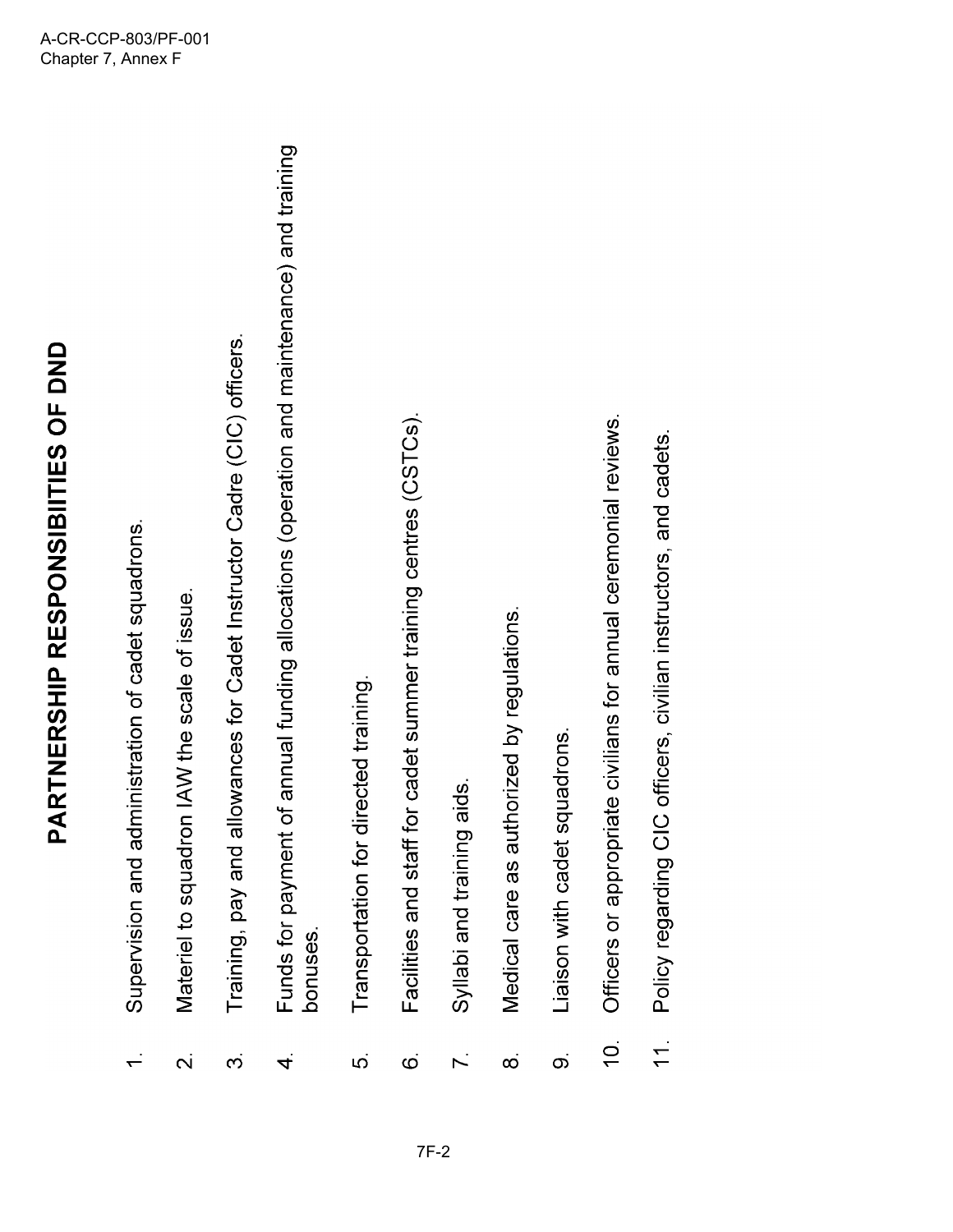# **RESOURCES AVAILABLE**

- $\Box$  Ground school master lesson plans
- **Q** Pultz Private Pilot Study Guide
- **Q** Culhane Private Ground School Study Guide
- Ground School Self-Study CD
- **T** Transport Canada Study Guides
- MacDonald, A. F., & Peppler, I.L., *From the Ground Up*, Aviation Publishers Co. Limited
- **T** From the Ground Up Workbook
- **Squadron ground school program**
- Ground school program at another squadron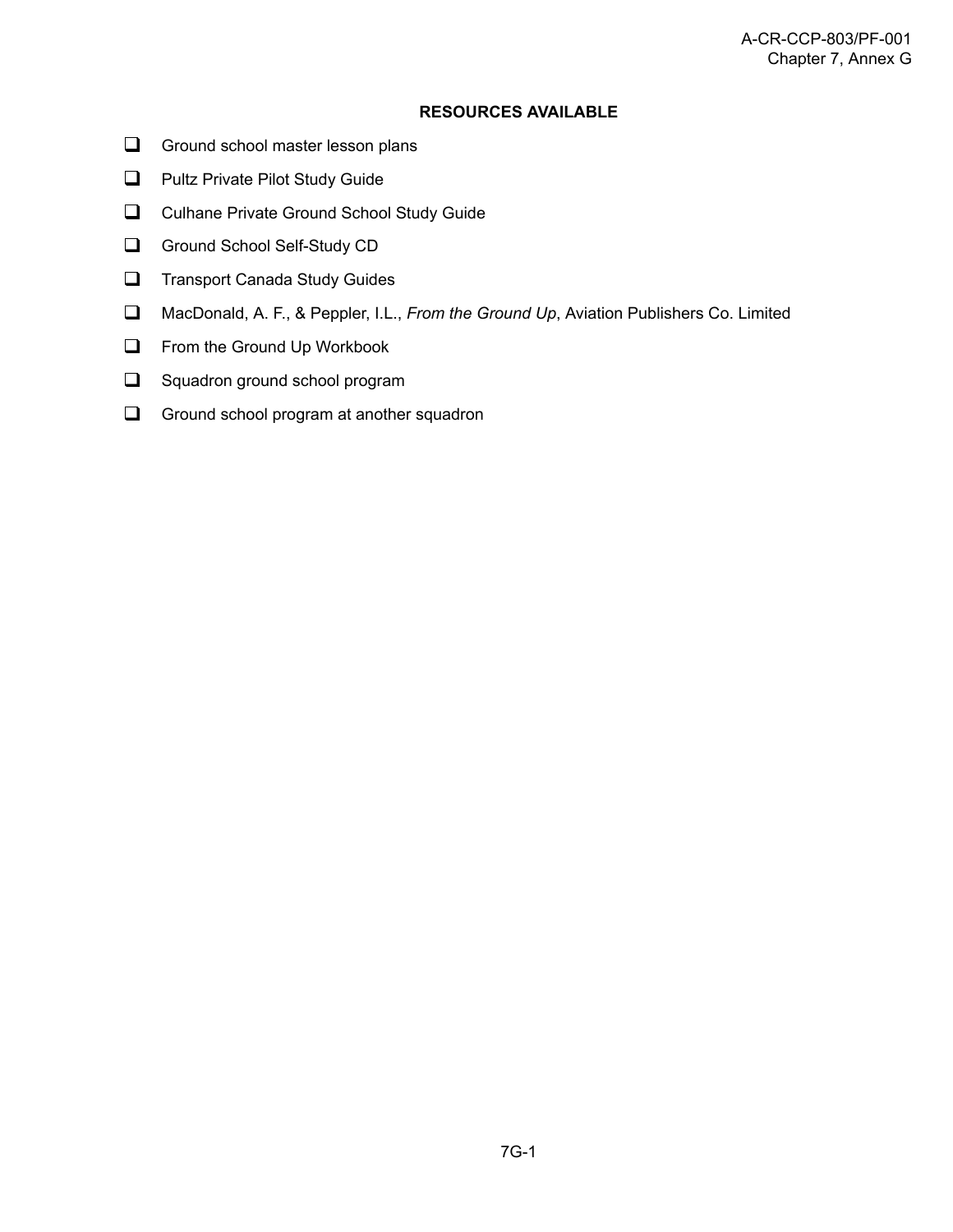THIS PAGE INTENTIONALLY LEFT BLANK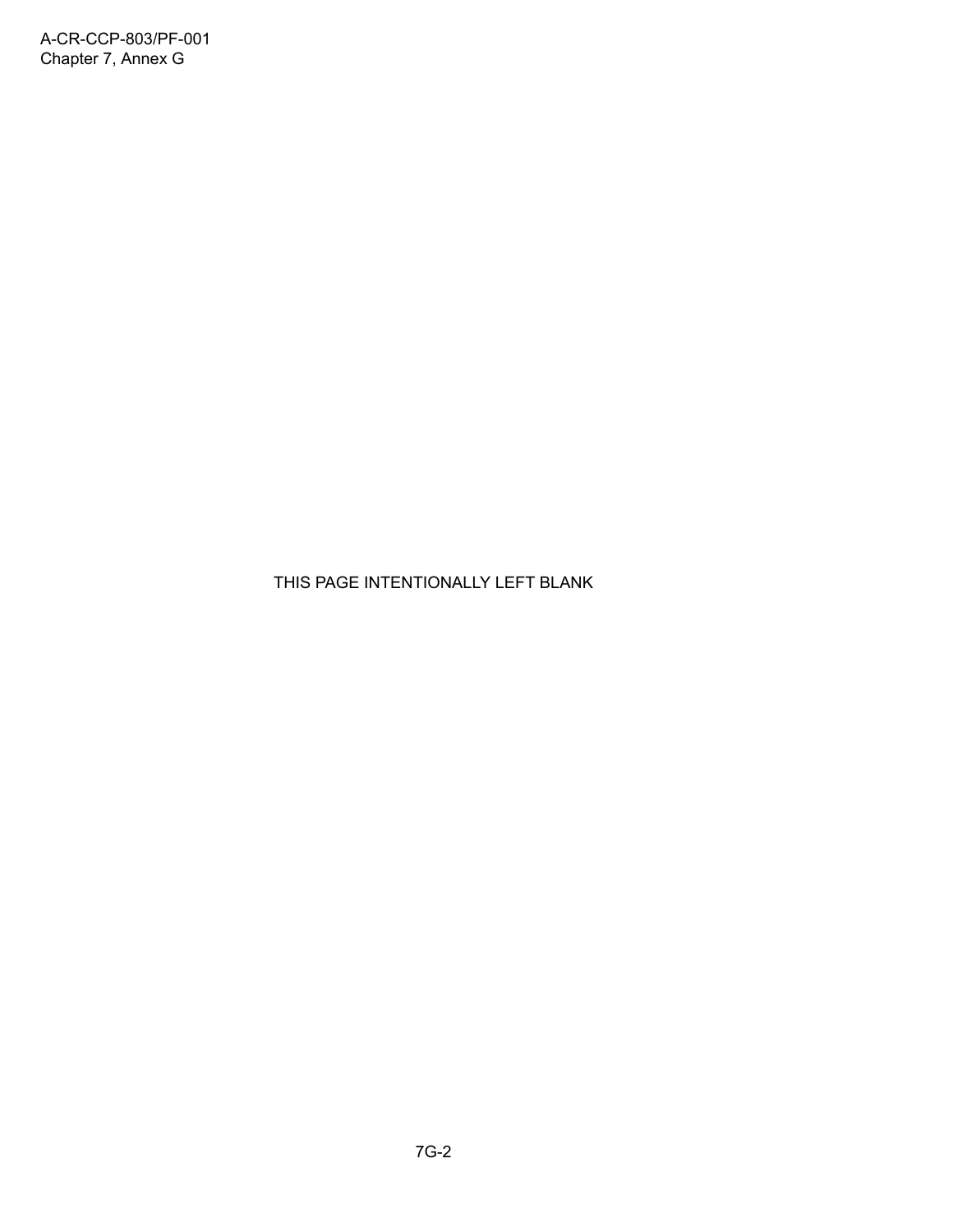| 1.             |                                 |  |
|----------------|---------------------------------|--|
|                |                                 |  |
|                |                                 |  |
|                | Phone: ________________________ |  |
| 2 <sub>1</sub> |                                 |  |
|                |                                 |  |
|                |                                 |  |
|                | Phone: ________________________ |  |
| 3 <sub>1</sub> |                                 |  |
|                |                                 |  |
|                |                                 |  |
|                | Phone: ________________________ |  |
|                |                                 |  |

# **LOCAL TRANSPORT CANADA AVIATION MEDICAL EXAMINERS**

Note: A search can be conducted at www.tc.gc.ca/aviation/applications/cam/en/camsearch.asp?x\_lang=e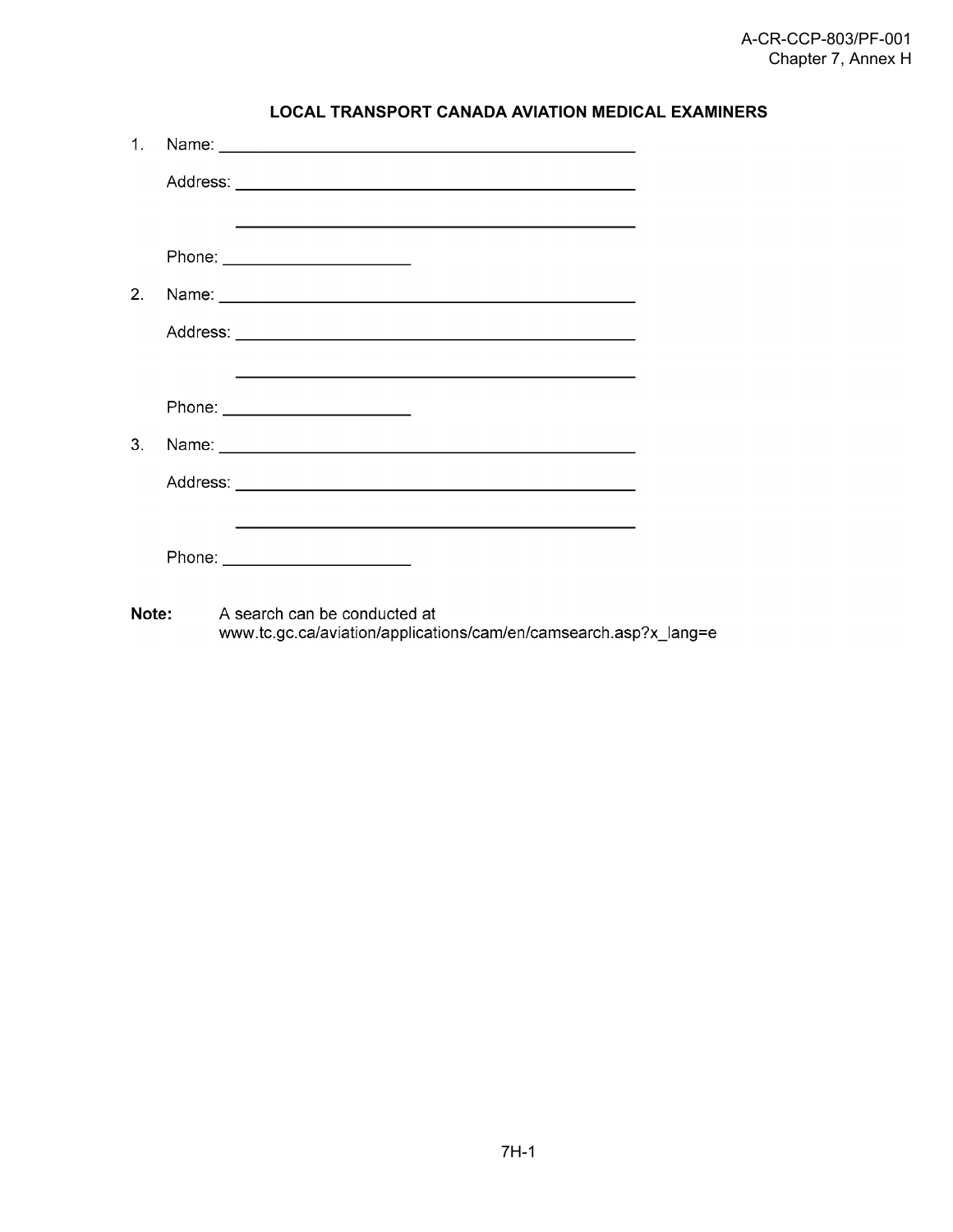THIS PAGE INTENTIONALLY LEFT BLANK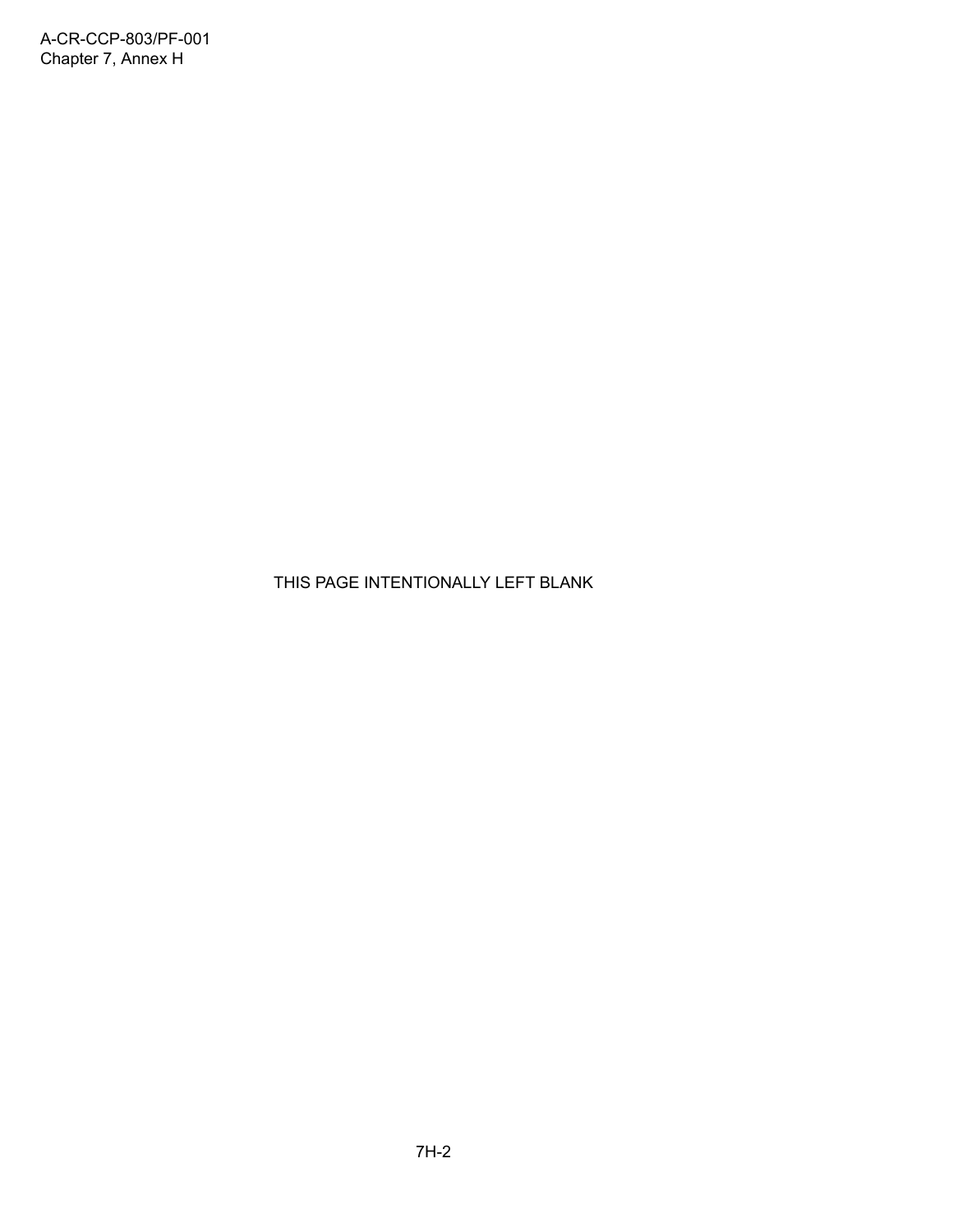## **GUIDE FOR REVIEW BOARD PREPARATION**

- 1. Identify the following political leaders:
	- (a) Prime Minister of Canada,
	- (b) Governor General of Canada,
	- (c) Minister of National Defence,
	- (d) Premier of your province,
	- (e) Lieutenant Governor of your province,
	- (f) Member of Parliament for your riding, and
	- (g) Provincial representative for your riding.
- 2. Identify the following military personnel:
	- (a) Chief of Defence Staff,
	- (b) Chief of Reserves and Cadets,
	- (c) Cief of the Air Staff, and
	- (d) RCSU Commanding Officer.
- 3. Identify the following League personnel:
	- (a) National President,
	- (b) Provincial Chairperson, and
	- (c) squadron Sponsoring Committee Chairperson.
- 4. Watch or read the news for at least two weeks prior to the review board date. Be familiar with major current events, especially those that deal with Canadians, Canada's military, and the aviation industry.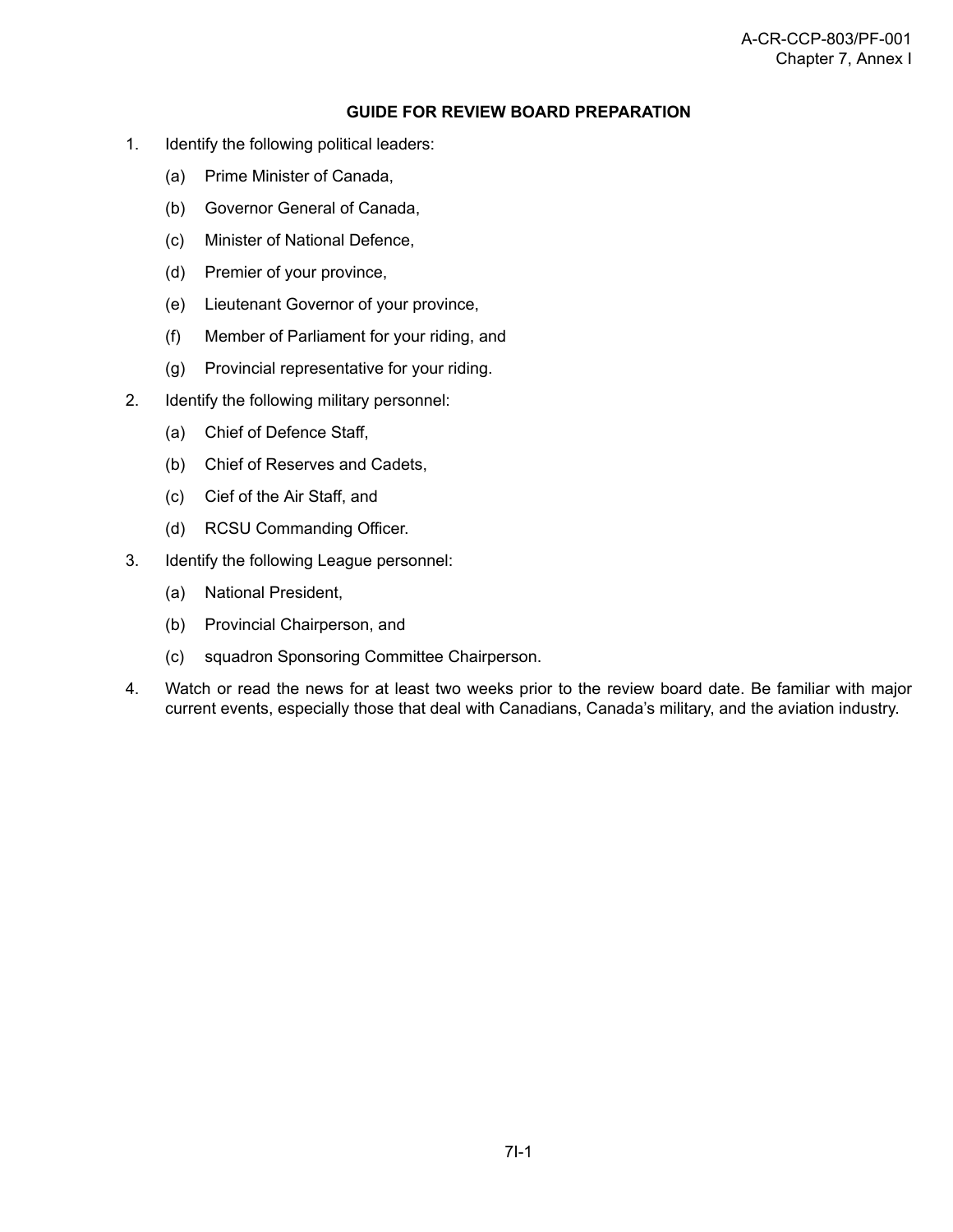A-CR-CCP-803/PF-001 Chapter 7, Annex I

# THIS PAGE INTENTIONALLY LEFT BLANK